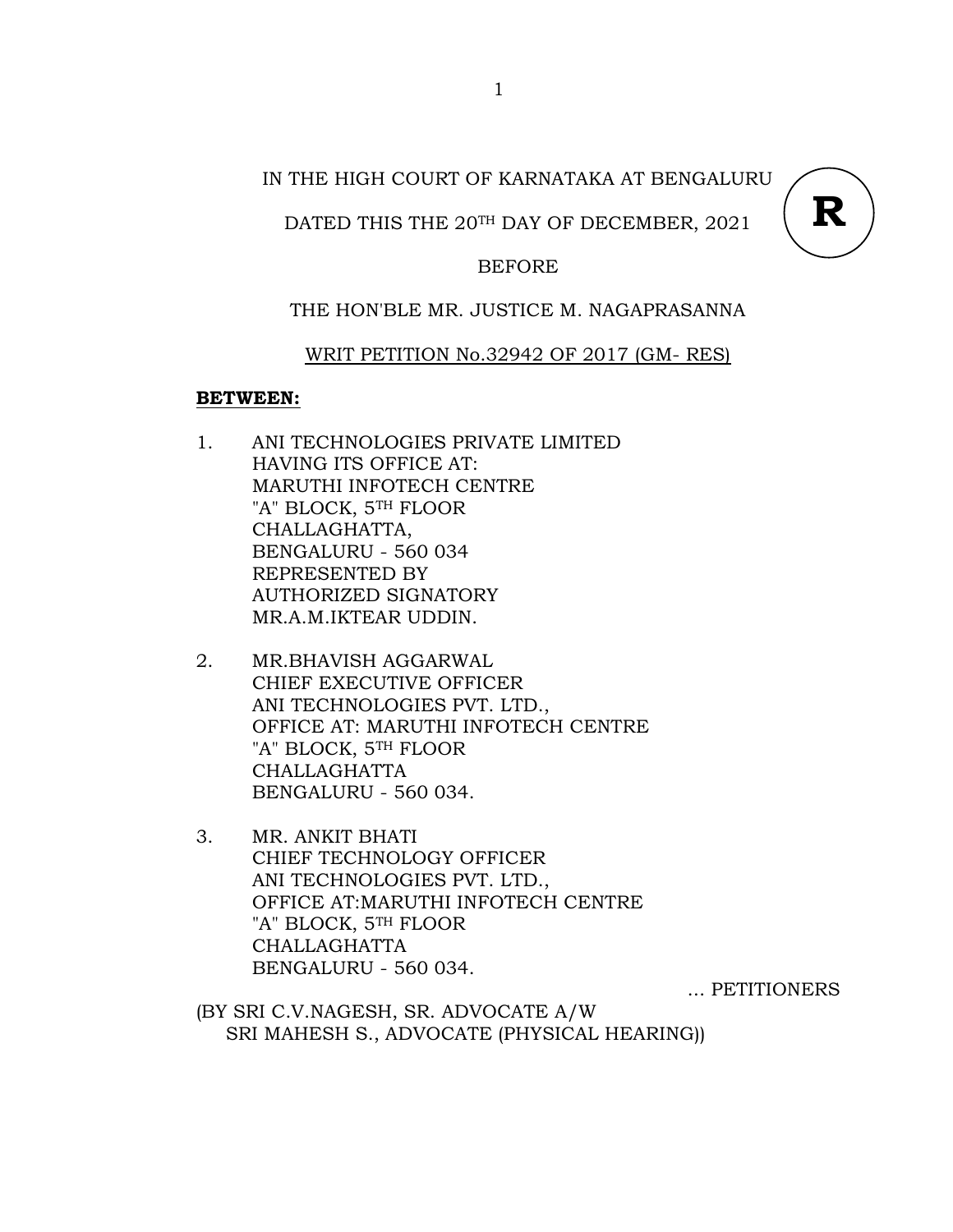**AND:**

- 1. STATE OF KARNATAKA THROUGH STATION HOUSE OFFICER JEEVAN BHIMA NAGAR POLICE STATION BENGALURU - 560 075 REPRESENTED BY PROSECUTOR HON'BLE HIGH COURT OF KARNATAKA BENGALURU - 560 001.
- 2. LAHARI RECORDING COMPANY T.T.M.C, B.M.T.C BUILDING 4TH FLOOR, YESHWANTHPUR CIRCLE BENGALURU - 650 022 REPRESENTED BY ITS MANAGING PARTNER.

... RESPONDENTS

(BY SRI R.D.RENUKARADHYA, HCGP FOR R1 (PHYSICAL HEARING), SRI M.S.SHYAM SUNDAR, ADVOCATE FOR R2 (PHYSICAL HEARING))

THIS WRIT PETITION IS FILED UNDER ARTICLES 226 AND 227 OF THE CONSTITUTION OF INDIA READ WITH SECTOPM 482OF CODE OF CRIMINAL PROCEDURE, 1973 PRAYING TO QUASH THE REGISTRATION OF FIR VIDE ANNEXURE-A BY THE R-1 JEEVANBHIMANAGAR POLICE IN CR NO.191/2017 ITS INVESTIGATION AND ALL ITS CONSEQUENTIAL PROCEEDINGS VIDE ANNEXURE-H1 PENDING ON THE FILE OF THE HON'BLE IX ACMM BANGALORE AGAINST THE PETITIONERS AND ETC.,

THIS WRIT PETITION HAVING BEEN HEARD AND RESERVED FOR ORDERS ON 16.12.2021, COMING ON FOR PRONOUNCEMENT THIS DAY, THE COURT MADE THE FOLLOWING:-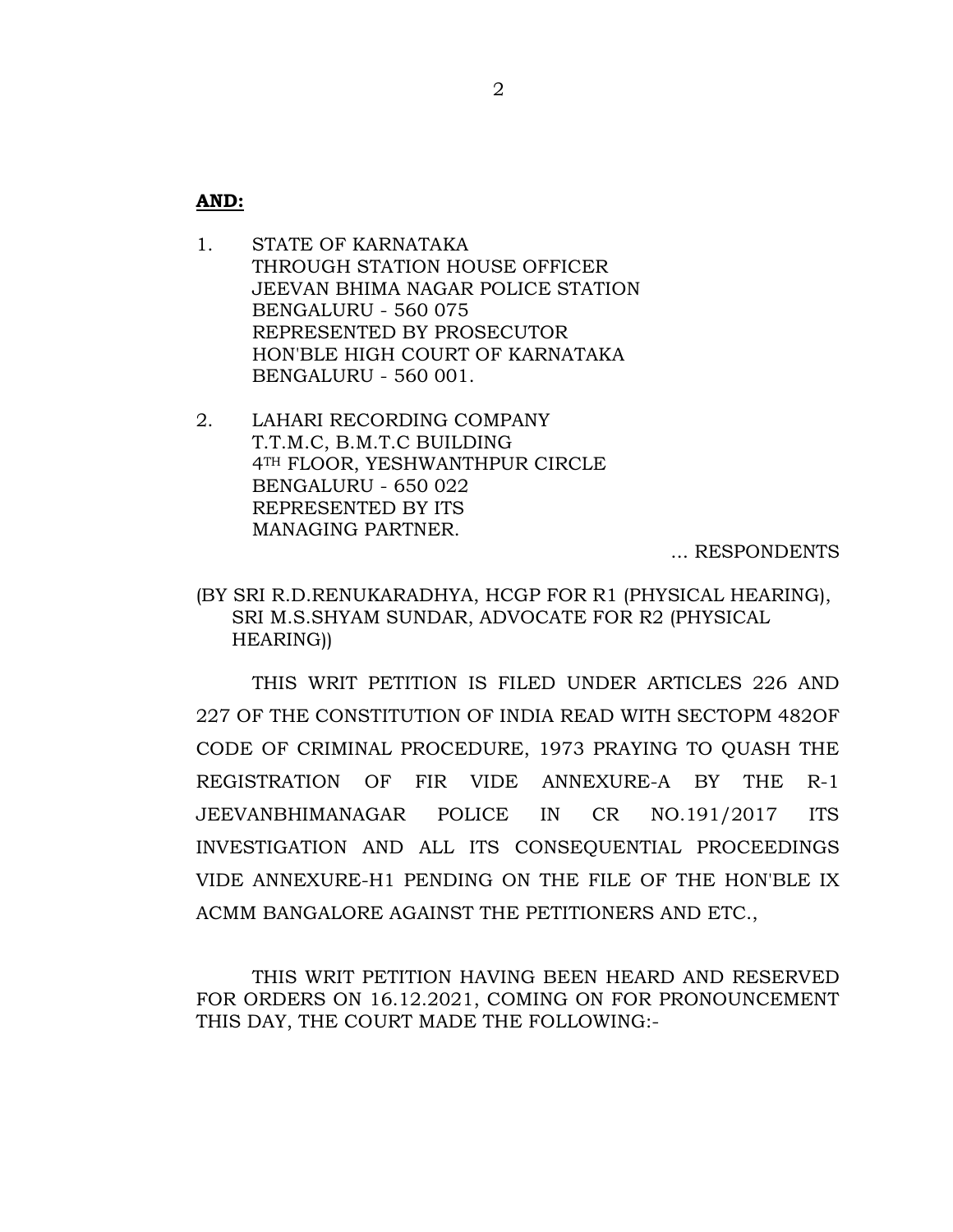#### **ORDER**

The 1<sup>st</sup> petitioner/ANI Technologies Private Limited and its Directors are before this Court calling in question registration of FIR in Crime No.191 of 2017 and all further proceedings taken thereto.

 2. Brief facts leading to the filing of the present petition, as borne out from the pleadings, are as follows:

 The petitioners are also known as Ola or Ola Cabs. The 2<sup>nd</sup> respondent is Lahari Recording Company, one of the music companies in India. The petitioners who run Ola cabs launched a feature in their cabs/taxis where television/display sets are fixed to the headrest of the front seat where popular songs are played. This feature is known in the cabs circle as Ola play and such cabs are known as Ola Prime. Noticing that several of the contents of music videos and songs belonging to several of the films whose music copyrights the  $2<sup>nd</sup>$  respondent owns were being displayed in Ola Prime cabs under the feature Ola

3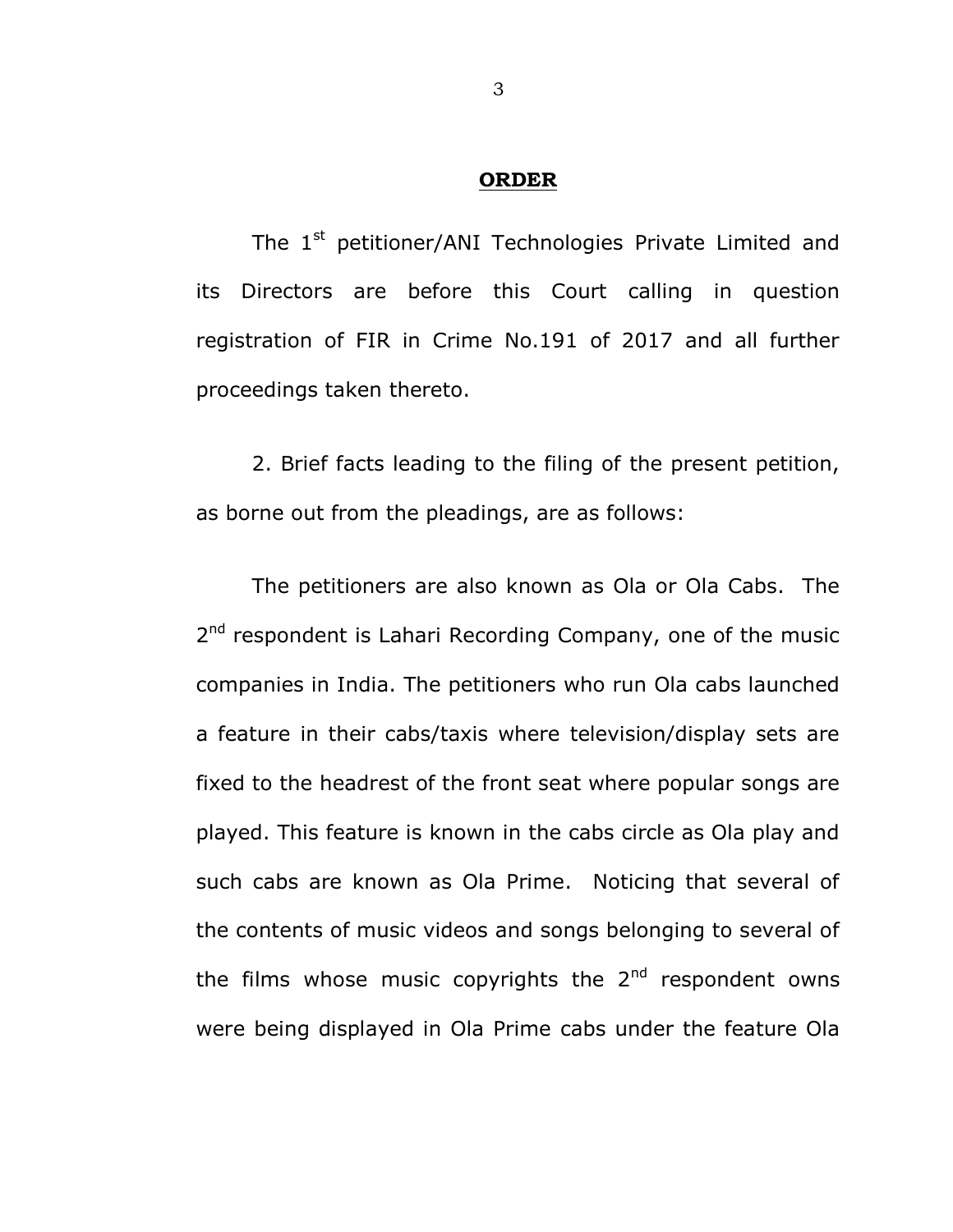play and on the ground that Ola cabs are indulging in commercial exploitation of copyright of the music whose copyright is owned by the  $2^{nd}$  respondent without purchasing such copyright registered a complaint on 13-05-2017 alleging infringement of Copyright Act, 1957 ('the Act' for short). On registration of the said complaint before the Additional Commissioner of Police, investigation is directed to be conducted and an FIR came to be registered in Crime No.191 of 2017 alleging offences punishable under Sections 63 and 64 of the Act. At that juncture, the petitioners, the Company and the Directors of Ola Cabs have knocked the doors of this Court in the subject writ petition.

 3. Heard learned Senior Counsel Sri C.V.Nagesh along with Mr. Mahesh S, learned counsel for the petitioners, Sri R.D.Renukaradhya, learned High Court Government Pleader representing the  $1<sup>st</sup>$  respondent - State and learned counsel Sri M.S.Shyam Sundar representing the  $2^{nd}$  respondent/ complainant.

4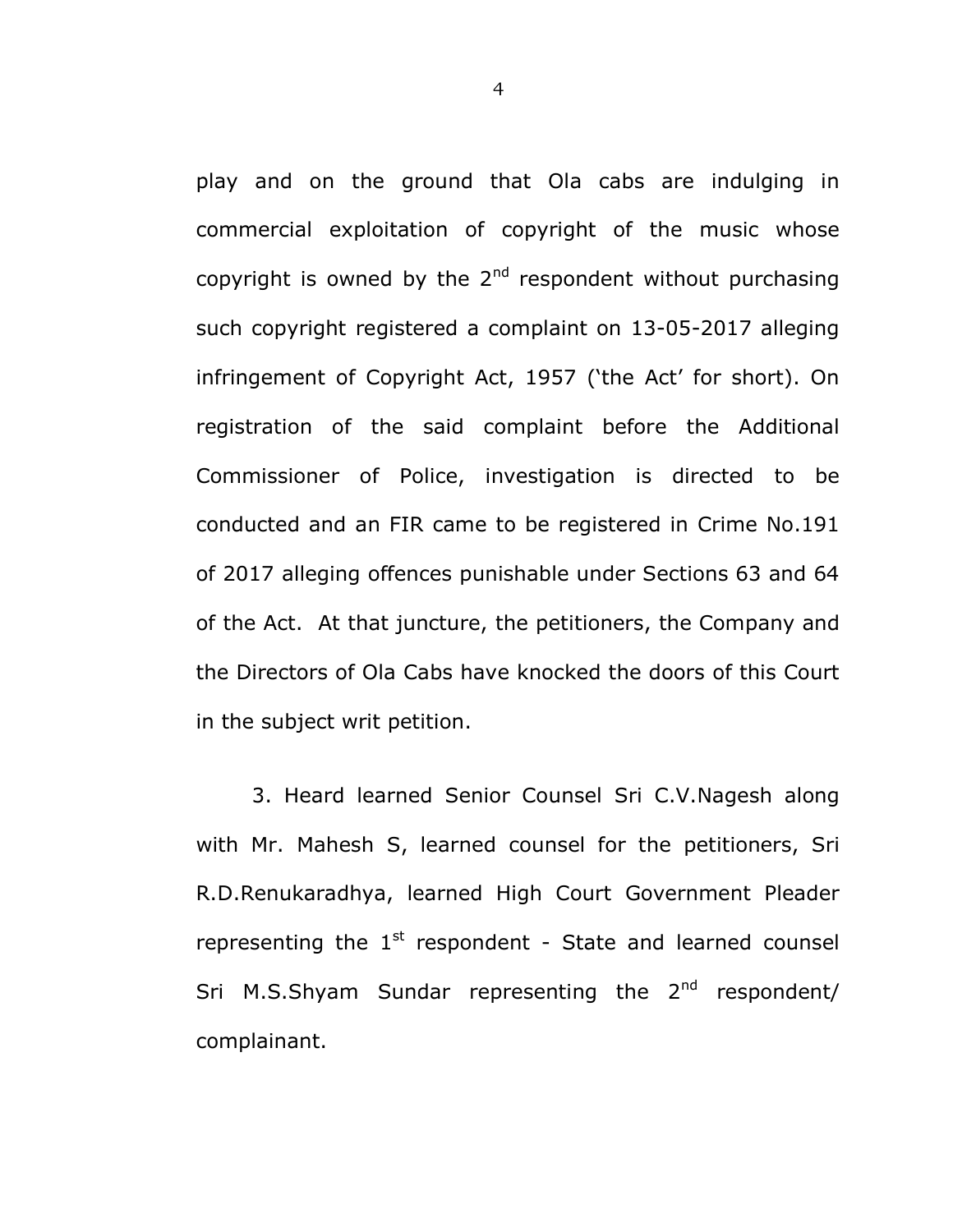4. The learned senior counsel would submit that Section 63 of the Act is a non-cognizable offence and once it is held to be a non-cognizable offence, Police had no jurisdiction to investigate into the matter and would further submit that the complaint itself does not make out ay offence of infringement of copyright as the entire complaint narrates that the complainant believes that copyright is violated and in criminal jurisprudence there had to be evidence and documentation and not the belief of the complainant is his emphatic submission.

 5. On the other hand, the learned counsel appearing for the complainant would contend that Section 63 cannot but be held to be a cognizable offence as the offence is punishable for a period up to 3 years and any offence punishable upto 3 years in terms of Schedule to the Code of Criminal Procedure, 1973, it becomes a cognizable offence and if it is a cognizable offence, no fault can be found in the investigation conducted.

5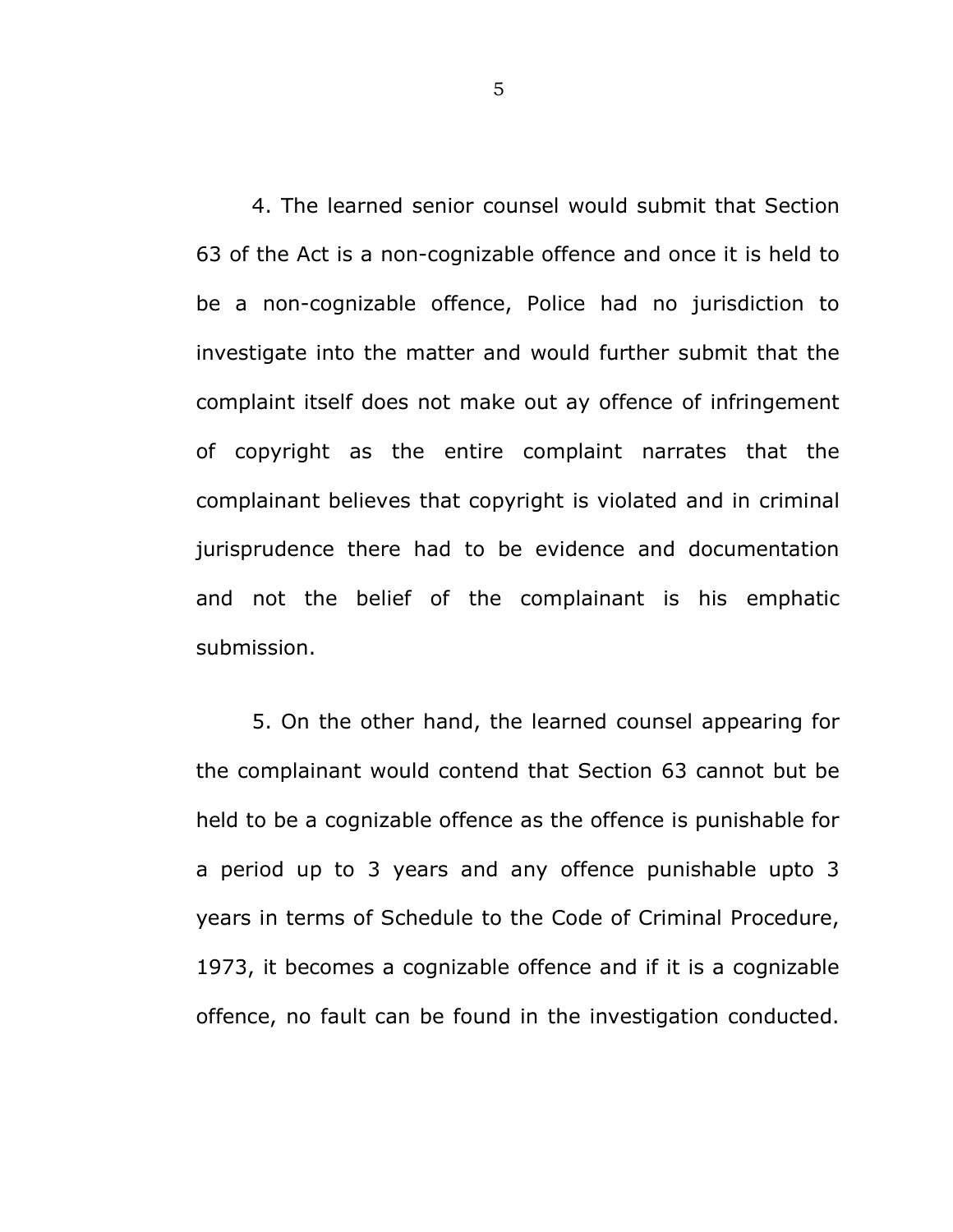Commercial exploitation of the copyright that is held by the complainant cannot be permitted as identical agreements are entered into between the petitioners and the other net-work whose copyright they have and would submit that the writ petition be dismissed and trial be continued against the petitioners.

 6. I have given my anxious consideration to the submissions made by the learned senior counsel and the counsel for the 2<sup>nd</sup> respondent and have perused the material on record.

# **The Copyright Act, 1957:**

7. Section 63 of the Act, when it was initially promulgated prescribed punishment for the offence of infringement of the copyright to be punishable with imprisonment, which extended to one year or fine or both. Therefore, the maximum punishment prescribed then was one year. The said provision of law underwent an amendment by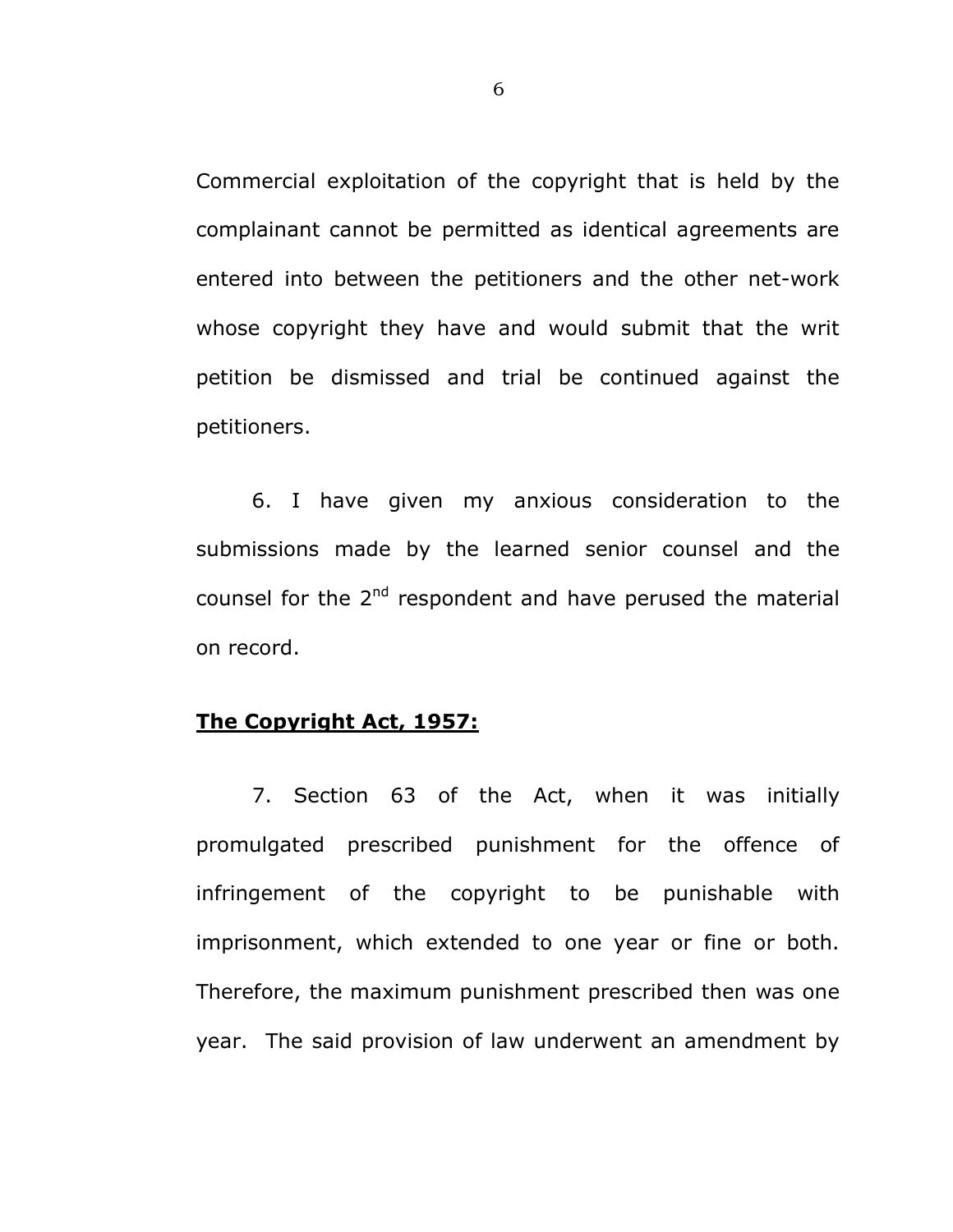the Amending Act 65 of 1984, the maximum offence punishable was changed from one year to three years. It is germane to notice the objects and reasons for bringing out said amendment.

 *"Piracy has become a global problem due to the rapid advances in technology. It has assumed alarming proportions all over the world and all the countries are trying to meet the challenge by taking stringent legislative and enforcement measures. The problem of piracy and the necessity for taking sufficient anti-piracy measures were also voiced by Members of Parliament at the time of the consideration of the Bill to amend the Copyright Act, 1957, last year.* 

*2. Mainly there are three types of piracy, namely, piracy of the printed word, piracy of sound recordings and piracy of cinematograph films. The object of the pirate in all such cases is to make quick money and avoid payment of legitimate taxes and royalties. In respect of books, it is estimated that four hundred to five hundred titles are pirated*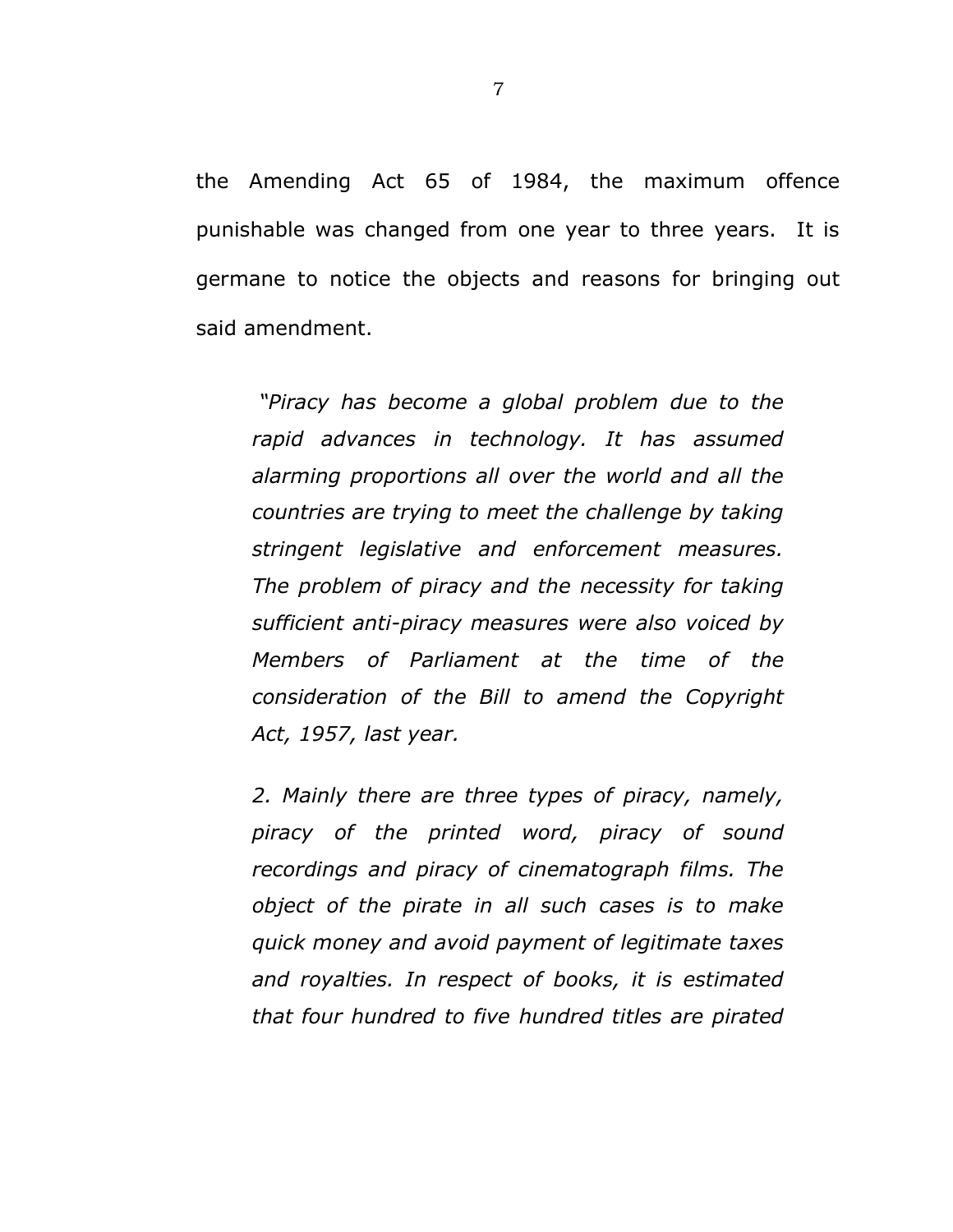*every year in India and on each of the pirated titles, the loss to the Government in the form of tax evasion amounts approximately to Rs 11,000. Apart from books, recorded music and video cassettes of films and TV programmes are reproduced, distributed and sold on a massive scale in many parts of the world without any remuneration to the authors, artistes, publishers and producers concerned. The emergence of new techniques of recordings, fixation and reproduction of audio programmes, combined with the advent of video technology have greatly helped the pirates. It is estimated that the losses to the film producers and other owners of copyright amount to several crores of rupees. The loss to Government in terms of tax evasion also amounts to crores of rupees. In addition, because of the recent video boom in the country, there are reports that uncertified video films are being exhibited on a large scale. A large number of video parlours have also sprung up all over the country and they exhibit such films recorded on video tapes by charging admission fees from their clients. In view of these circumstances, it is proposed to amend the*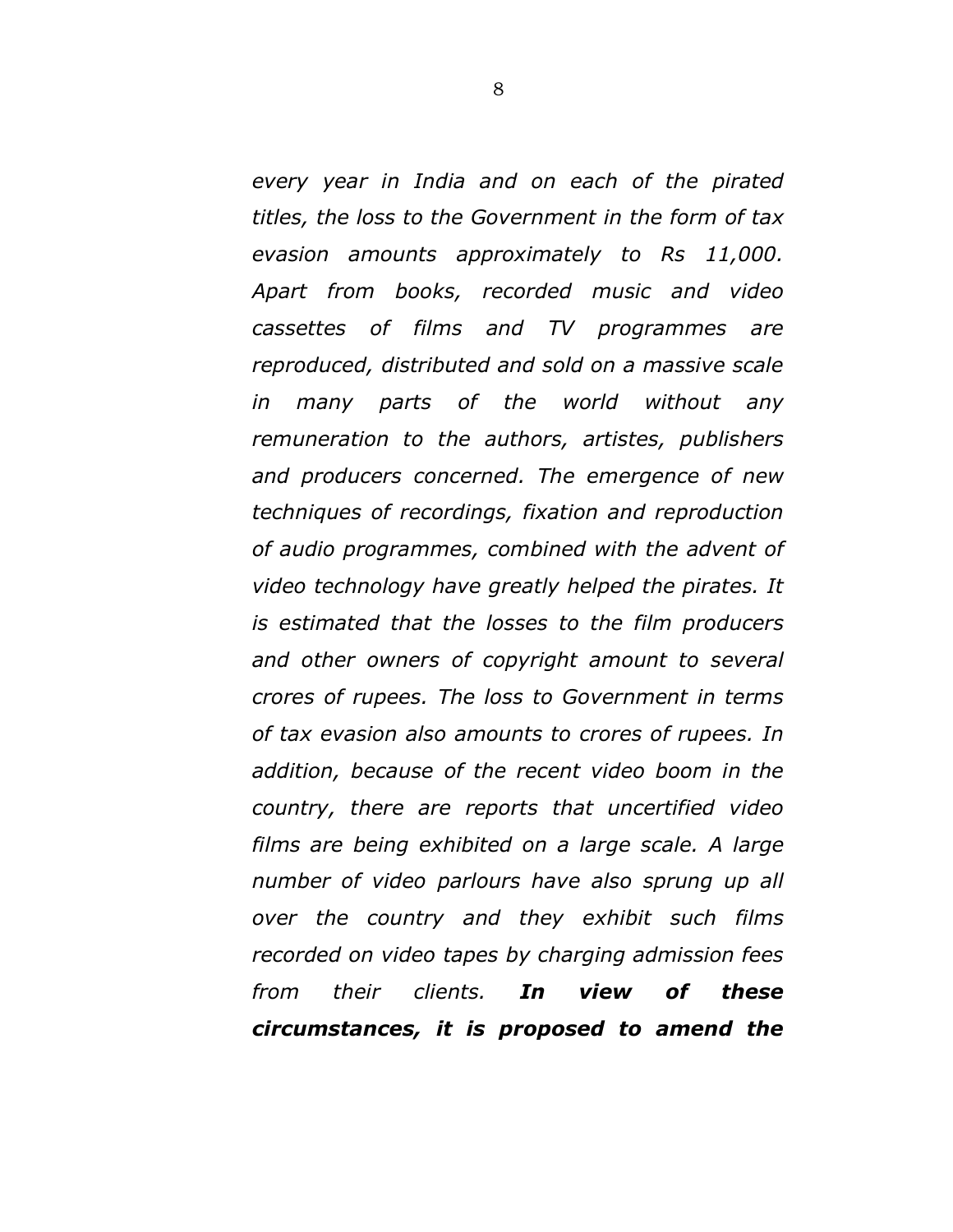# *Copyright Act, 1957, suitably to combat effectively the piracy that is prevalent in the country."*

*(Emphasis supplied)*

It is on the aforesaid objects and reasons, Section 63 of the

Act was amended by way of substitution. The Section as it

stands today reads as follows:

*"63. Offence of infringement of copyright or other rights conferred by this Act.—Any person who knowingly infringes or abets the infringement of—* 

- *(a) the copyright in a work, or*
- *(b) any other right conferred by this Act except the right conferred by Section 53-A,*

*shall be punishable with imprisonment for a term which shall not be less than six months but which may extend to three years and with fine which shall not be less than fifty thousand rupees but which may extend to two lakh rupees:* 

*Provided that where the infringement has not been made for gain in the course of trade or business the court may, for adequate and special reasons to be mentioned in the judgment, impose a sentence of imprisonment for a term of less than six months or a fine of less than fifty thousand rupees.*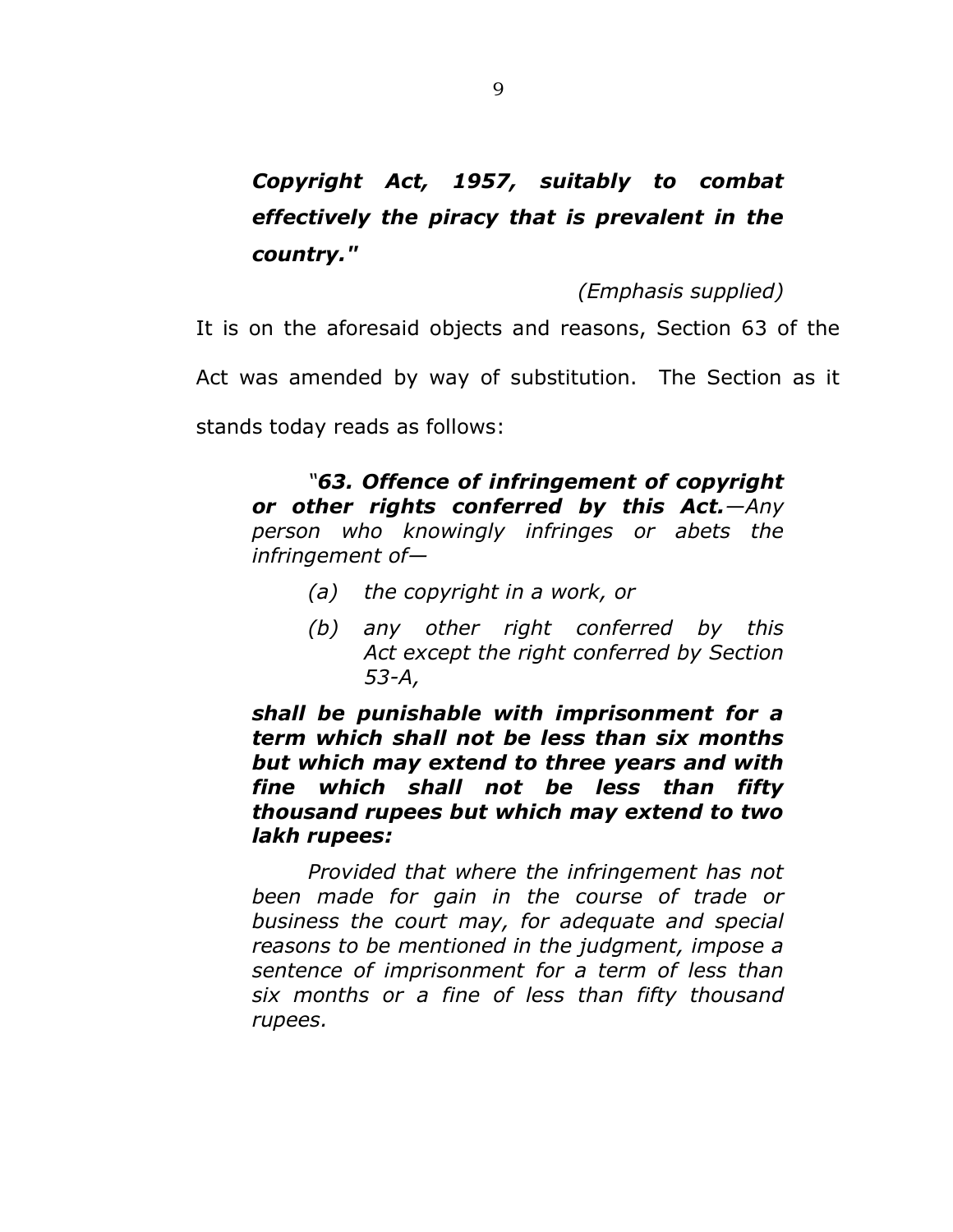*Explanation.—Construction of a building or other structure which infringes or which, if completed, would infringe the copyright in some other work shall not be an offence under this section.* 

Section 64 is also germane to be noticed, it reads as

follows:

*"64. Power of police to seize infringing copies.—(1) Any police officer, not below the rank of a sub-inspector, may, if he is satisfied that an offence under Section 63 in respect of the infringement of copyright in any work has been, is being, or is likely to be, committed, seize without warrant, all copies of the work, and all plates used for the purpose of making infringing copies of the work, wherever found, and all copies and plates so seized shall, as soon as practicable, be produced before a Magistrate.* 

*(2) Any person having an interest in any copies of a work or plates seized under sub-section (1) may, within fifteen days of such seizure, make an application to the Magistrate for such copies or plates being restored to him and the Magistrate, after hearing the applicant and the complainant and making such further inquiry as may be necessary, shall make such order on the application, as he may deem fit."* 

 *(emphasis supplied)*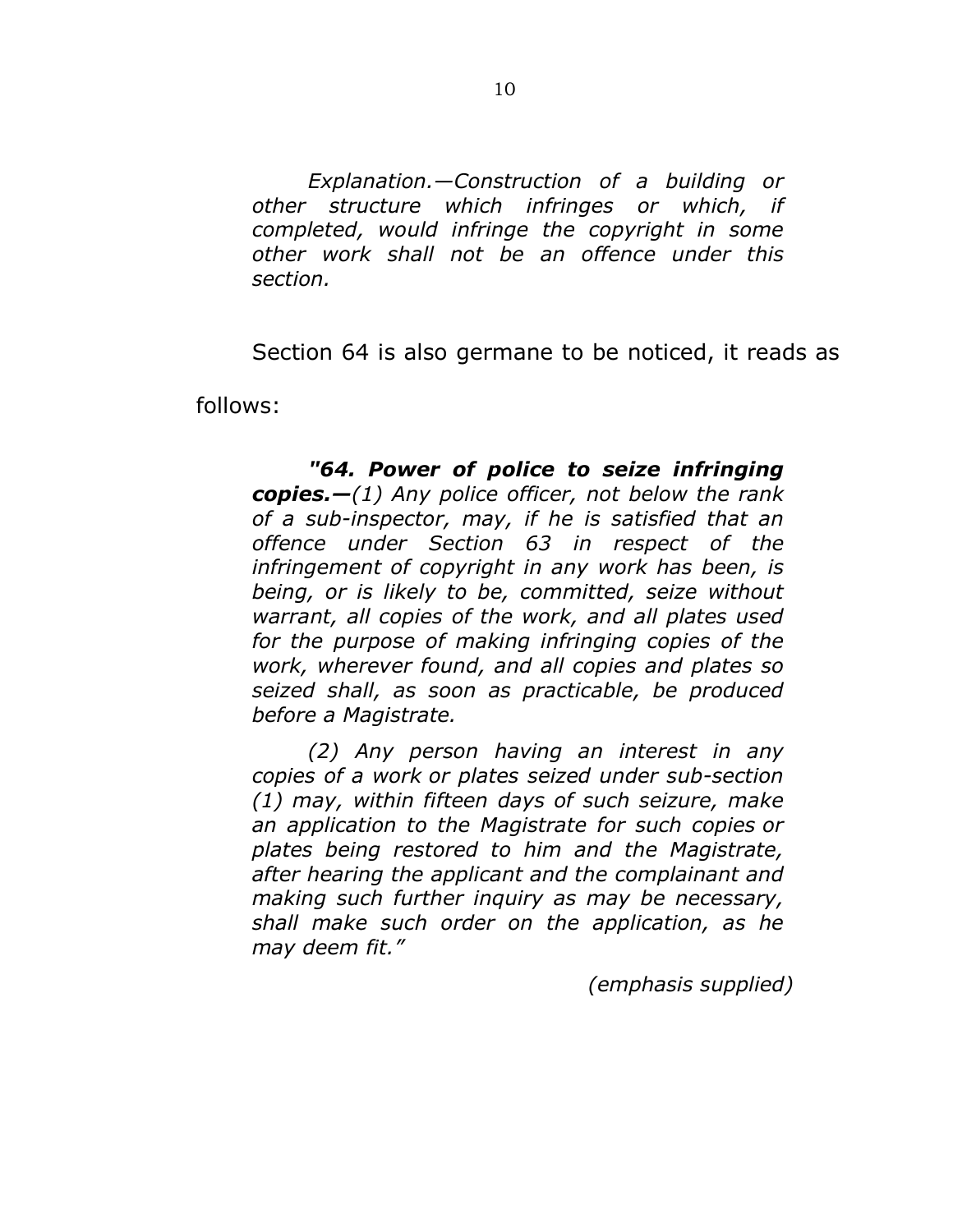The embargo upon the Police for registering a FIR and conducting investigation into a non-cognizable offence is under Section 155 of the Cr.P.C. Section 155 of the Cr.P.C. reads as follows:

"*155. Information as to non-cognizable cases and investigation of such cases.—(1) When information is given to an officer in charge of a police station of the commission within the limits of such station of a non-cognizable offence, he shall enter or cause to be entered the substance of the information in a book to be kept by such officer in such form as the State Government may prescribe in this behalf, and refer the informant to the Magistrate.* 

# *(2) No police officer shall investigate a non-cognizable case without the order of a Magistrate having power to try such case or commit the case for trial.*

*(3) Any police officer receiving such order may exercise the same powers in respect of the investigation (except the power to arrest without warrant) as an officer in charge of a police station may exercise in a cognizable case.* 

*(4) Where a case relates to two or more offences of which at least one is cognizable, the case shall be deemed to be a cognizable case,*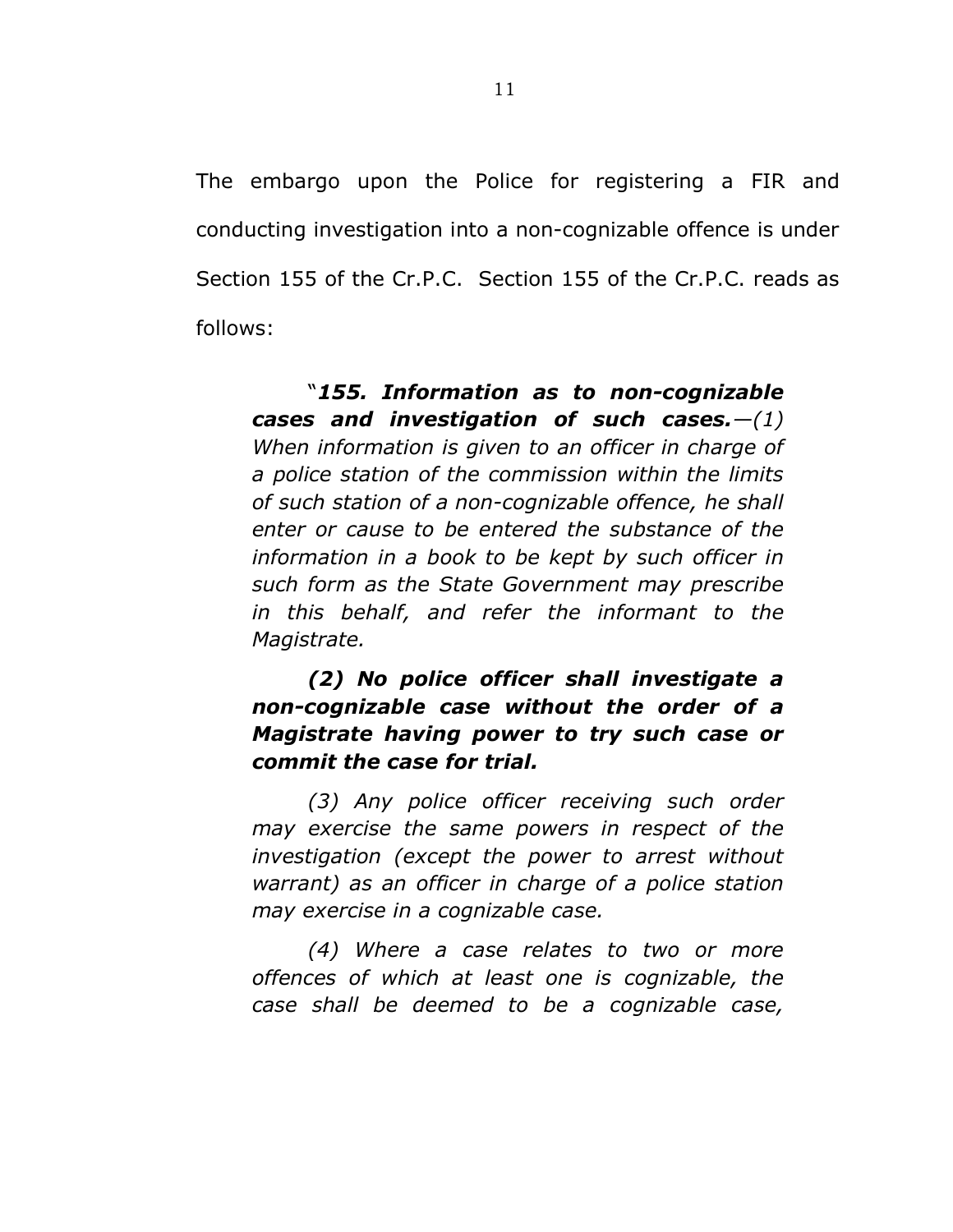*notwithstanding that the other offences are noncognizable."* 

 *(emphasis supplied)* 

In terms of Section 155(1) of the Cr.P.C., whenever an informant registers a complaint before the jurisdictional Police Officer in-charge of the police station, if it is a non-cognizable offence, the Police shall refer the informant to the Magistrate and once the Magistrate gives his nod for investigation, it is only then, the Police would get a right to investigate into the matter. The Police do not have sweeping powers even to register and investigate non-cognizable offence.

 8. The offences narrated in penal provisions either under the Copyright Act or under any enactment, if read to be cognizable, there should be no ambiguity with regard to the jurisdiction of the Police to entertain the complaint and register a FIR or investigate into the matter. In cases where penal provisions do not clearly indicate whether the offences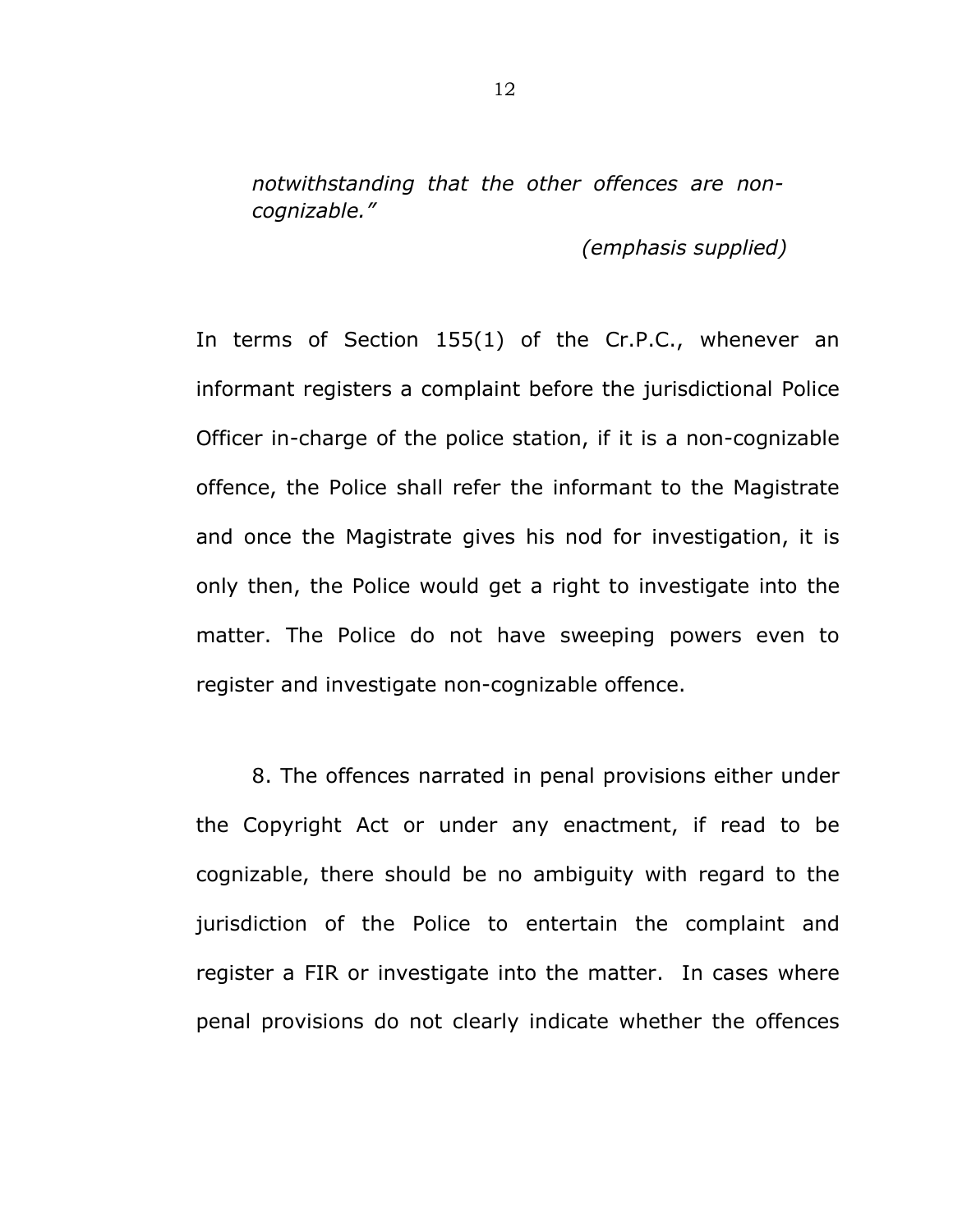are cognizable or non-cognizable, the *lis* will have to be resolved by referring to the Schedule appended to the Cr.P.C. Schedule-II to the Code reads as follows:

| <b>Offence</b>                                                                                            | Non-<br>cognizable | non-<br>bailable | Cognizable or Bailable or By what Court<br>triable |
|-----------------------------------------------------------------------------------------------------------|--------------------|------------------|----------------------------------------------------|
| Ιf<br>punishable with death,<br>imprisonment for<br>life,<br>or<br>imprisonment for more than 7<br>years. | Cognizable         | Non-bailable     | Court of<br>Session.                               |
| If<br>punishable<br>with<br>imprisonment for 3 years and<br>upwards but not more than 7<br>years.         | Ditto              | Ditto            | Magistrate<br>оf<br>the first class.               |
| punishable<br>If<br>with<br>imprisonment for less than 3<br>years or with fine only.                      | Non-<br>cognizable | <b>Bailable</b>  | Any<br>Magistrate.                                 |

|  |  |  | II. CLASSIFICATION OF OFFENCES AGAINST OTHER LAWS |  |  |  |
|--|--|--|---------------------------------------------------|--|--|--|
|--|--|--|---------------------------------------------------|--|--|--|

 *(emphasis supplied)* 

If an offence is punishable with death, imprisonment for life or imprisonment for more than 7 years, the offence is cognizable and non-bailable. If the offence is punishable for three years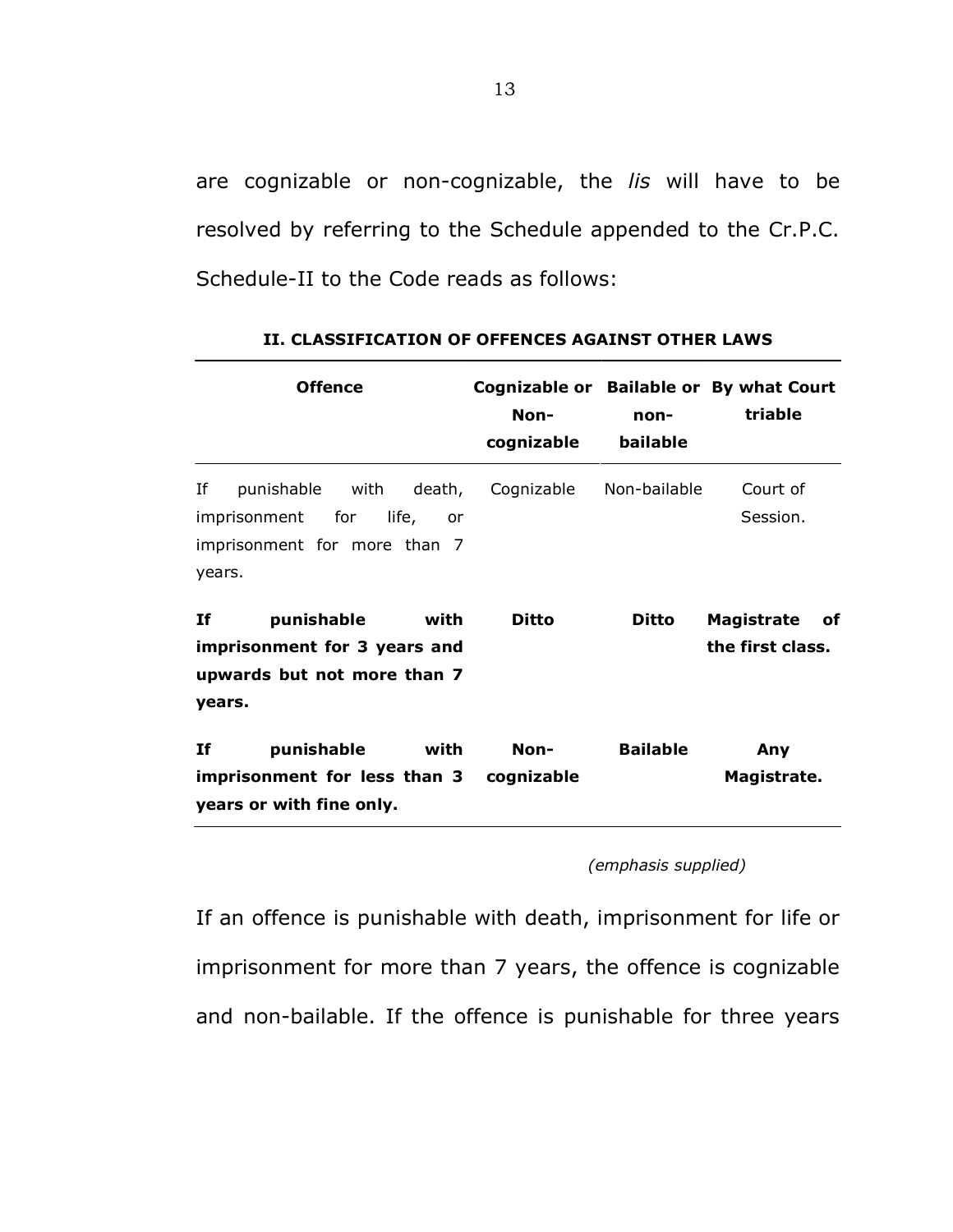and upwards but not more than 7 years, it is the same i.e., cognizable and non-bailable. If the offence punishable for imprisonment for less than 3 years or with fine only, it becomes non-cognizable and bailable. Section 63 of the Act directs that any violation of the Act as described in the section would become punishable with imprisonment varying from 6 months to 3 years. The issue now would be if it is three years and upwards there can be no doubt that it is cognizable offence. When the offence is punishable with imprisonment for 6 months to 3 years or with fine only, whether such an offence would become cognizable or non-cognizable, is the issue that requires consideration.

 9. It is germane to notice the line of law laid down by various Constitutional Courts. The Bombay High Court in the case of *PIYUSH SUBHASHBHAI RANIPA VS. STATE OF MAHARASHTRA<sup>1</sup> ,* while interpreting Section 63 of the Copyright Act and Section 103 of the Trade Marks Act, both of 1 *2021 SCC Online Bom 350*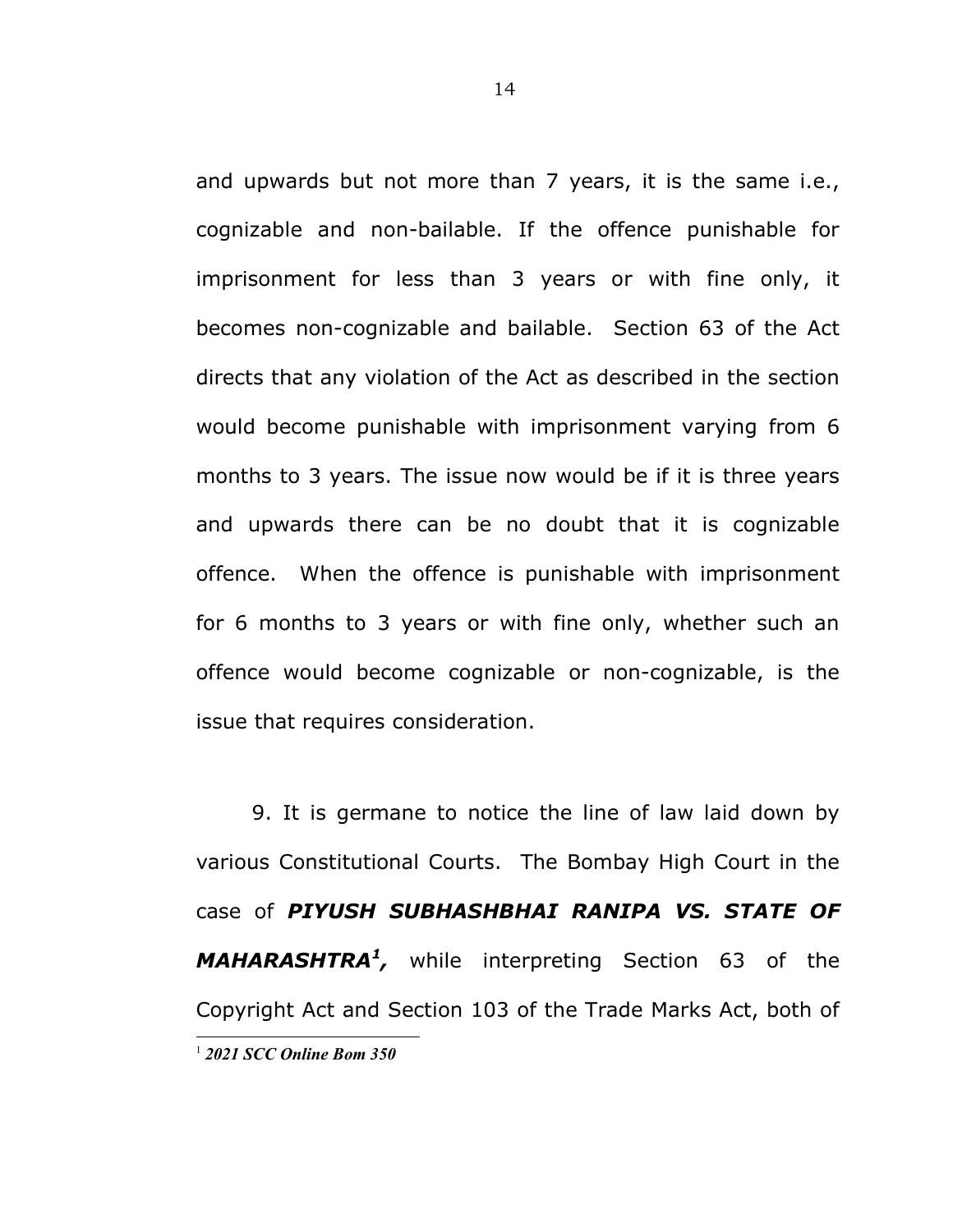which are identical, insofar as the maximum sentence that can be imposed is six months, which may extend upto three years. The relevant paragraphs runs as follows:

*"19. Bare reading of this Part II of the Schedule-I of Cr.p.c. shows that, if the offences in the other laws are punishable with imprisonment for three years and upwards then the offences are cognizable and non bailable. Wherever it is possible to impose the punishment extending to three years, this category would apply, because in such offences it is possible to impose sentence of exact three years. In such cases offences would be non-bailable.* 

*20. Therefore, first question raised before me is answered that the offences under section 63 of the Copyright Act and section 103 of Trade Marks Act are non-bailable in nature and, therefore, since these sections are applied here, the application for anticipatory bail is maintainable."* 

 *(Emphasis supplied)* 

The High court of Bombay in the afore-extracted judgment was considering whether the offence under Section 63 of the Act is bailable or non-bailable. The question is answered that the offence under Section 63 of the Act is non-bailable. The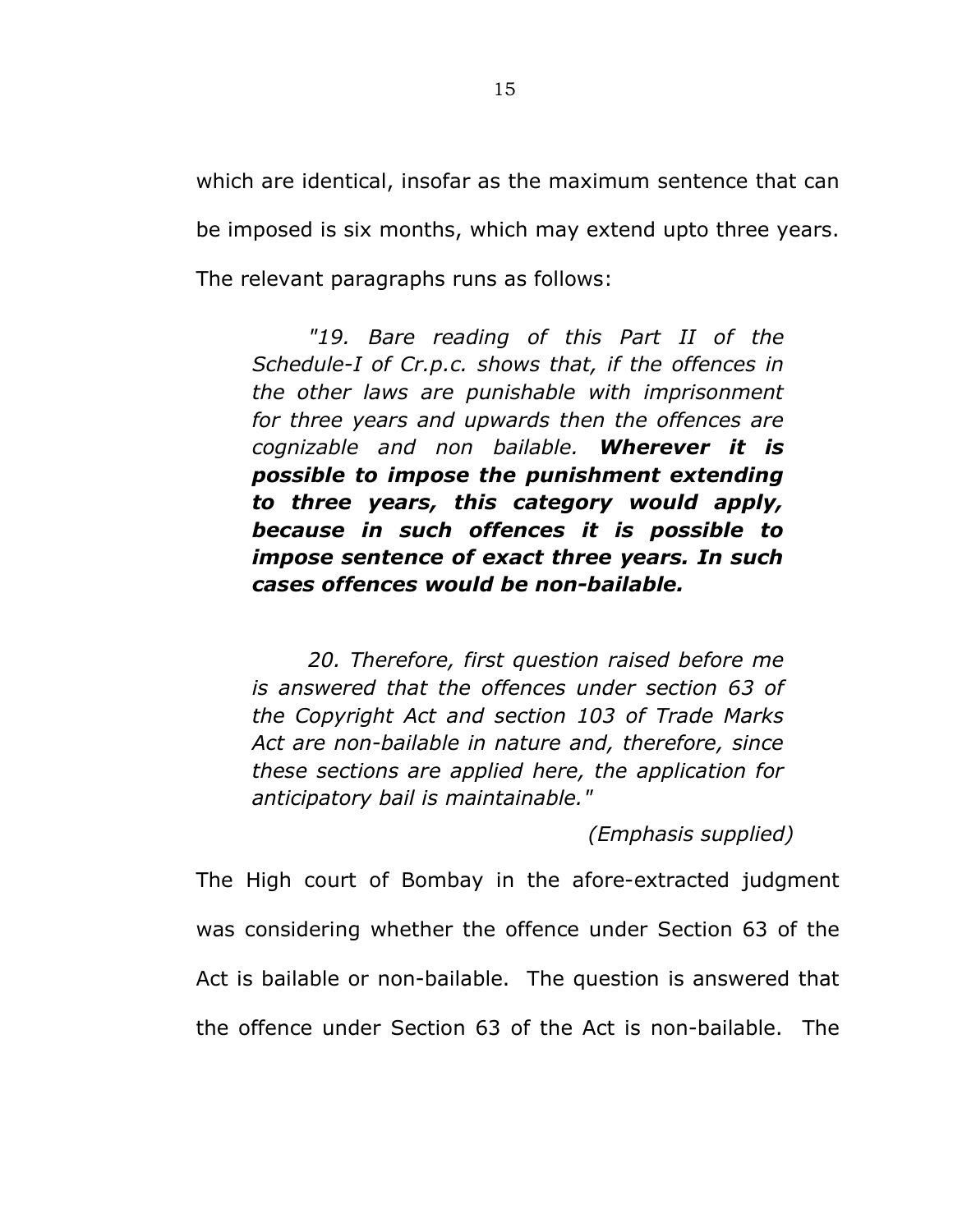reason rendered is that, whenever it is possible to impose the punishment extending to three years, the category that it is cognizable would apply as in such offences, as it is possible to impose a sentence of exact three years.

 10. Long before the aforesaid judgment, the Bombay High Court in the case of *RAMRAO MAROTRAO BUDRUK VS. THE STATE OF MAHARASHTRA AND ANOTHER<sup>2</sup>* , which was considering Section 2 of the Prevention of Insults to National Honour Act, 1971, has held as follows:

*"3. Section 2 of the Prevention of Insults to National Honour Act, 1971 (hereinafter referred to as 'the Act' for the sake of brevity) runs thus:* 

> *"Whoever in any public place or in any other place within public view burns, mutilates, …. or otherwise brings into contempt (whether by words, either spoken or written, or by acts) the Indian National Flag or the Constitution of India or any part thereof, shall be punished with imprisonment for a term which*

<sup>2</sup> 1994 SCC Online Bom 407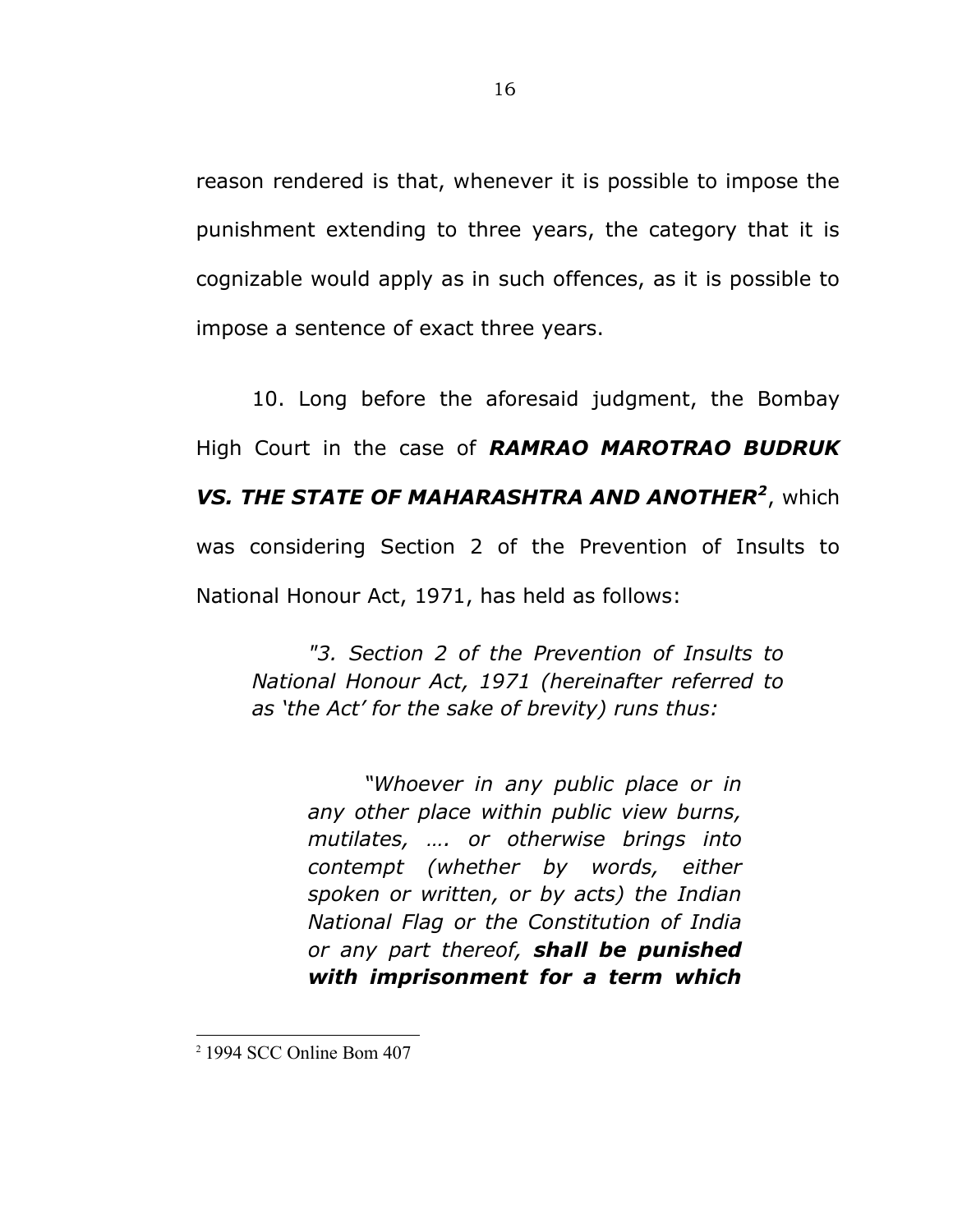# *may extend to three years, or with fine, or with both."*

*…… …… ….* 

*8. Section 2 of the Act empowers the Court to sentence an accused upto 3 years and it is a maximum sentence but permissible. Therefore, it makes no difference by the fact that the imprisonment for such an offence can also be less than 3 years. To put in figures, for an offence under section 2 of the Act, the imprisonment for 2 years and 365 days can be inflicted or ever less than that. As such, it would be an offence punishable with imprisonment for 3 years which would make it as a non bailable one. If the punishment is upto 2 years and 364 days it would be an offence punishable with imprisonment for less than 3 years so as to make it a bailable on under category No. 3 of the said classification. If the offence therefore, falls within the ??? corners of category No. 2 of the said classification, an application under section 438, Cr. P.C. for a relief of anticipatory bail would be maintainable as the offence would be a non-bailable one. The learned 2nd Additional Sessions Judge, therefore, committed an error in treating the offenc under section 2 of the Act as a bailable one."* 

 *(emphasis supplied)* 

The High Court of Bombay in a later judgment in the case of

# *MAHESH SHIVRAM PUTHRAN VS. THE COMMISSIONER*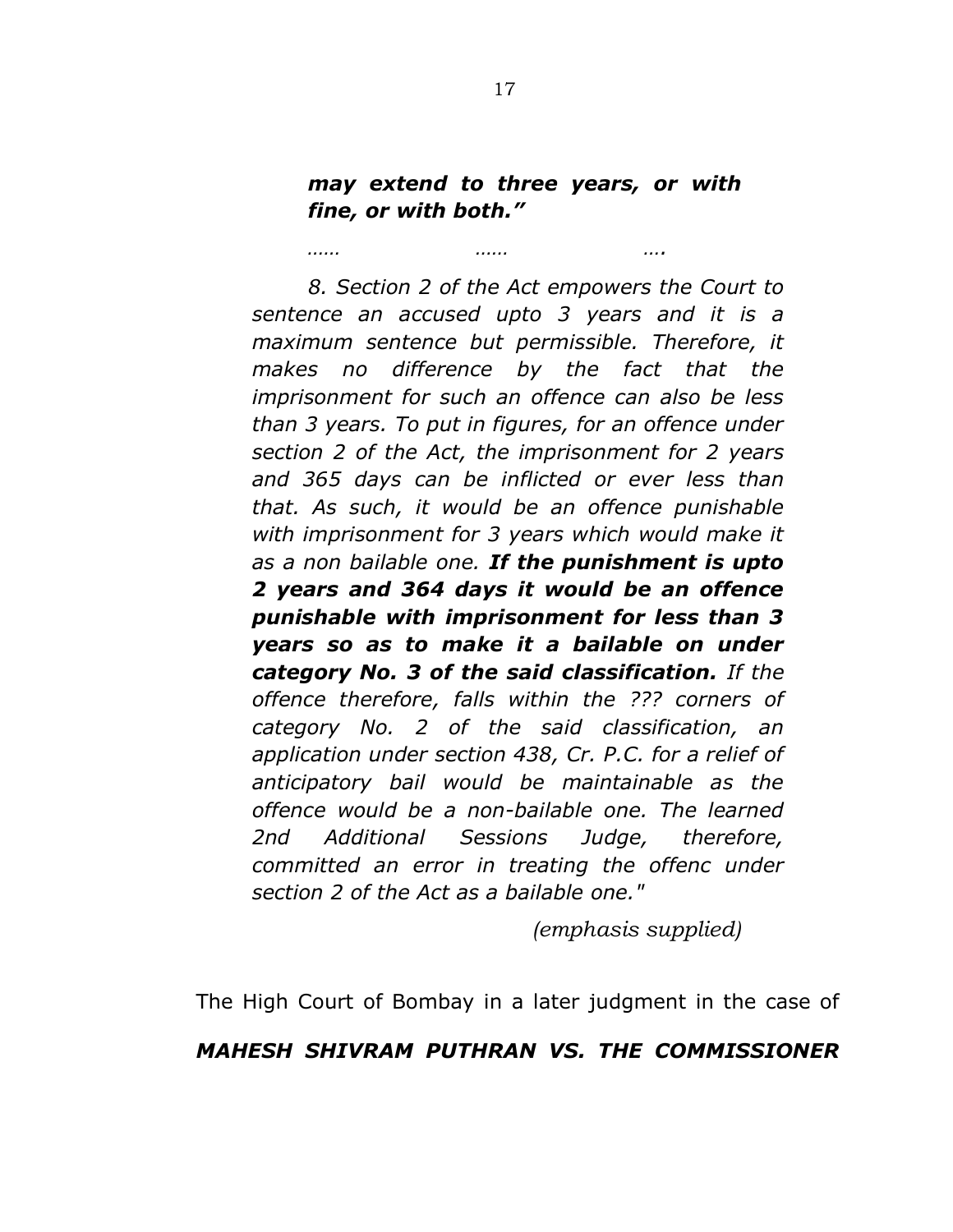*OF POLICE, THANE, DIST. THANE AND OTHERS<sup>3</sup> ,* considering Sections 43 and 52 of the Maharashtra Regional and Town Planning Act, 1966, which also made offences punishable with imprisonment, which may be extended upto three years. The Division Bench of Bombay High Court holds as follows:

*"14. Revering back to the question whether the offences under Sections 43 and 52 of the Act are cognizable or non-cognizable, since the Act of 1966 does not make express provision in that behalf, by virtue of Section 4(2) of the Code, reference can be made to the scheme provided in the Code in that behalf. For that, we may refer to Part II of Schedule I of the Code, which provides for classification of offences against other laws. The same reads thus:-* 

*"II. CLASSIFICATION OF OFFENCES AGAINST OTHER LAWS Offence Cognizable or non-cognizable Bailable or nonbailable By what Court triable If punishable with death, imprisonment for life, or imprisonment for more than 7 years If punishable with imprisonment for 3 years, and upwards but not more than 7 years* 

<sup>3</sup> 2011 SCC Online Bom 389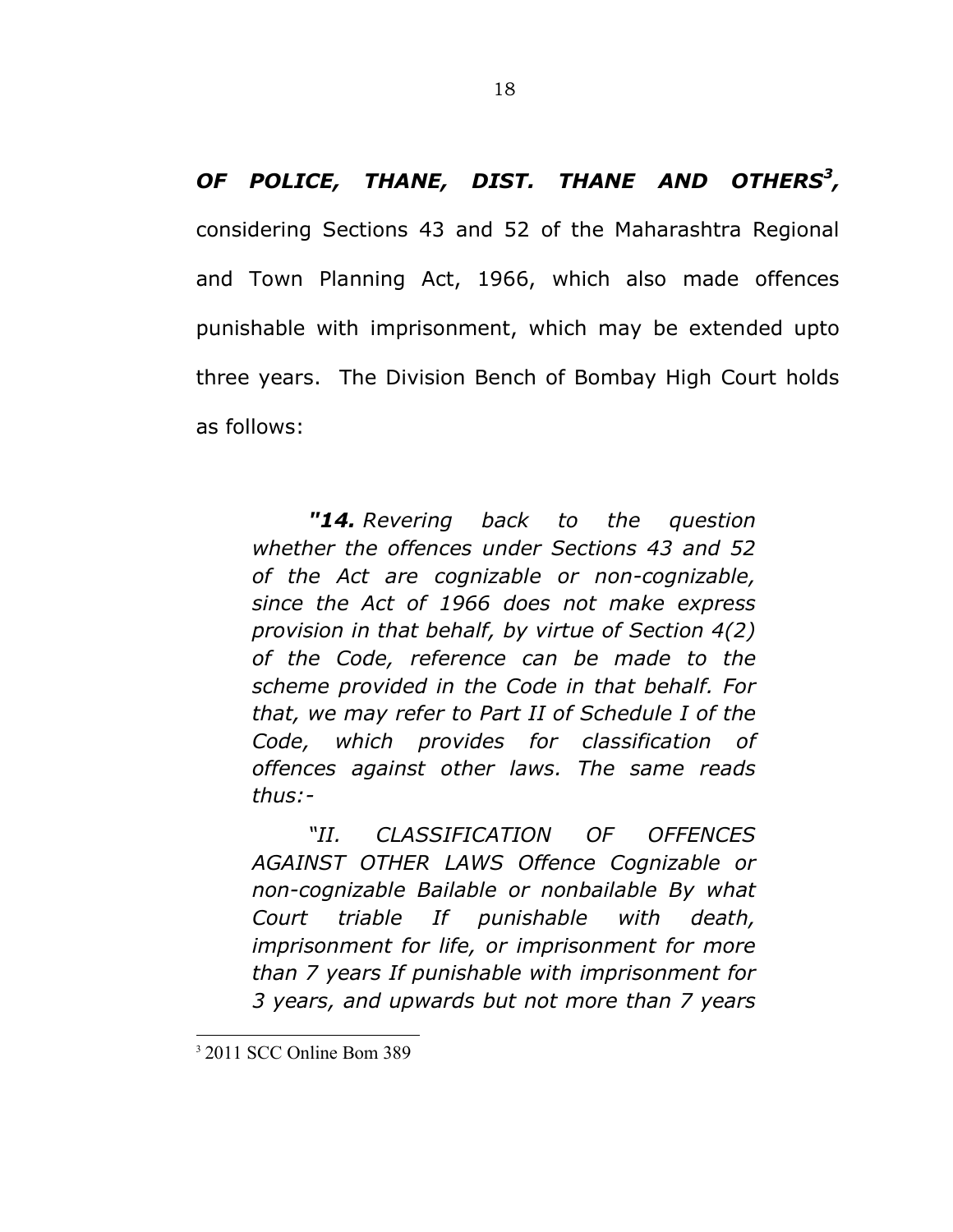*If punishable with imprisonment for less than 3 years or with fine only. Cognizable Ditto* 

> *Non-cognizable. Non-bailable. Ditto Bailable. Court of Session. Magistrate of the first class. Any Magistrate."*

> > *(emphasis supplied)*

*As the maximum punishment provided in terms of Section 52 of the Act, which has been applied to the case on hand, being up to three years, at best, the second category of cases specified in Part II of Schedule I would be attracted. It would necessarily follow that the offence under Section 52 of the Act is a cognizable and non-bailable offence."* 

The Bombay High Court in the afore-extracted judgment holds that the maximum punishment provided in terms of the Section 52 of the Maharashtra Regional and Town Planning Act, 1966, is up to three years and the second category of Schedule II of the Code of Criminal Procedure would get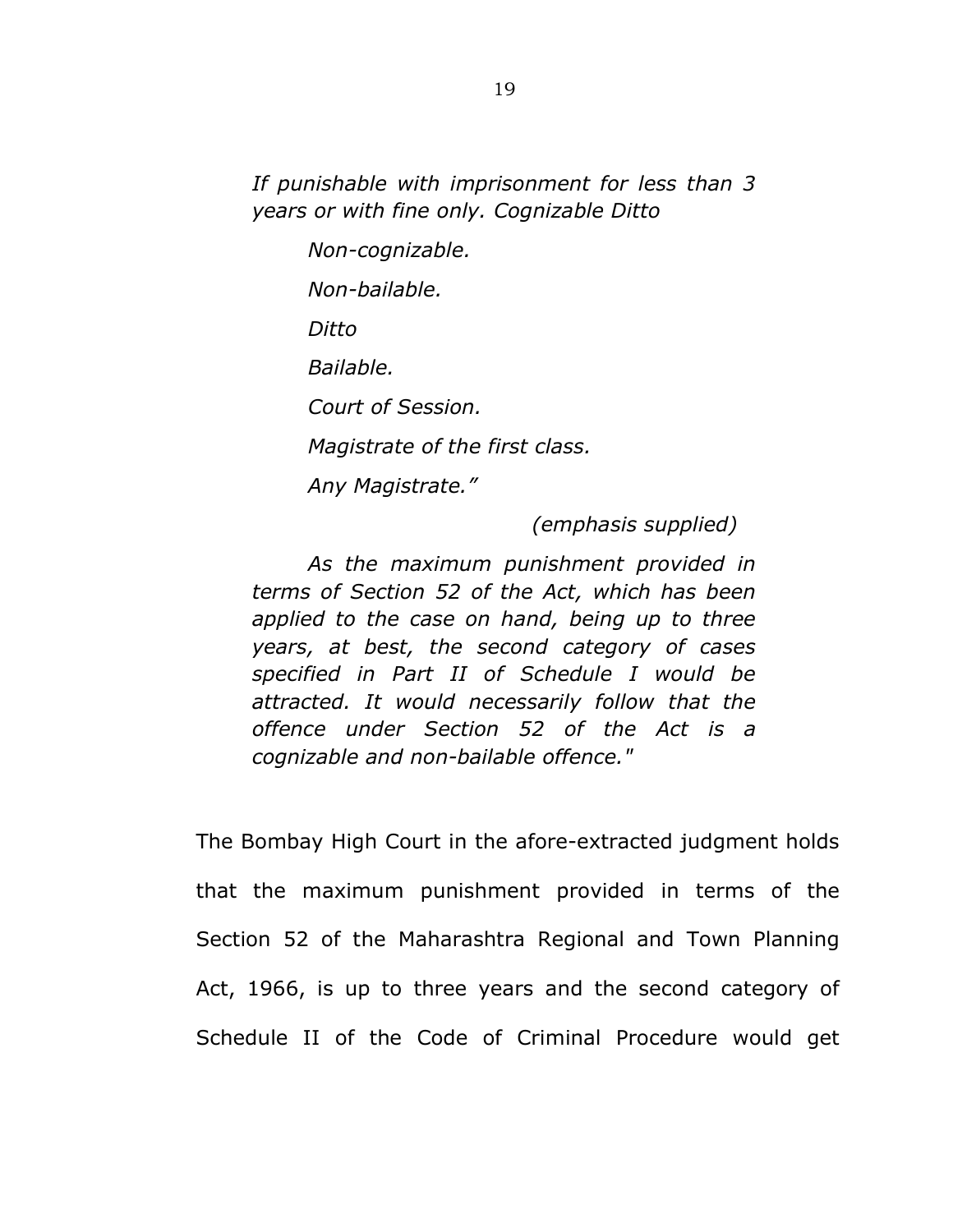attracted and what follows is that, the offences is cognizable and non-bailable.

11. The Division Bench of High Court of Gauhati in its judgment in the case of *HRIDAYANADA SHARMA VS.*  STATE OF ASSAM<sup>4</sup>, has interpreted Section 68A of the Act. Section 68A of the Act reads as follows:

*"68-A. Penalty for contravention of Section 52-A.— Any person who publishes a 2 [sound recording] or a video film in contravention of the provisions of Section 52-A shall be punishable with imprisonment which may extend to three years and shall also be liable to fine."* 

Section 68 *(supra)* is identical to Section 63 of the Act, insofar as it concerns the maximum sentence. The Division Bench holds as follows:

*"2. Section 68A of the Copyright Act, 1957 provides that an offence U/S. 52A of the said Act is punishable with imprisonment which may extend to 3 years as well as fine also. Under Part-II contained in Schedule-I of the* 

<sup>4</sup> (2004) 1 Gau LR 421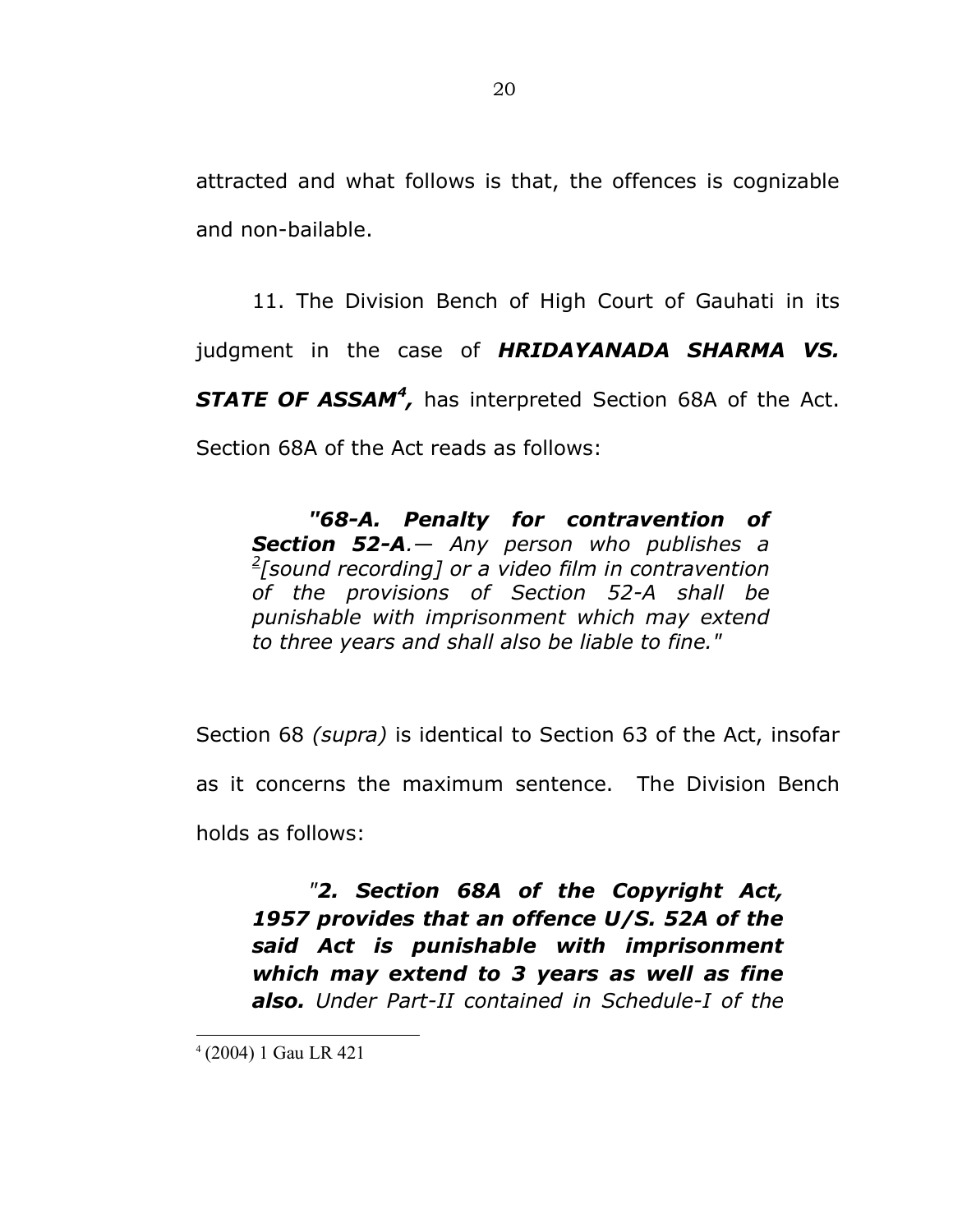*Code of Criminal Procedure, an offence under any special law, punishable with imprisonment for less than 3 years or with fine only, is bailable. The learned Single Judge hearing the present bail application took the view that as for an offence U/S. 68A of the Copyright Act, the punishment may be 3 years, it has to be understood that the said offence is non-bailable. The aforesaid view was taken by the learned Single Judge in another case, i.e., in the case of Jitendra Prasad Singh v. State of Assam, reported in 2002 (3) GLT 241. However, another Single Bench has taken a contrary view in the case of Tapan Biswas v. State of Assam, reported in 2001 (3) GLT page 13, holding the offence under Section 7(1)(a) of the Cinematograph Act of 1952, which is also punishable with imprisonment for a term, which may extend to 3 years or with fine to be bailable. As the aforesaid conflicting views emanate from a different understanding of the ratio of the law laid down by the Apex Court in the case of Rajib Chaudhary v. State (NCT) of Delhi, reported in (2001) 5 SCC 34, the answer to the question raised, therefore, would lie in trying to ascertain want is the correct ratio laid down in the above noted decision of the Apex Court.* 

*4. The learned trial Court in Rajib Chaudhary's case (supra) took the view that as detention of a person up to 90 days under Clause (i) of Proviso (a) of Section 167(2) is permissible where the* 

*…. …… ……*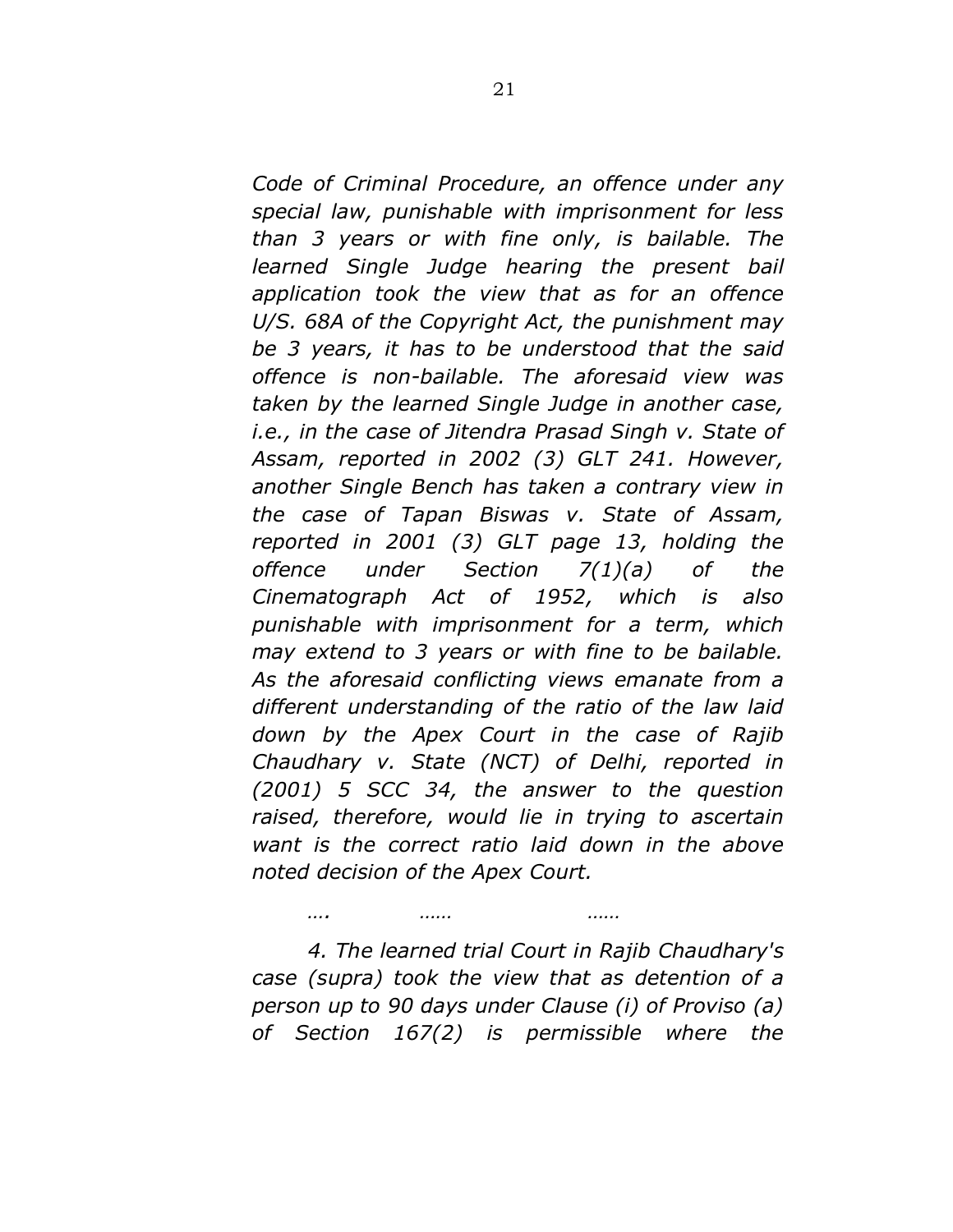*investigation relates to an offence punishable with death or imprisonment for life or imprisonment for a term of not less than 10 years, it is Clause (ii) which prescribes a period of 60 days that would apply in view of the fact that the punishment prescribed under Section 386 IPC is for a term which may extend to 10 years. As charge-sheet had not been filed and period of 60 days was over, the accused was held to be entitled to bail. The view taken by the learned Magistrate was disapproved by the revisional Court where after the matter was taken before the Delhi High Court and the Delhi High Court, on an elaborate consideration of the provisions of Section 167 Cr. P.C. and the earlier decisions rendered by the Court, upheld the order of the revisional, Court holding that for an offence under Section 386 IPC the maximum period of detention without submission of charge-sheet could be 90 days as contemplated by Clause (i) of Proviso a to Section 167(2) Cr. P.C. The reasoning of the High Court of Delhi for the conclusion reached as contained in paragraph 4 of the judgment may be usefully extracted herein below:* 

*"The expression "imprisonment for a term of not less than ten years" used in clause (i) of proviso (a) to sub-section (2) of Section 167 includes imprisonment for a term of ten years as well as imprisonment for a term of more than ten years. In other words, clause (i) of proviso (a) to subsection (2) of Section 167 will be applicable where the investigation relates to an*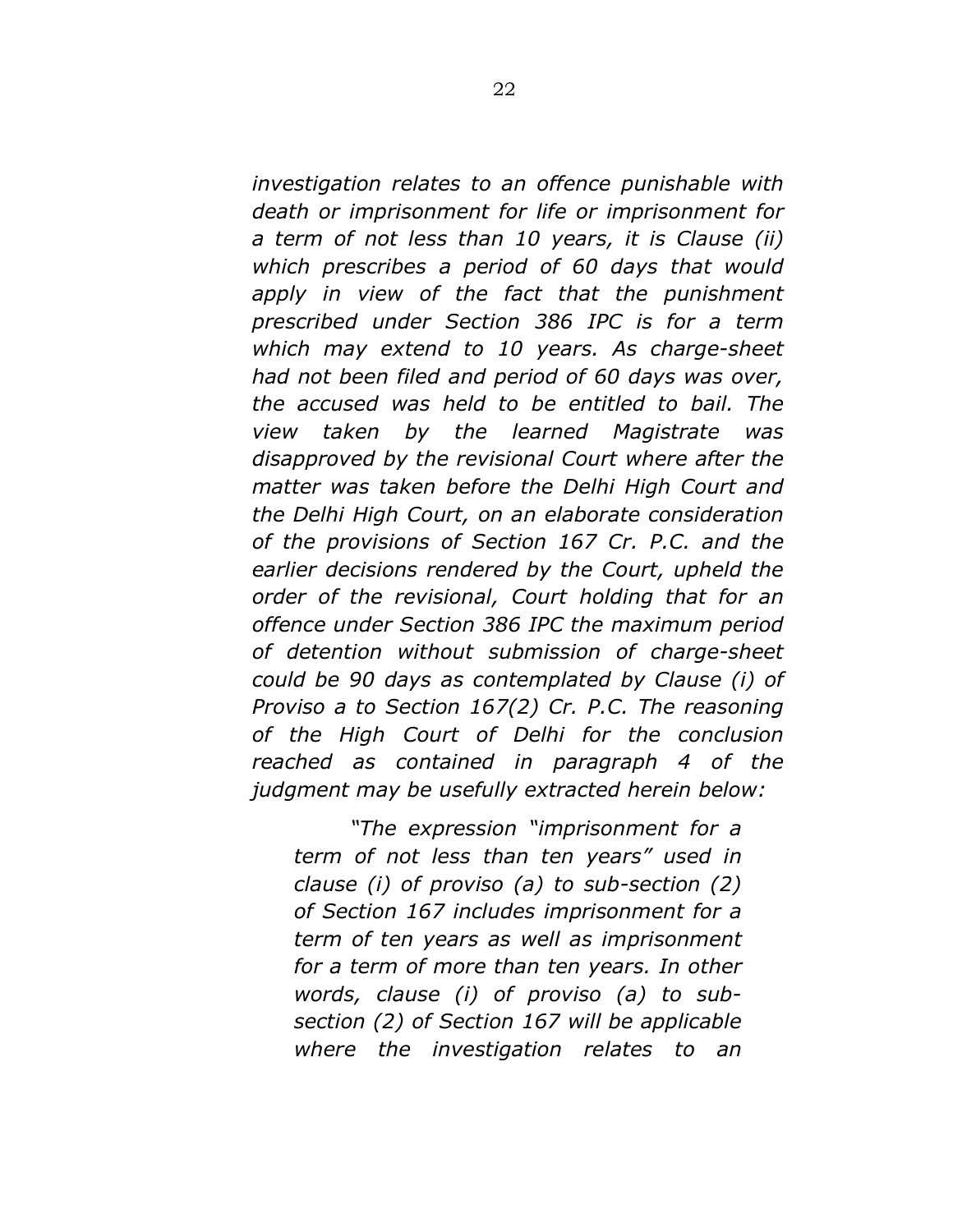*offence punishable with imprisonment for a term often years or more. The crucial test is whether the offence is one for which the punishment of imprisonment for a term of ten years or more can be awarded. It is immaterial that the Court may have also the discretion to award the punishment of imprisonment for a term of less than ten years. In the case of a particular offence, even though the Court may have discretion to award punishment of imprisonment for a term of less than 10 years, the above mentioned clause (i) will apply if the accused can be punished with imprisonment for a term of ten years.* 

*Where the offence is punishable with imprisonment for a term which may extend to ten years the Court has the discretion to sentence the accused to undergo imprisonment for a term often years or for a term of less than ten years. Hence the abovementioned clause (i) will be applicable where the investigation relates to an offence punishable with imprisonment for a term which may extend to ten years". It should be borne in mind that the expression used by the Legislature in clause (i) of proviso (a) to Section 167(2) is not "imprisonment for a minimum term often years". If the Legislature intended to restrict the application of the said clause (i) to offences punishable with imprisonment for a minimum term of ten years, the*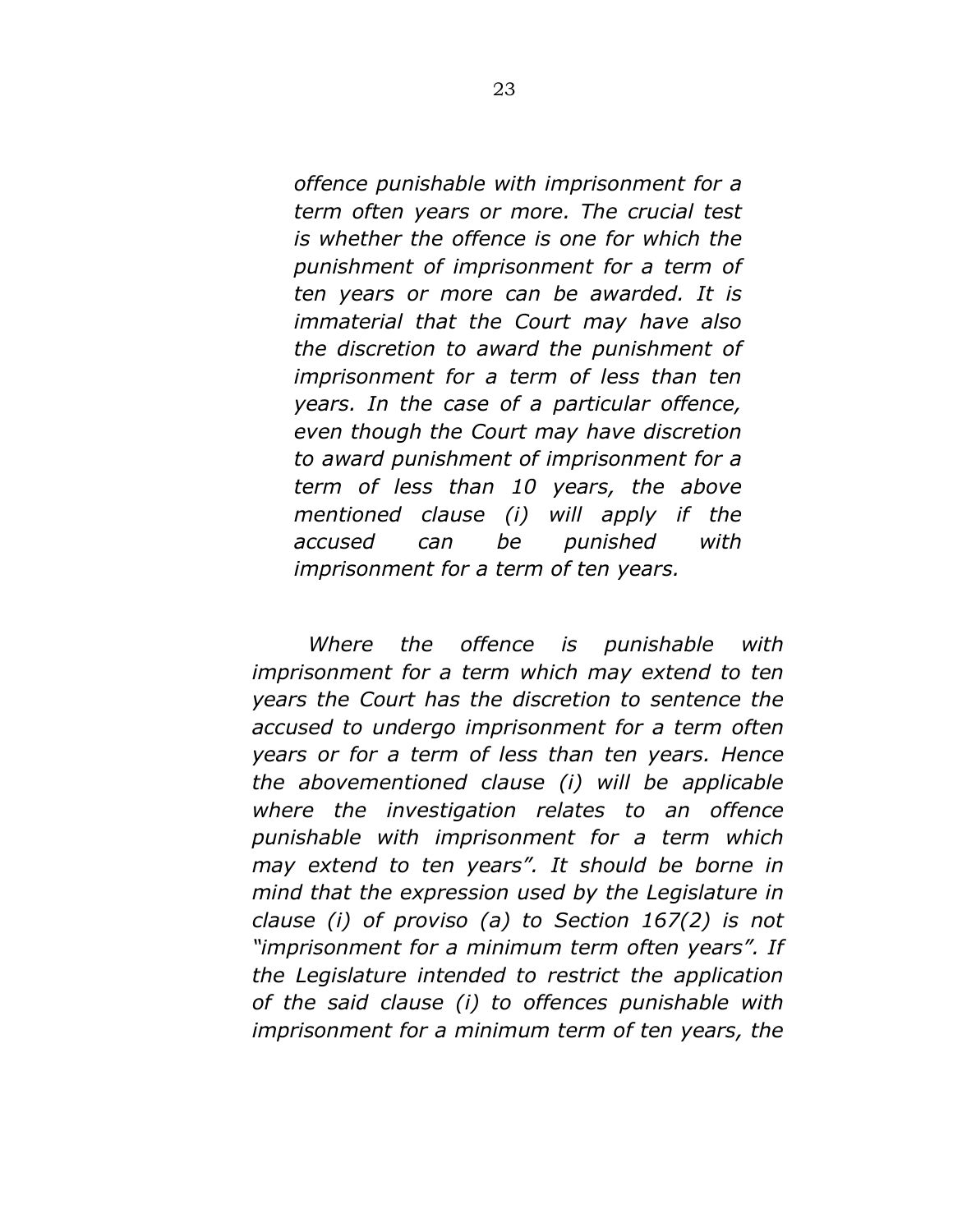*Legislature could have used the expression "offence punishable with death, imprisonment for life or imprisonment for a minimum term of ten years". Significantly the legislature did not use such an expression."* 

*5. The Apex Court, on being moved by the accused against the aforesaid judgment of the Delhi High Court, upheld the view taken by the High Court. A reading of the judgment of the Apex Court would clearly go to show that the view taken is that under Section 386 IPC the punishment provided is imprisonment for a term which may extend to 10 years, which means that imprisonment can be for a clear period of 10 years or even less. As the imprisonment prescribed can be up to a maximum period of 10 years, the Apex Court held that the punishment prescribed cannot be said to be not less than 10 years. The Apex Court having upheld the view of the Delhi High Court by dismissing the appeal filed by the accused there can be no two opinions that the view taken by the Apex Court is that the punishment under Section 386 IPC, i.e., for a term, which may extend to 10 years would be covered by the expression "imprisonment for a term not less than 10 years" as prescribed in Clause (i) of proviso (a) to Section 167(2) Cr. P.C. Following the ratio of the Apex Court judgment in Rajeeb Chaudhary's case (supra) what would logically follow is that the punishment prescribed under Section 68A of the Copyright*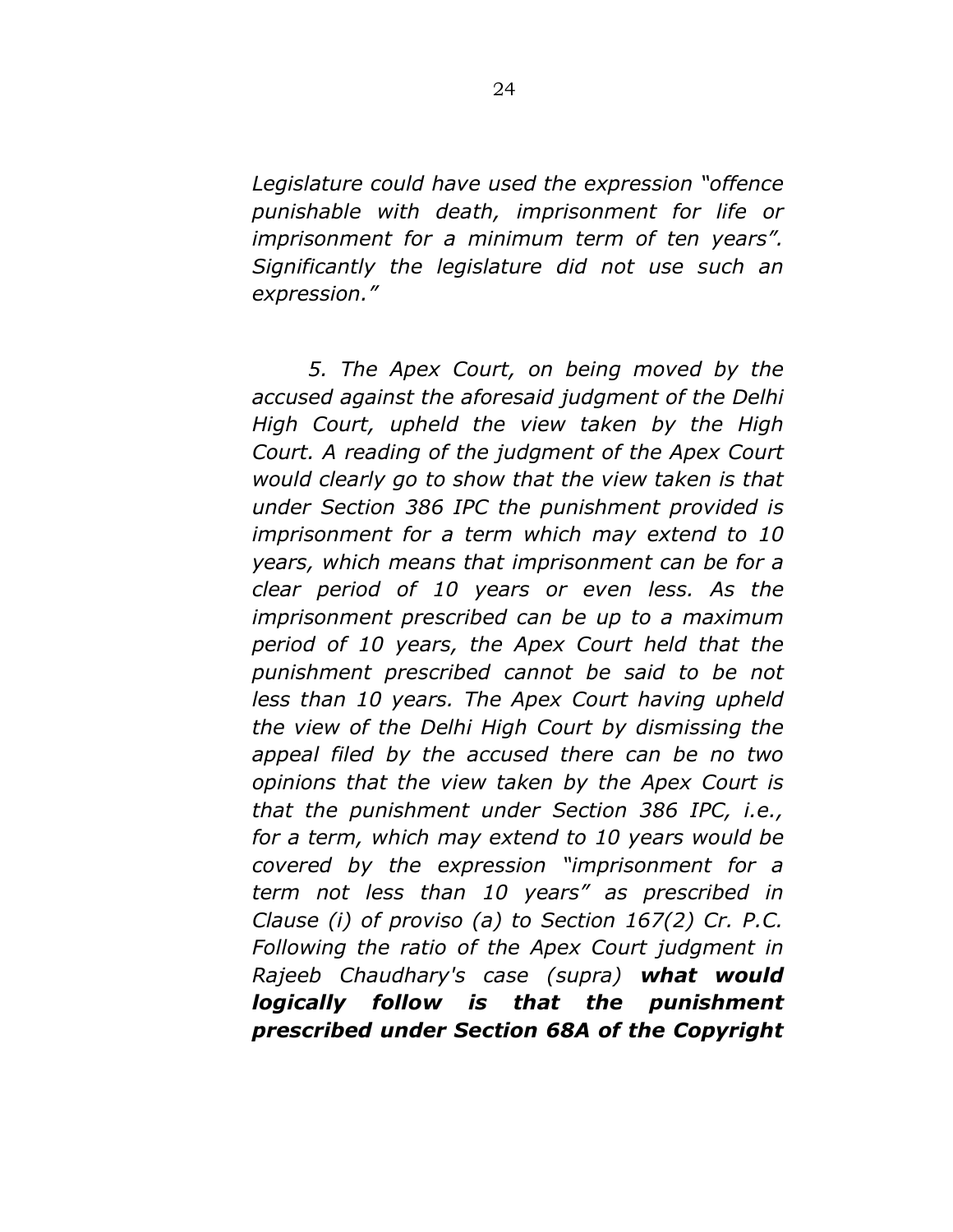*Act being for imprisonment which may extend to period of 3 years, the punishment prescribed cannot be said to be less than 3 years as required under Part II of Schedule I of the Code of Criminal Procedure to make the offence bailable. Consequently, we answer the question raised, holding that the offence under Section 68A of the Copyright Act is a non-bailable offence."* 

## *(emphasis supplied)*

The Division Bench while answering the conflict of opinion between the two Single Judges, with regard to the offence punishable for a term which may extend upto three years is bailable or non-bailable, the question is answered as nonbailable by interpreting that the maximum sentence that can be imposed is exact three years.

12. The High Court of Kerala in the case of *ABDUL SATHAR VS. NODAL OFFICER, ANTI-PIRACY CELL, KERALA CRIME BRANCH OFFICE & ANR.<sup>5</sup> ,* has held as follows:

<sup>5</sup> AIR 2007 Ker 212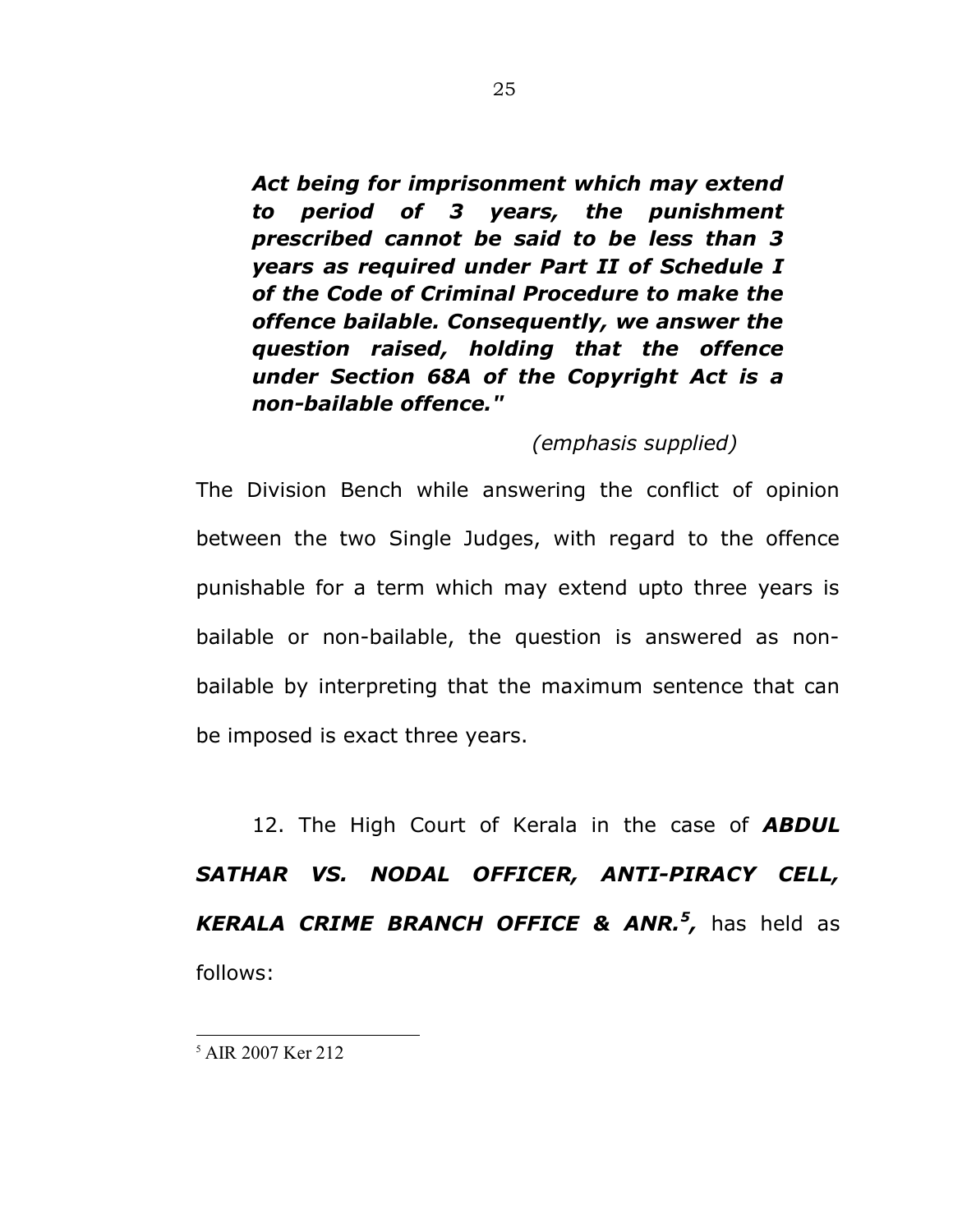*"2. The penal provision appears in Section 63 of the Copyright Act. The offence is punishable with imprisonment for a term, 'which shall not be less than six months, but which may extend to three years and with fine". The Copyright Act as amended does not anywhere specifically refer to cognizability for the purpose of investigation. We therefore have got to fall back on the schedule to the Code of Criminal Procedure. The schedule to the Code of Criminal Procedure shows that if the offence under other laws is punishable "with imprisonment for three years and upwards, but not more than 7 years", the offence will be cognizable and non-bailable. If on the contrary, the offence is punishable with imprisonment for less than 3 years or with fine only, the offence will be non-cognizable and bailable and can be tried by any Magistrate. The short question is whether the offence under Section 63 will fall in the former category or the latter.*

*3. A plain reading of the stipulations in the Schedule shows that if the offence is punishable with imprisonment for 3 years and upwards, but not more than 7 years, it must be reckoned as cognizable. Section 63, according to me, is clearly punishable with imprisonment for 3 years and in these circumstances the offence has to be held to be cognizable. No binding precedent is brought to my notice. But it is stated that in Jithendra Prasad Singh v. State of Assam (2003 (26) PTC 486 (Gau)*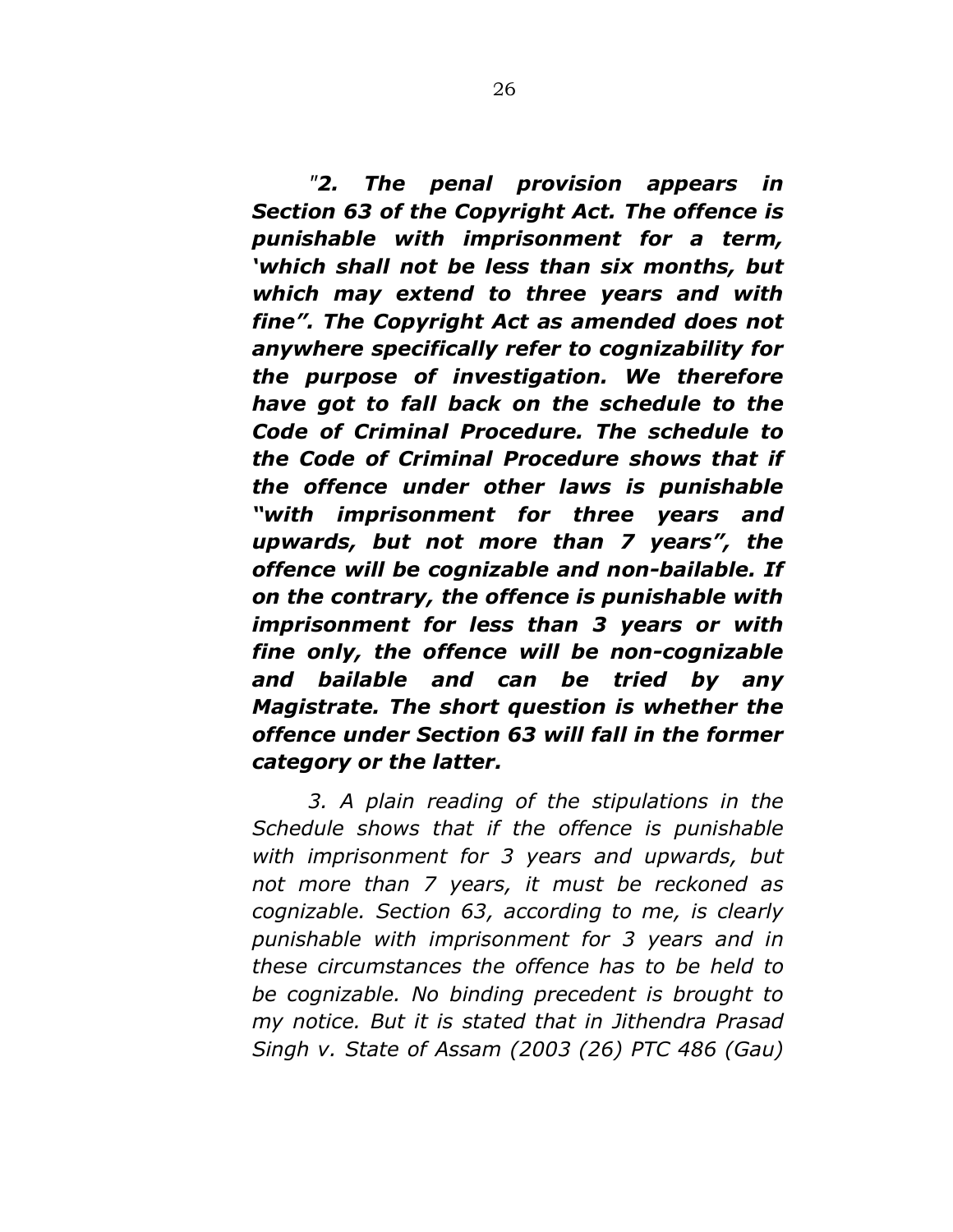*and in Dr. A.K. Mukherjee v. State, (1994 (2) Arb LR 77 : 1994 Cri LJ 2469 (Delhi) the High Courts have taken the same view. These decisions are not placed before me.* 

*4. I do not think it specifically necessary to go to any precedent. The language of provisions of Section 63 of the Copyright Act and the language of the relevant entries in the Schedule to the Code of Criminal Procedure make the position crystal clear. Part II of the Schedule to the Code classifies the offences as cognizable/non-cognizable and bailable/non-bailable and prescribes the forum for trial depending on the gravity of the punishment as ascertained from the nature of the sentence imposable for the offences under such other laws. Parliament has divided all offences under special laws into three categories. They are:* 

- *1. punishable with death, imprisonment for life, or imprisonment for more than 7 years.*
- *2. punishable with imprisonment for 3 years, and upwards but not more than 7 years.*
- *3. punishable with imprisonment for less than 3 years or with fine only.*

*(Emphasis supplied)"*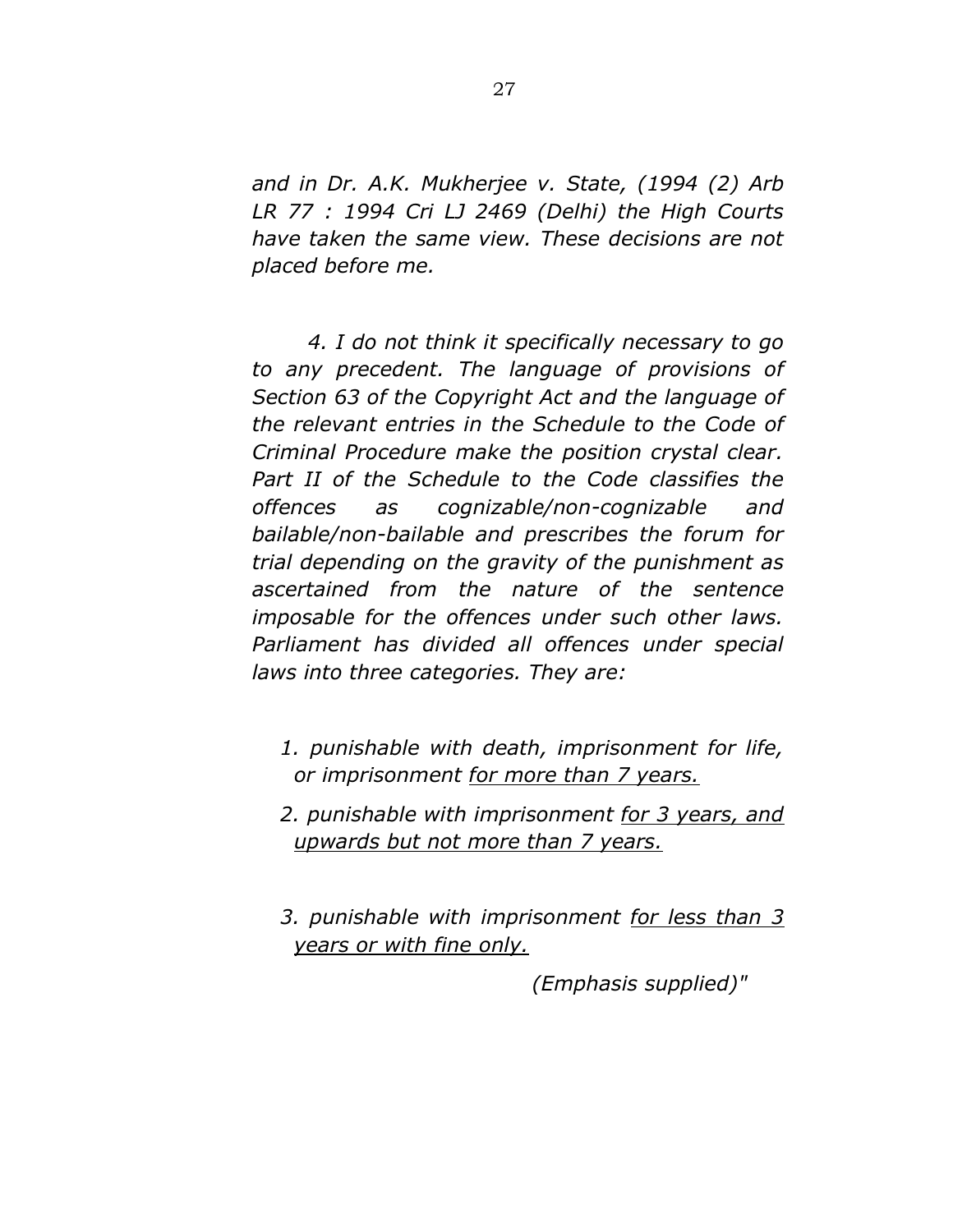*In simple language this means that there can be three categories of cases depending upon the maximum sentence which can be imposed. The first one deals with the offences which are punishable with imprisonment for more than 7 years. Those offences, for which punishment imposable is 7 years, do not come within this first clause. Only offences for which more than 7 years (not 7 years only) can be imposed do come within this first clause.* 

*5. The second class is the class of offences in which punishment of imprisonment for 7 years and below are imposable. If punishment imposable is 7 years and below up to three years, the offences would fall within the second category. The Parliament which used the expression "for more than 7 years" to identify the first category had very cautiously used the words "3 years and upwards, but not more than 7 years" to identify the second category. The offences punishable with imprisonment for 3 years up to 7 years, both inclusive, will fall under this second category.* 

*6. The third category is that of the offences punishable with imprisonment for less than 3 years or fine. Those punishable with imprisonment for three years do not come within this category evidently.*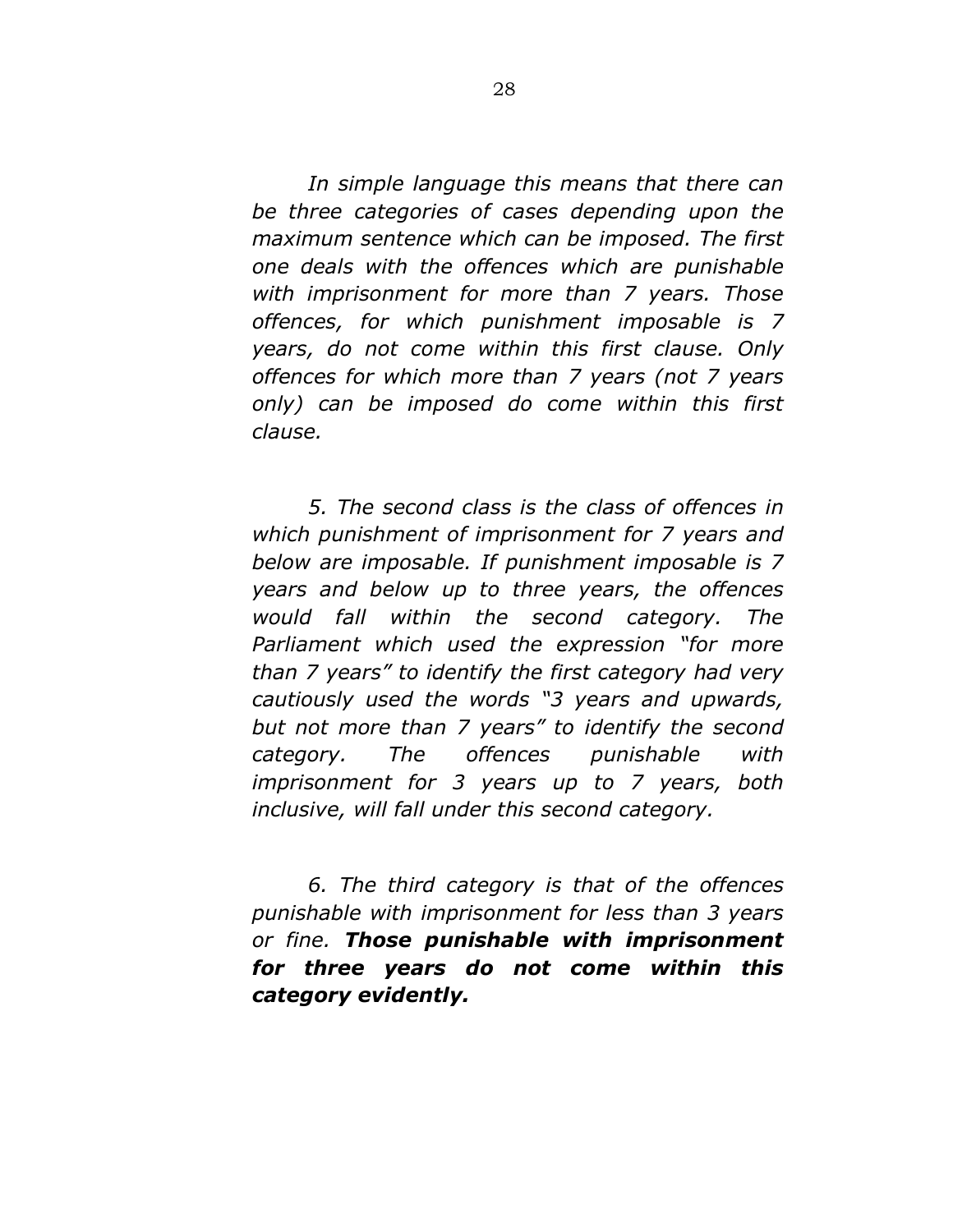*7. The offence on hand, the one under Section 63 of the Copyright Act, is punishable with imprisonment for a period of 3 years. There can therefore be no doubt that this falls under category 2 referred above and is consequently cognizable. No contra principle or precedent has been pressed into service before me. The attempt to rely on the decision of the Supreme Court in Rajeev Chaudhary v. State (NCT) of Delhi (AIR 2001 SC 2369) cannot at any rate help the petitioners as the language used in the proviso to Section 167(2) is totally different from the language employed in the Schedule to the Code of Criminal Procedure.* 

*8. In these circumstances I find no merit in the contention that the offence under Section 63 of the Copyright Act is not cognizable and that consequently the registration of the crime and the investigation undertaken in these cases are not justified and legal."*

## *(emphasis supplied)*

The High Court of Kerala interprets the very question whether Section 63 of the Act is cognizable and holds it to be cognizable considering the maximum punishment that can be imposed is exact three years.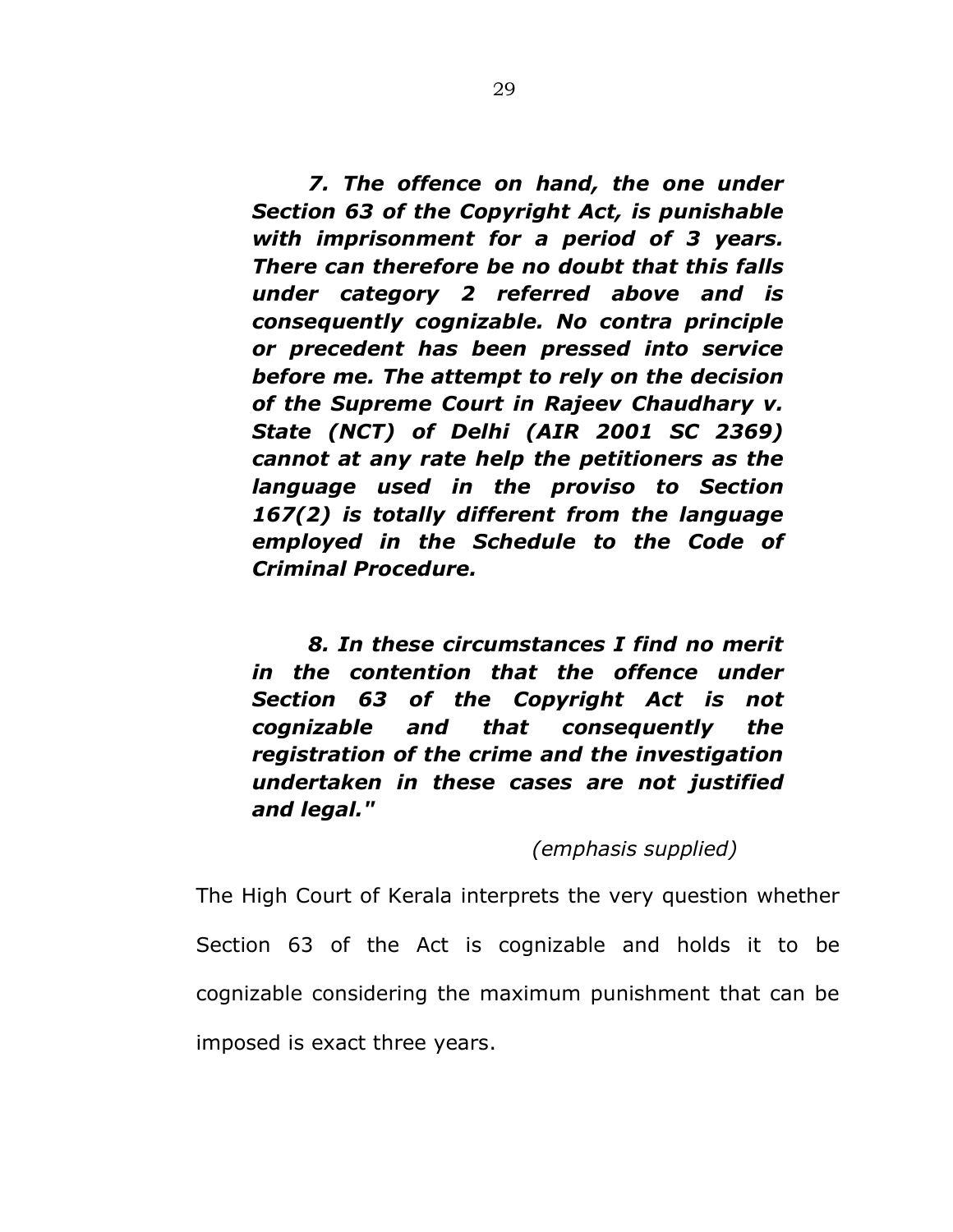13. On a coalesce of all the aforesaid interpretation of law, what would unmistakably emerge is, if the imprisonment which is capable of being imposed for a maximum period of exact three years, would be cognizable and non-bailable.

14. It is now germane, in the journey of the judgment, to consider the judgments relied on by the learned senior counsel representing the petitioner. The sheet anchor of the submissions of the learned senior counsel is based upon the judgment rendered by the High Court of Bombay in the case of *SUBHASH CHOUDHARY VS. DEEPAK JYALA AND*  **OTHERS<sup>6</sup>**, which was rendered interpreting Section 135(1)(ii) of the Customs Act. The High Court of Bombay holds as follows:

*"13. After considering the rival submissions, I have no hesitation in accepting the submission canvassed on behalf of the Petitioner-Applicant that the offence "under Section 135(1)(ii)" is a bailable offence. This is so, because firstly, the said offence has been made a non-cognizable offence by virtue* 

<sup>6</sup> 2005 CRI L.J. 1034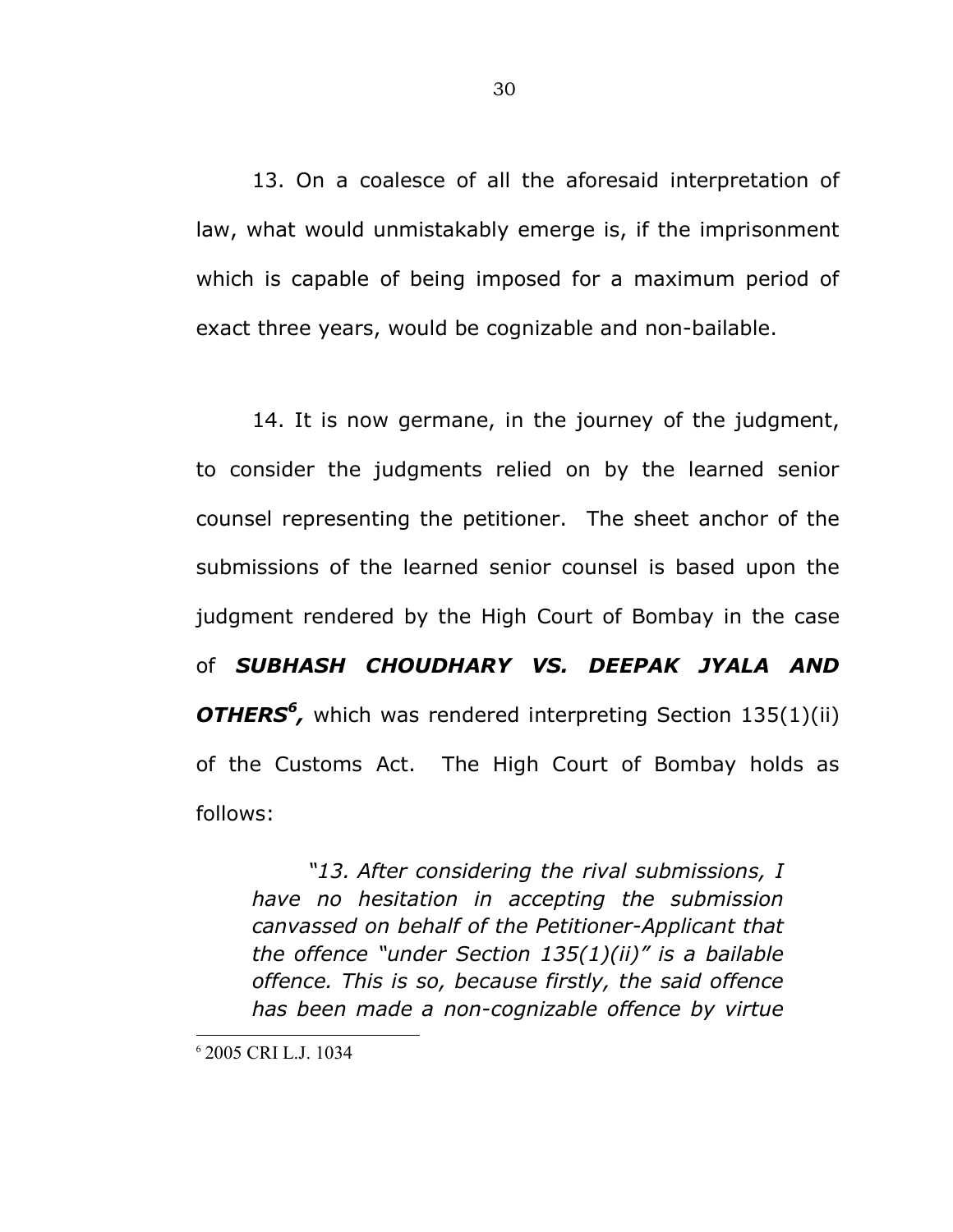*of the non-obstante clause in Section 104(4) of the Act. Secondly, it is triable "summarily" by a Magistrate by virtue of Section 138 of the Act. Moreover, Section 135(1)(ii) provides for punishment as imprison-ment for a term which may extend to three years, or with fine, or with both. Indeed, it is provided that imprisonment may extend to three years; but the same provision also provides for alternative punishment of fine (only) or imprisonment and fine both. The question is, merely because the punishment of imprisonment provided for is for a term which may extend to three years i.e. three years, does it mean that it will fall in Entry 2 of Part II of First Schedule of the Code and not in Entry 3 thereof. To appreciate this aspect, it may be necessary to advert to the scheme of the Code, which has application to the case on hand. On analyzing the Part I of the First Schedule of the Code, the Scheme of the Code is that, non-cognizable offences have been made bailable, except the non-cognizable offences such as under Sections 194, 195, 466, 467, 476, 477 and 493, which provide for punishment of more than three years of imprisonment. The only exception where punishment of imprisonment which may extend to three years and still has been made non-bailable, is Section 505 of the Penal Code, 1860. But that is an exception. We shall now specifically advert to the non-cognizable offences where punishment provided is imprisonment which may extend to three years, or fine, or both, as is the case in the present enactment; and in Part I of*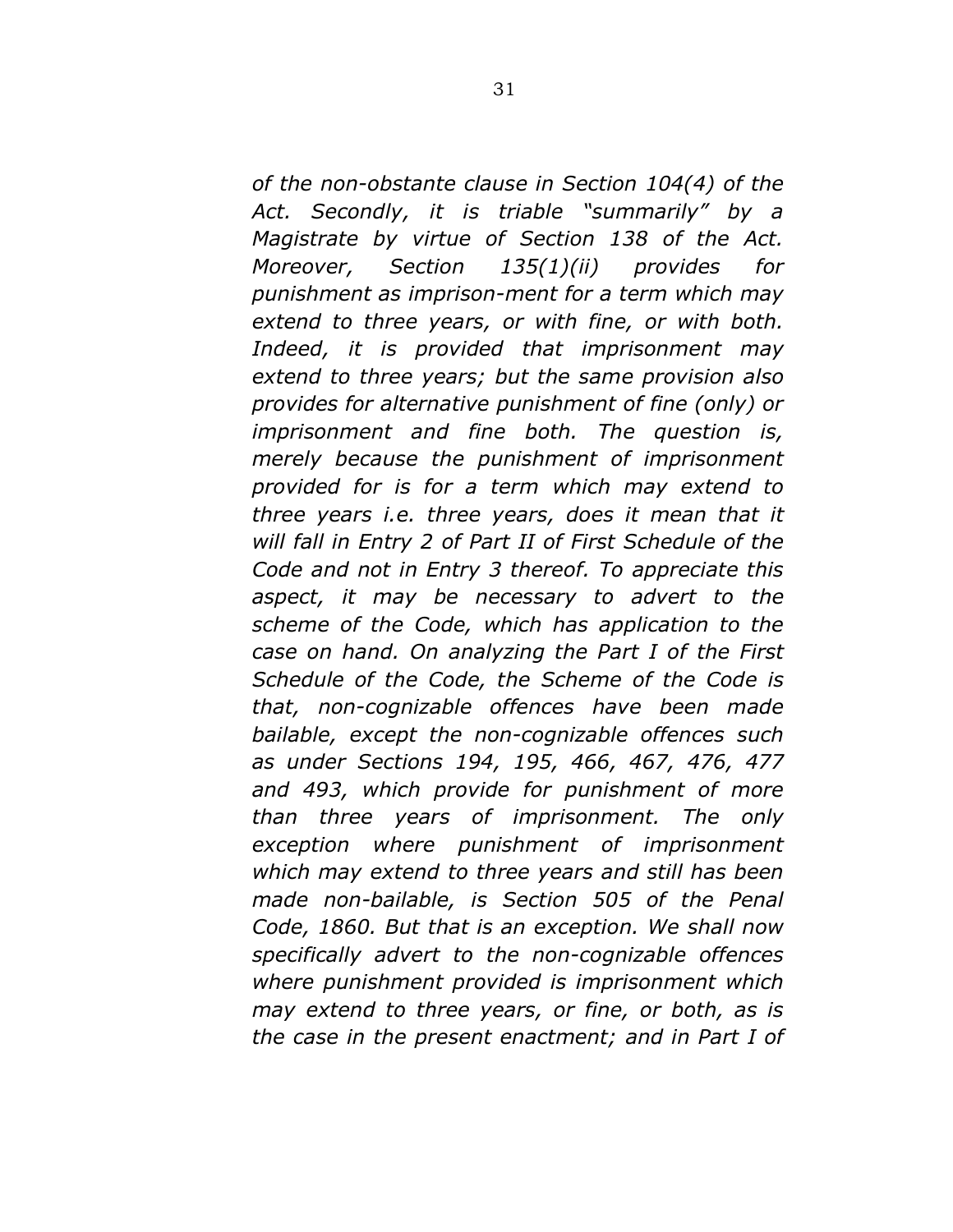*the First Schedule to the Code, those offences have been made bailable. These offences are under Sections 181, 193 (find part), 201 (IInd part), 205, 214 (IInd part), 225A, 312 (1st Part), 404, 418, 484, 485, 487 and 488 of the Penal Code, 1860. In other words, all these offences under the Penal Code, 1860, the punishment provided is imprisonment, which may extend to three years, or with fine, or with both, even then have been made bailable. In that sense, the Scheme of the Code is indicative of the Legislative intention that noncognizable offences punishable with imprisonment which may extend to three years, have been treated on par with offences where imprisonment is for "less than three years", so as to make them bailable. Applying the same analogy to the case on hand, Section 135(1)(ii) of the Act, which provides for punishment similar to several provisions in the Penal Code, 1860, as referred to above, I have no hesitation in holding that the subject offence is bailable; and moreso, when the offence in question is required to be tried summarily by the Magistrate by virtue of Section 138 of the Act."* 

The second sheet of anchor of the learned senior counsel is the judgment of the High Court of Andhra Pradesh in the case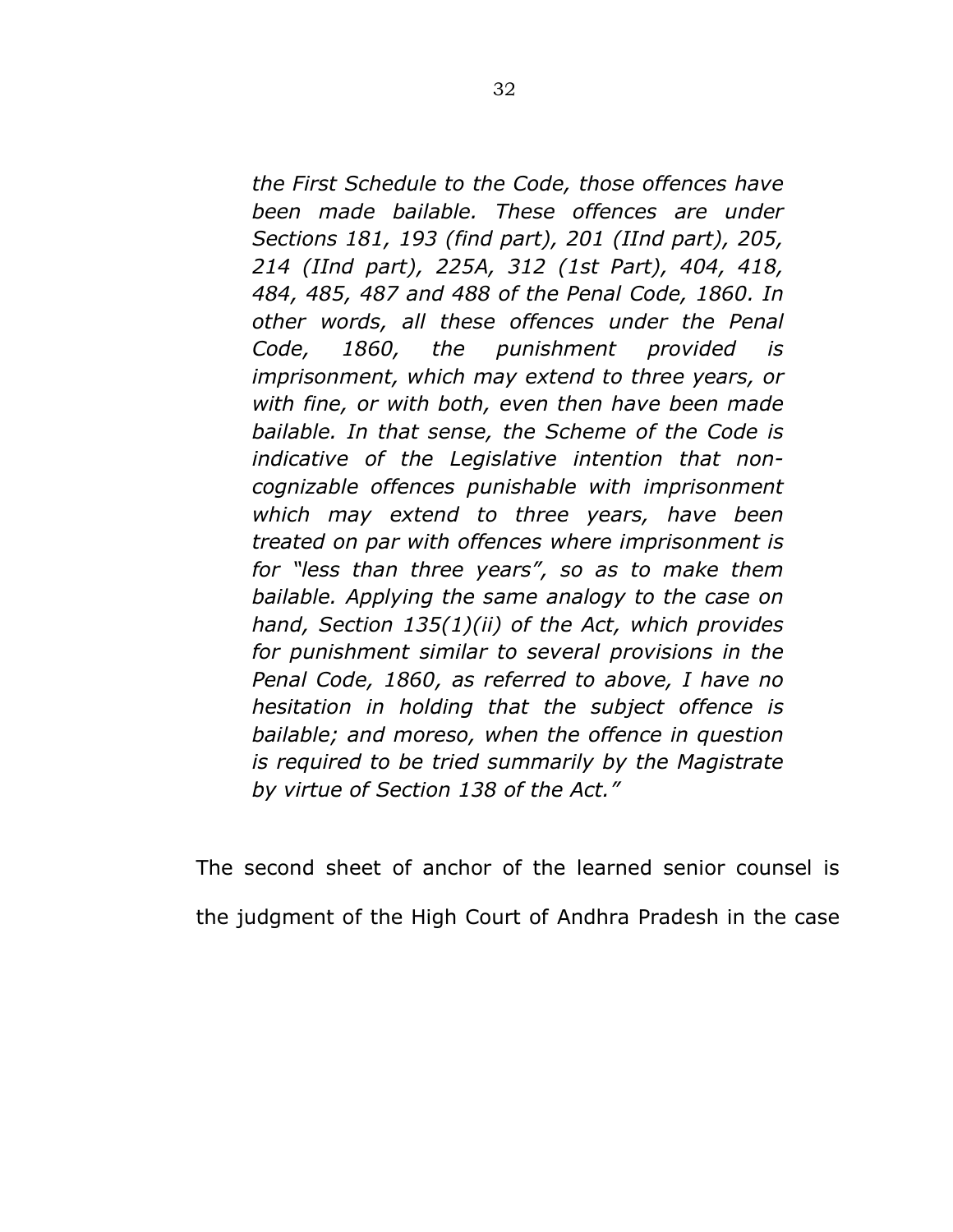# of AMARNATH VYAS v. STATE OF A.P.<sup>7</sup>, wherein the Court

holds as follows:

*"8. The expression "punishment for a term which may extend to three years" is certainly not similar to the expression "punishment for three years and upwards".* 

*9. In this connection, learned Public Prosecutor seeks to place reliance upon a judgment of a learned single Judge of High Court of Gauhati in Jitendra Prasad Singh v. State of Assam, 2003 (26) PTC 486 (Gau). Having regard to the provisions of Section 63 of the Copyright Act, 1957, a learned single Judge of that High Court was of the clear view that the offence punishable under Section 63 of the Act is a 'non-bailable' and therefore the provisions of Section 438 of the Code of Criminal Procedure would attract. Learned Judge was of the view that the punishment prescribed for a term which may extend to three years would include in itself, inter alia the term for less than three years. Obviously, the learned Judge proceeded on the assumption that because third category of classification has not clearly been attracted, second category would automatically attract.* 

*10. The other decision, which is sought to be relied upon by the learned Public Prosecutor, is rendered by learned single Judge of Kerala High* 

<sup>7</sup> 2007 Cri L.J. 2025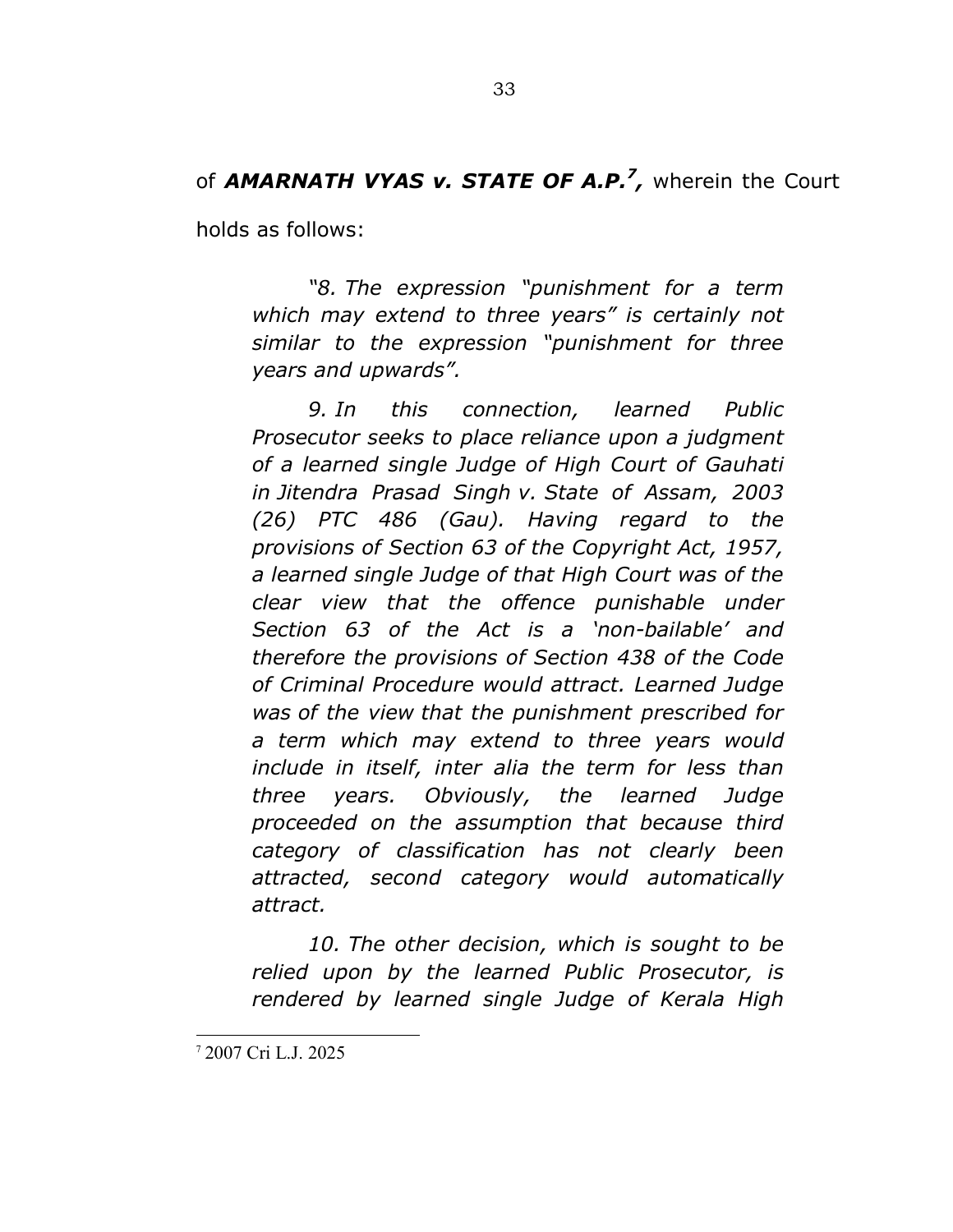*Court in C.K. Boban v. Union of India. 2005 Cri LJ 2801. That judgment came to be rendered under the provisions of Customs Act, 1962. The punishment prescribed under Section 135(1)(ii) of the Customs Act is imprisonment for a term, which may extend to three years or with fine or with both. Repelling the contention that the expression 'for a term which may extend to three years' would mean that the sentence of imprisonment that could be awarded for a period of less than three years, learned single Judge was of the view that the expression 'three years and upwards' would definitely include an offence punishable for a 'term upto three years' and the offence enjoined under Section 135(1)(ii) of the Customs Act would come within the second category of classification of Part-II of the Schedule."* 

Both the afore-quoted judgments, while interpreting Section 135(1)(ii) of the Customs Act, the afore-extracted judgment in the case of *AMARNATH VYAS (supra)* was following the judgment rendered in the case of *RAJEEV CHAUDHARY VS. STATE (N.C.T.) OF DELHI<sup>8</sup>* , rendered by the High Court of Delhi in the context of Section 167 of the Cr.P.C. The language in Section 167 of the Cr.P.C. has no 8 (2001) Crl.L.J 2941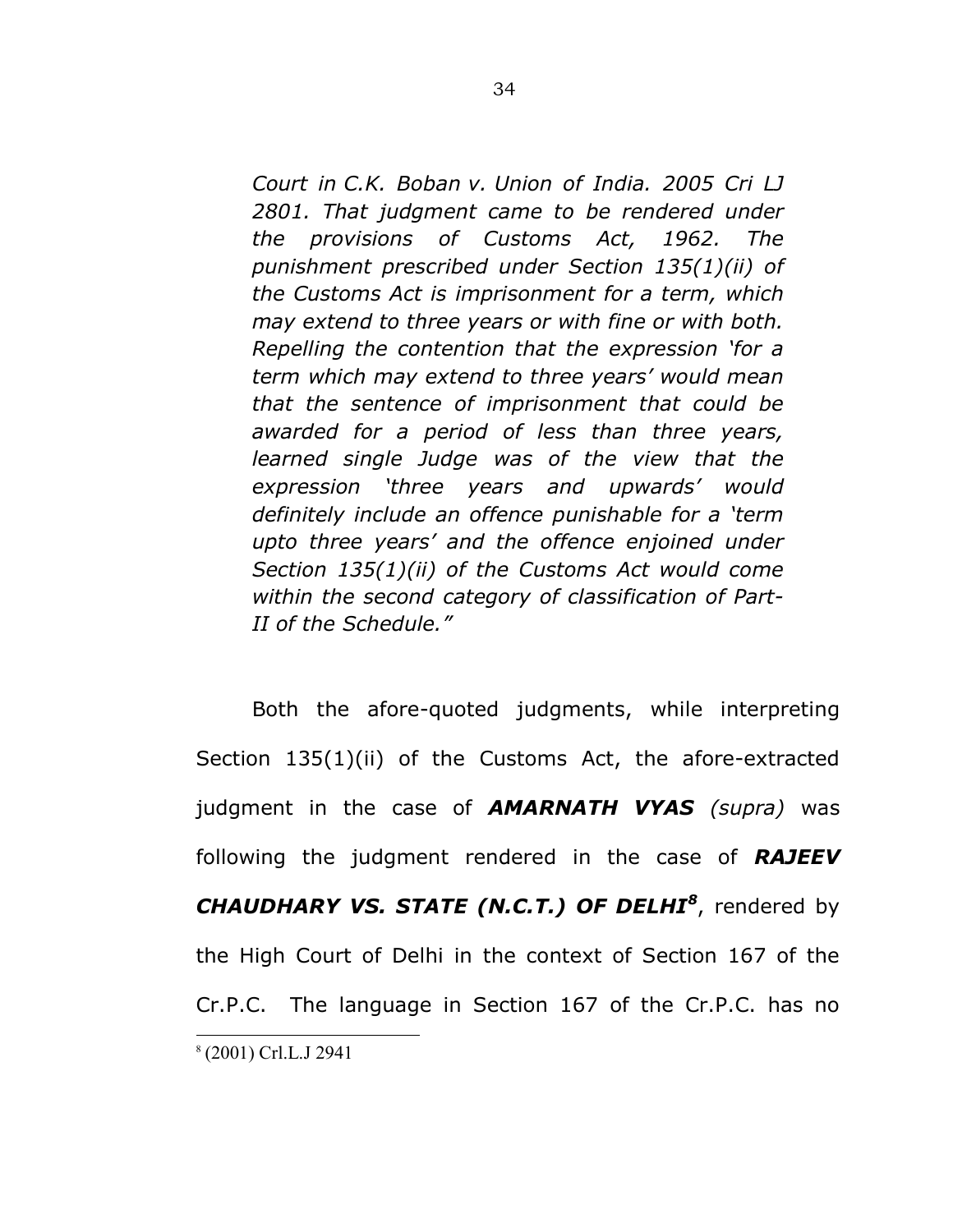manner of application on its juxtaposition with Section 63 of the Act. The provision is entirely different from Section 63 of the Act. Insofar as the judgment rendered in the case of *STATE (GOVT.OF NCT OF DELHI) v. NARESH KUMAR GARG<sup>9</sup>* , by the High Court of Delhi, which followed the judgment in the case of *AVINASH BHOSALE Vs. UNION OF INDIA AND ANOTHER<sup>10</sup>, AMARNATH VYAS* and *RAJEEV CHAUDARY (supra)*, holds as follows:

*"6. In Avinash Bhosale v. Union of India, (2007) 14 SCC 325 the Supreme Court held that an offence punishable under Section 135(1)(ii) of the Customs Act, 1962 (Act of 1962) would be bailable. A Review Petition being R.P.(Crl) No. 130/2008 in Criminal Appeal No. 1138/2007 filed against this judgment was dismissed by the Supreme Court vide order dated 07.05.2008.*

*7. Admittedly, the offence under Section 135(1)(ii) of the Act of 1962 is punishable with imprisonment for a term which may extent to three years or fine or with both whereas the offence punishable under Section 63 of the Act is punishable with imprisonment which may extend to* 

<sup>9</sup> 2013 SCC Online Delhi 1142 <sup>10</sup> (2009) 1 SCC (Cri) 882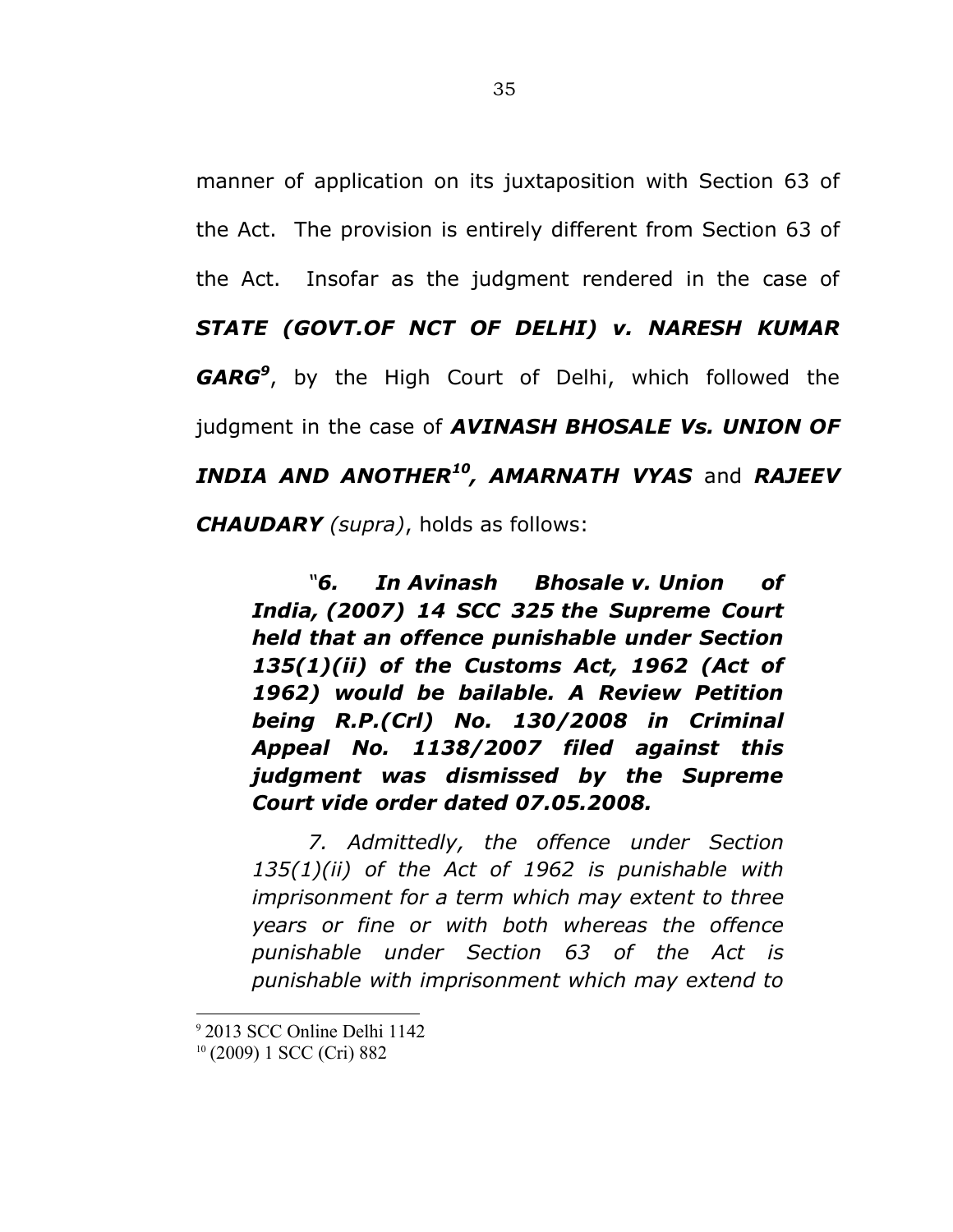*three years and with fine which may extend to Rs. 2 lacs. Thus, for an offence under Section 135 of the Act of 1962, an imprisonment for a term of three years in addition to the fine can be imposed by the Court of the Magistrate trying the offence as is the case for an offence under Section 63 of the Act. Thus, interpretation sought to be placed by the learned standing counsel that there is distinction between the two offences (one under Copyright Act and other under the Customs Act) is really missing.*

*8. In Amarnath Vyas v. State of A.P. 2007 Crl.L.J. 2025 this question directly fell for consideration before the Andhra Pradesh High Court which took the view that the offence under Section 63 of the Act is bailable.* 

*9. In Rajeev Chaudhary v. State (NCT) of Delhi (2001) 5 SCC 34, the Hon'ble Supreme Court had occasion to interpret the provision of Section 167(2) of the Code for the grant of statutory bail for an offence under Section 386 IPC which is punishable with imprisonment which could extend to ten years. The Supreme Court held that the case would fall under Section 167(2)(ii) of the Code as it was not punishable with death, imprisonment for life or imprisonment for a term not less than ten years. Thus, imprisonment which could extent to ten years was considered to be out of the purview of Section 167(2)(a)(i) of the Code. Para 6 of the report is extracted hereunder: -* 

*"6. From the relevant part of the aforesaid sections, it is apparent that pending investigation*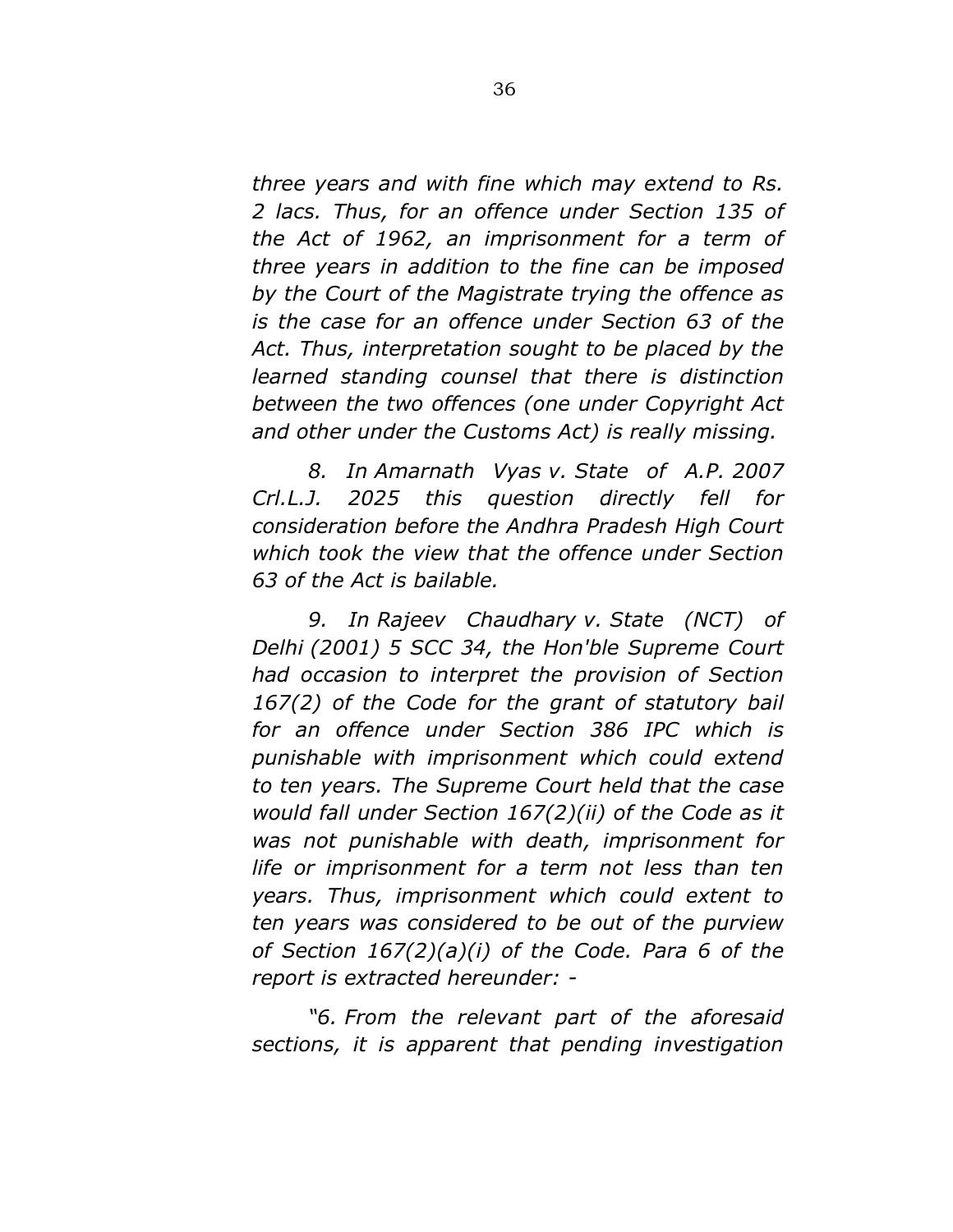*relating to an offence punishable with imprisonment for a term "not less than 10 years", the Magistrate is empowered to authorise the detention of the accused in custody for not more than 90 days. For rest of the offences, the period prescribed is 60 days. Hence in cases where offence is punishable with imprisonment for 10 years or more, the accused could be detained up to a period of 90 days. In this context, the expression "not less than" would mean imprisonment should be 10 years or more and would cover only those offences for which punishment could be imprisonment for a clear period of 10 years or more. Under Section 386 punishment provided is imprisonment of either description for a term which may extend to 10 years and also fine. That means, imprisonment can be for a clear period of 10 years or less. Hence, it could not be said that minimum sentence would be 10 years or more. Further, in context also if we consider clause (i) of proviso (a) to Section 167(2), it would be applicable in case where investigation relates to an offence punishable (1) with death; (2) imprisonment for life; and (3) imprisonment for a term of not less than ten years. It would not cover the offence for which punishment could be imprisonment for less than 10 years. Under Section 386 IPC, imprisonment can vary from minimum to maximum of 10 years and it cannot be said that imprisonment prescribed is not less than 10 years."*

*10. Thus, the interpretation (of the Supreme Court in Avinash Bhosale) of the term imprisonment which may extend to three*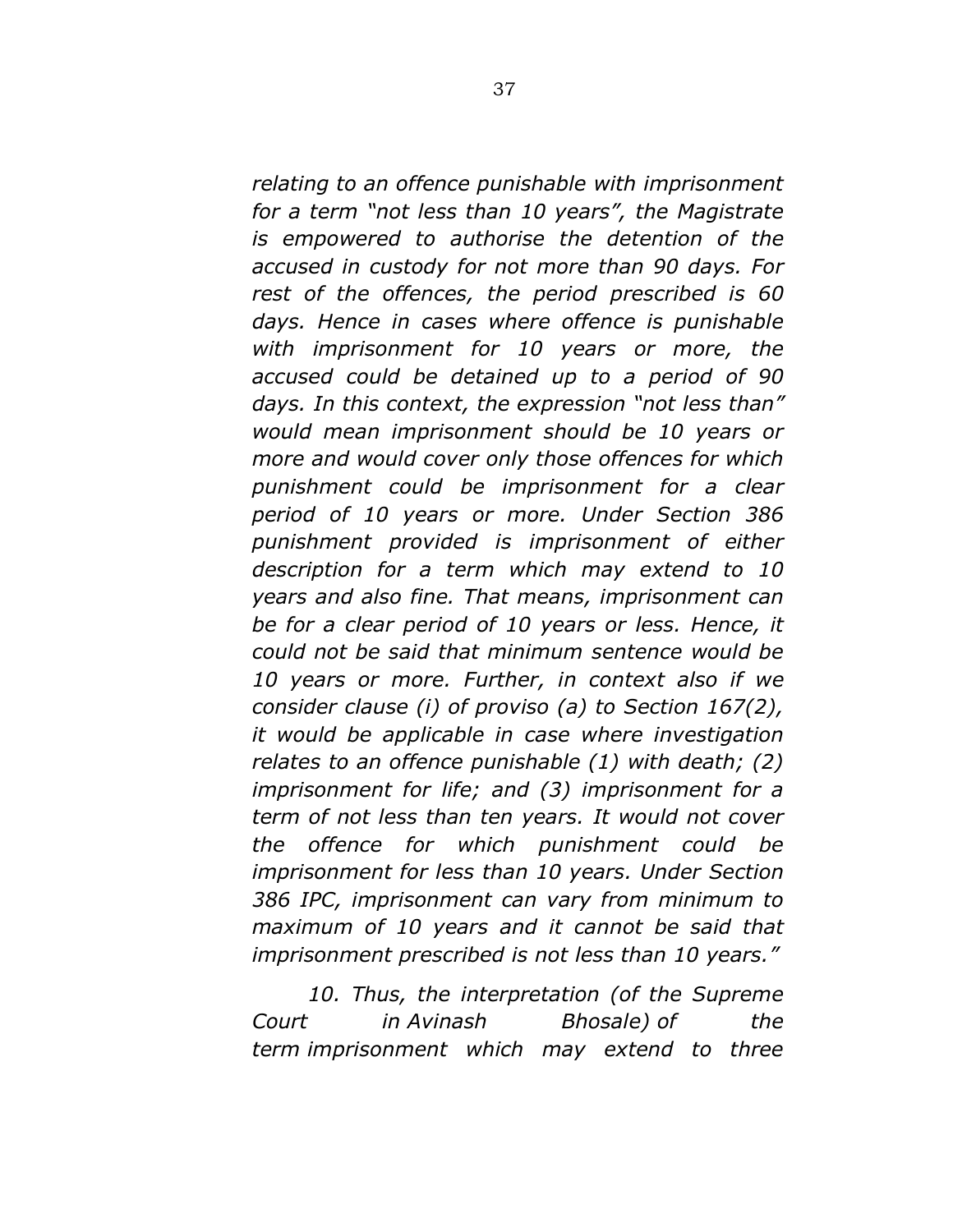*years or with fine or with both which is for an offence under Section 135(1)(ii) of the Act of 1962 will fully apply in case under Section 63 of the Act.* 

*11. Learned standing Counsel for the Petitioner relies on a judgment of the Gauhati High Court in Jitendra Prasad Singh v. State of Assam 2003 (26) PTC 486 (Gau.) where the offence under Section 63 of the Act was held to be cognizable and non-bailable; and a judgment of the Kerala High Court in C.K. Boban v. Union of India, 2005 Crl. L.J. 2801 where the offence under Section 135(1)(ii) of the Customs Act, 1962 (the Act of 1962) was held to be non-bailable. The authorities relied upon by the learned Standing Counsel for the Petitioner are of no avail and are impliedly overruled by Avinash Bhosale v. Union of India, (2007) 14 SCC 325.* 

*12. In fact in Mohan Lal Thapar v. Y.P. Dabara, Inspector, Customs, New Customs House New Delhi 2002 (1) JCC 460; and Inderjeet Nagpal v. Director of Revenue Intelligence (DRI), 2005 (1) JCC 433, two Coordinate Benches of this Court had taken the view that the offence under Section 135 (i)(ii) of the Act of 1962 is non bailable which no longer holds good in view of the report of the Supreme Court in Avinash Bhosale.* 

13. It would be fruitful to refer to the *provision of Section 64 of the Act which empowers a police officer not below the rank of Sub-Inspector to seize the infringing copies of any work. If the offence had been cognizable and non-bailable,*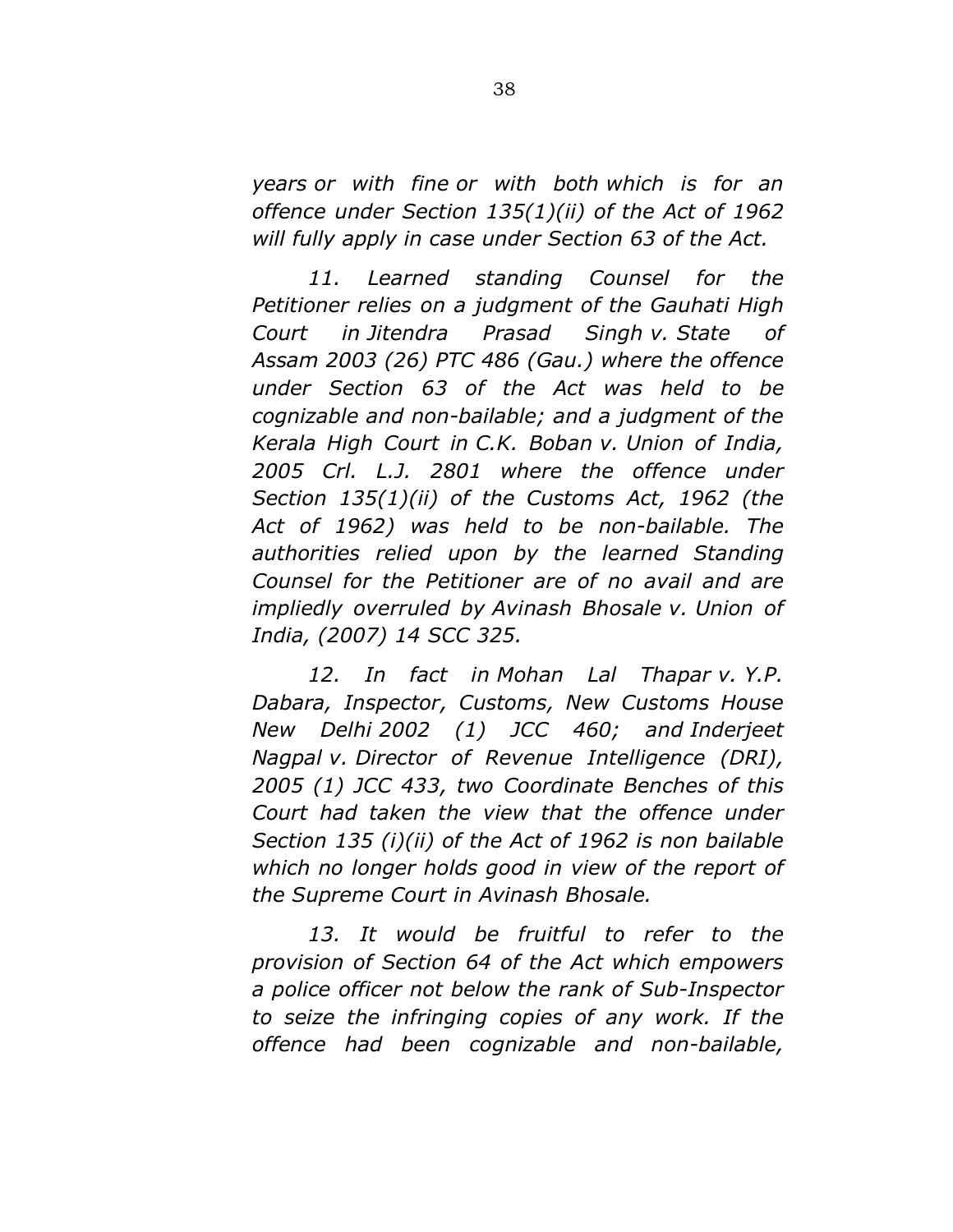*there was no necessity to specifically authorize the police officer with the power of seizure."* 

 *(emphasis supplied)* 

The High Court of Rajasthan in *DESHRAJ v. STATE OF RAJASTHAN<sup>11</sup> ,* following all the aforesaid judgments has held as follows:

*"13. Hence, as per the law laid down by Hon'ble Supreme Court in Rajeev Chaudhary's case (supra) and by Andhra Pradesh High Court in Amarnath Vyas's case (supra), the expression "imprisonment for a term, which may extent up to 3 years' would not come within the expression "imprisonment for 3 years and upwards". Therefore, the offence punishable under Sections 63, 63B and 65 of the Act of 1957 cannot be considered as cognizable offence."* 

The High Court of Madras in the case of *SIVAJI HI-TEC* 

*FOODS PVT.LTD. v. STATE<sup>12</sup> ,* again follows the judgment in

the case of *AMARNATH VYAS* of the Andhra Pradesh High

Court *(supra)*. The High Court of Madras holds as follows;:

<sup>&</sup>lt;sup>11</sup> S.B. Criminal Miscellaneous (Petition) No.5224 of 2016 decided on 28-04-2017

<sup>&</sup>lt;sup>12</sup> Crl.O.P.No.1379 of 2019 and connected cases decided on 25-03-2019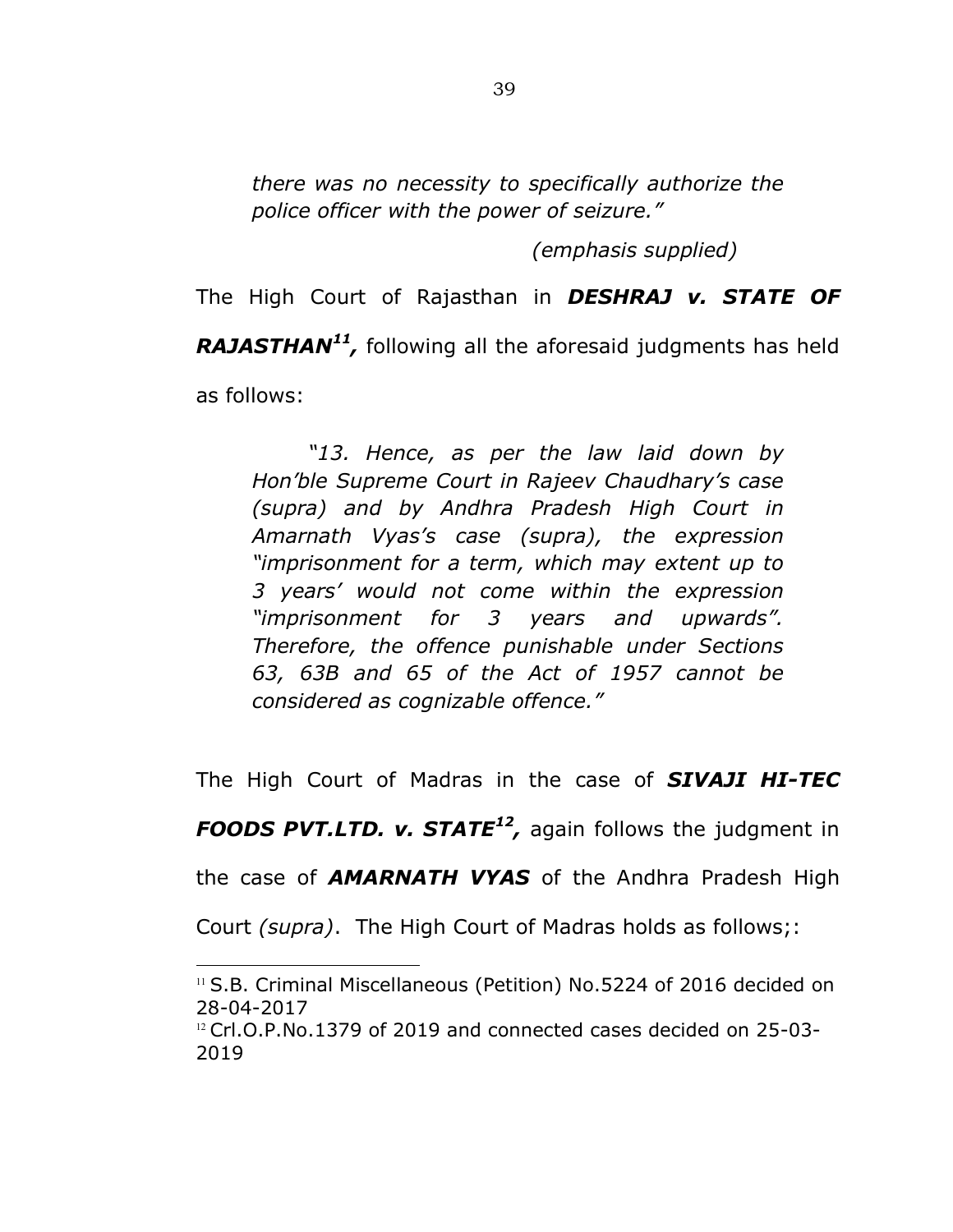*"14. After analyzing all the above judgments, this Court is of the view that the offence punishable under Section 63(a) of the Copyright Act is noncognizable offence by virtue of Part-II of Schedule-I of Cr.P.C., since it carries imprisonment which can be extended up to three years and therefore as per Section 155 of Cr.P.C. no police officer can investigate a non-cognizable offence without an order of a Magistrate. Hence, as per the law laid down by the Hon'ble Supreme Court of India in Raeev Chaudhar v. State (NCT) of Delhi (supra) and Andhra Pradesh Court reported in Amarnath Vyas @ Vijay Prakash Vyas v. State of A.P. Rep. by its Public Prosecution (supra), the expression imprisonment for terms which may extend up to three years would not come within the expression of "imprisonment of three years onwards". Therefore, the offence under Section 63(a) of Copyright Act cannot be considered as cognizable offence and the police officer has no power to register a case."* 

The High Court of Madras in a later judgment in the case of *RAJAGOPAL VS. THE INSPECTOR OF POLICE* reported in *2019-2-LW (CRL) 303* while distinguishing *RAJEEV CHAUDHARY* declines to follow the judgment in the case of *SIVAJI HI-TECH (supra)* and holds the offence which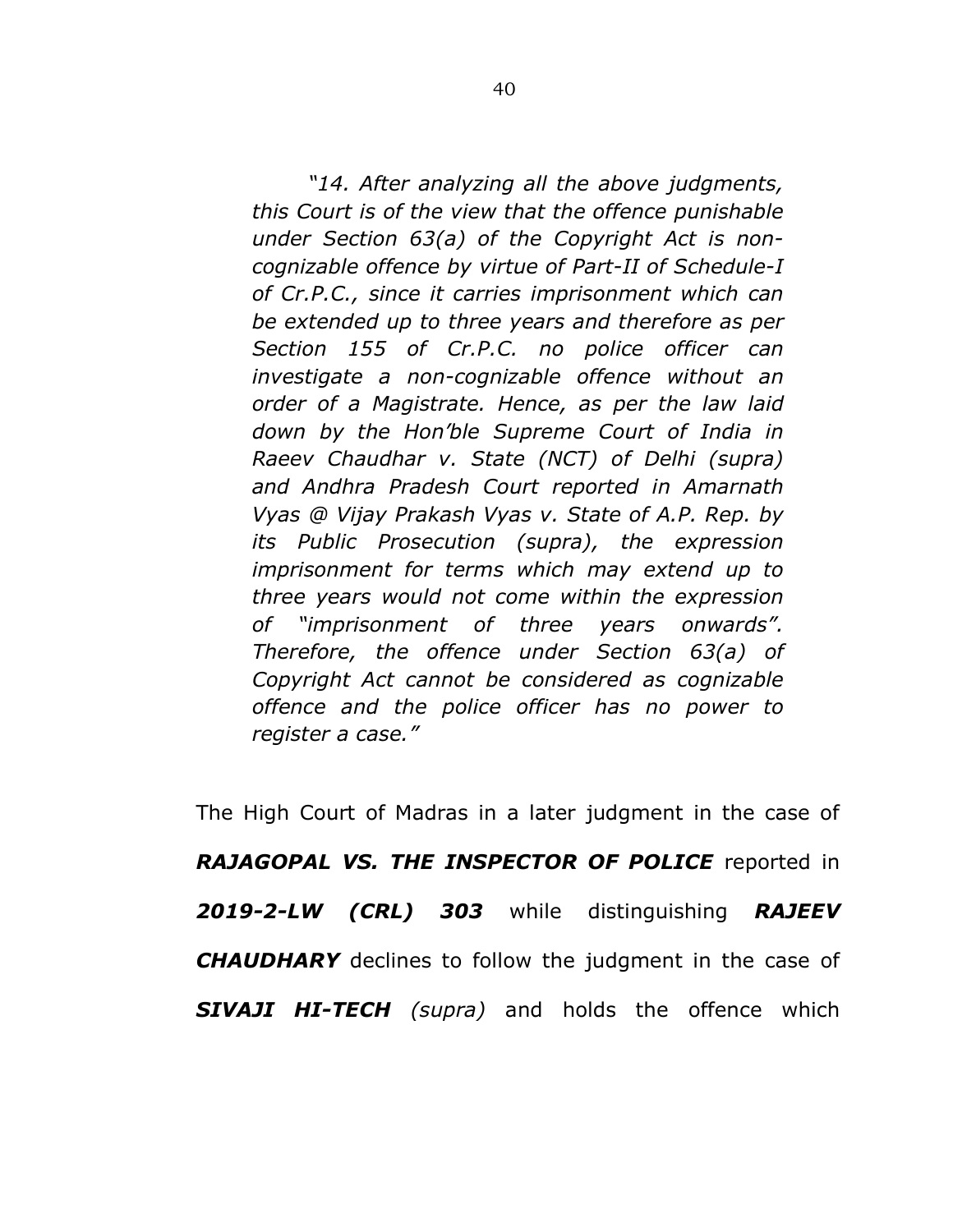contains an identical imprisonment pattern to be non-bailable and therefore, would become cognizable.

15. It is germane to notice the latest Division Bench judgment of the High Court of Rajasthan in the case of *NATHU RAM v. STATE OF RAJASTHAN<sup>13</sup> ,* posed to itself a question, which reads as follows:

*"What would be the nature of an offence (whether cognizable or non-cognizable) for which imprisonment "may extend to three years" is provided and no stipulation is made in the statute regarding it being cognizable/non-cognizable.* 

*and answers it at paragraphs 12, 21 and 23 which read as follows:* 

*"12. Apparently, the offence which is punishable with imprisonment to the extent of three years under the laws other than IPC, does not fall within classification I and III under Part-II of the First Schedule, which deals with the offences punishable with death, imprisonment for life, or imprisonment for more than seven years and the* 

<sup>13</sup> DB.Crl.Ref.No.1/2020 decided on 19-02-2021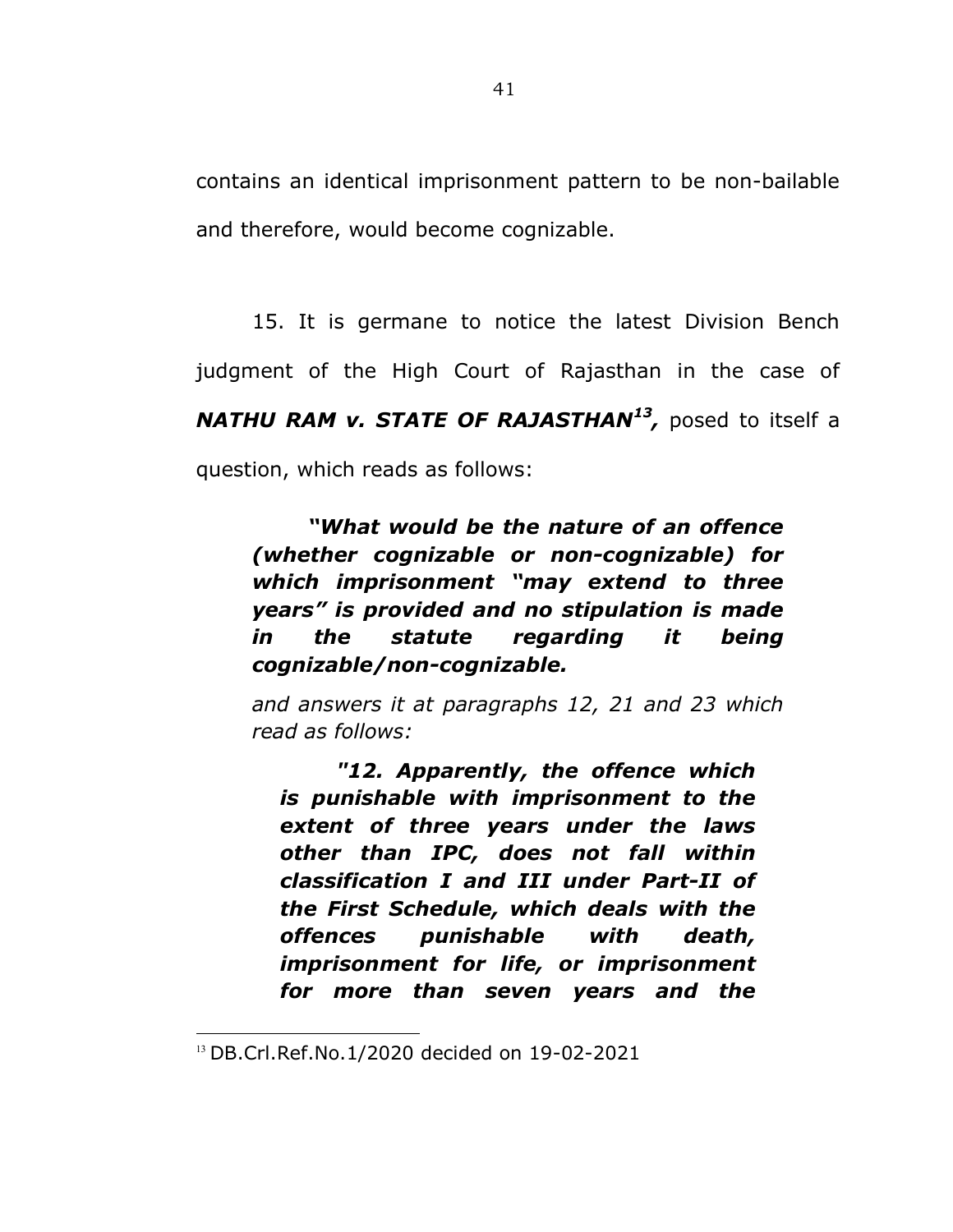*offences punishable with imprisonment for less than three years or with fine only, respectively. Thus, the question which requires consideration by this Court is whether the expression 'which may extend to three years' would squarely or necessarily fall within the expression 'imprisonment for three years and upwards' used in classification II of Part-II of First Schedule and thus, the offence under Section 91(6)(a) of the Act of 1956 has to be treated an offence Cognizable & Non-bailable, triable by Magistrate First Class.* 

*… … … …* 

*21. In the background of law laid down by the Hon'ble Supreme Court as aforesaid, if we examine the classification of the offences under the laws other than IPC as prescribed under Part-II of First Schedule in context of the classification of the offences under IPC specified under Part-I of the First Schedule, it is noticed that for offences under the various sections of IPC, which are punishable with imprisonment to the extent of three years, seven years or ten years, as the case may, for the purpose of determination (12 of 14) [CRLRF-1/2020] as to whether the offence shall be cognizable or non-cognizable and bailable or non-bailable, the punishment provided as has been mentioned as 'for three*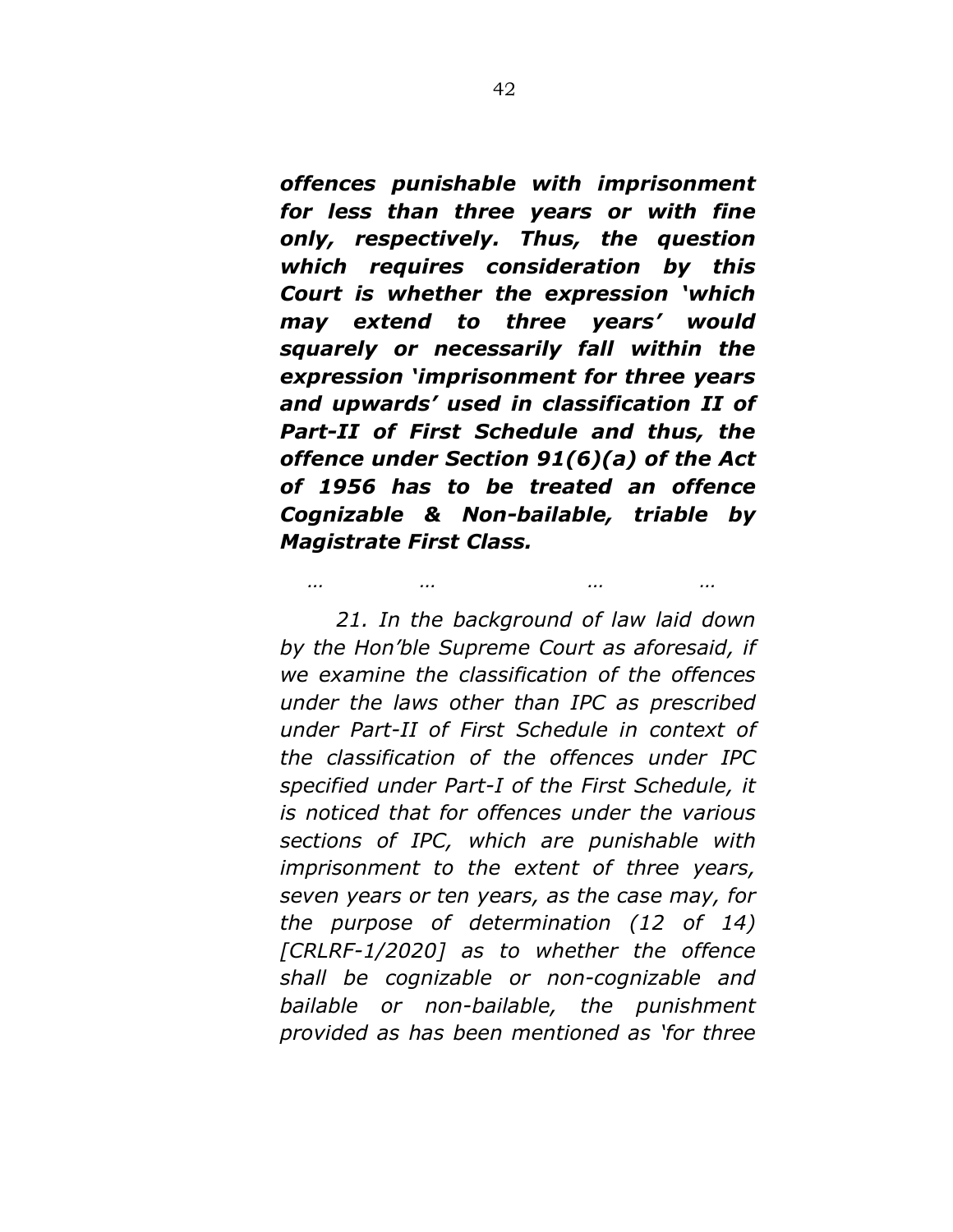*years', 'for seven years' and so on. To put in other words, the punishment of imprisonment for ht period specified as mentioned in Column 3 of Part-I of First Schedule, includes the description of the imprisonment for a term which may extend to the period specified. For example, the offences under Sections 418, 419, 456 IPC are punishable with imprisonment for a term which may extend to three years, but while classifying the said offences as cognizable/non-cognizable and bailable/non-bailable in Column No.3 of Part-I of First Schedule, the description of the term of sentence is mentioned as 'for three years'. Similar is the position with regard to other offences under IPC, which are punishable by imprisonment of either description for a term which may extend to maximum period specified. Thus, if the classification of the offences in Part-II of First Schedule is construed with reference to the context vis-à-vis the classification under Part-I of the First Schedule, the expression 'for three years' occurring in classification II under Part-II of First Schedule has to be construed to include the offences punishable with imprisonment for a term to the extent of three years. Thus, the classification made as aforesaid, for determination of nature of offence whether it is cognizable or noncognizable, the maximum punishment*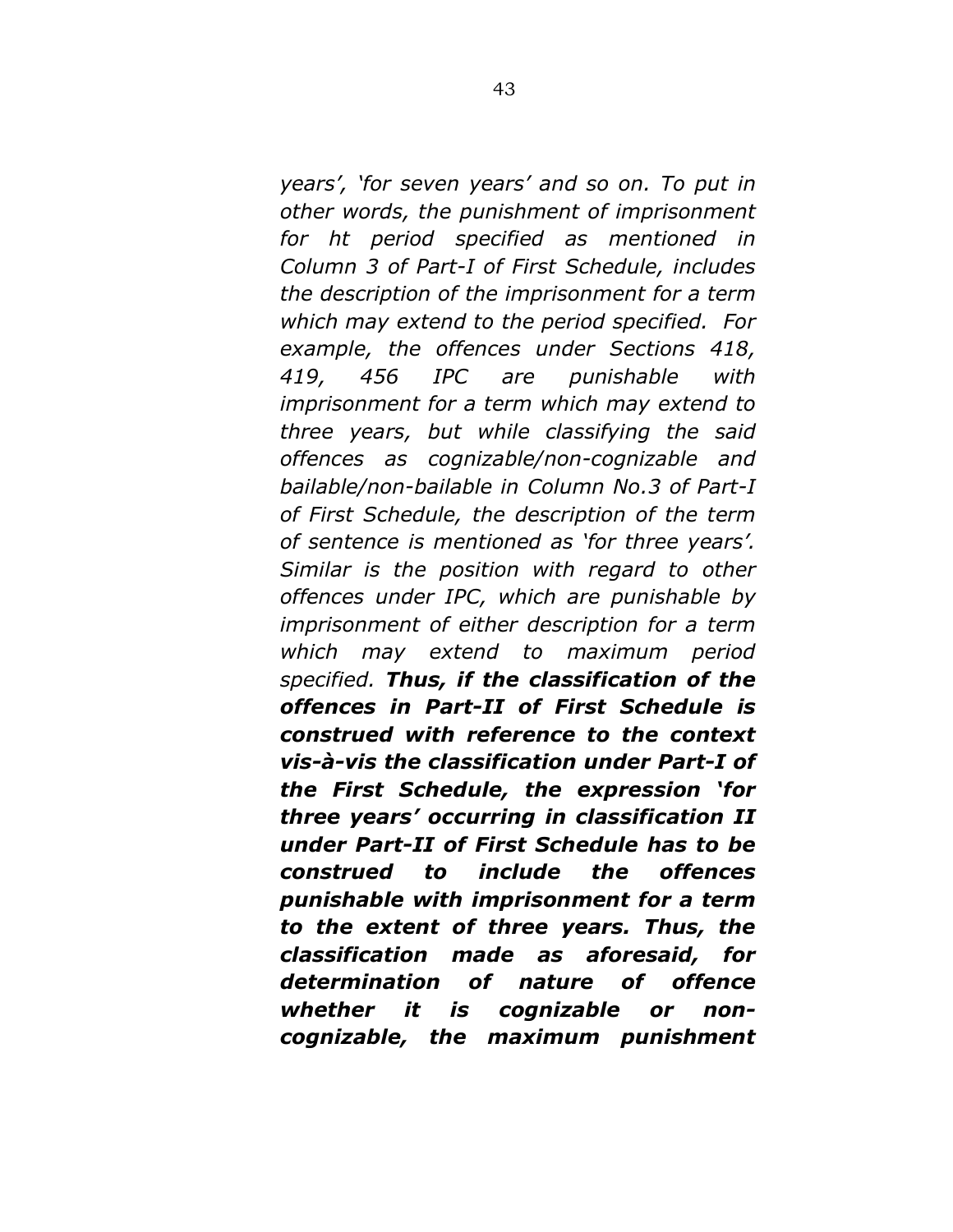*that may be awarded for particular offence, is relevant and not the minimum sentence.* 

*… … … …* 

*23. Coming to the decisions of Hon'ble Supreme Court in Rajeev Choudhary and Rakesh Kumar Paul's case (supra), it is noticed that in sub-section 2(a)(i) of Section 167 Cr.P.C., the expression used is 'an offence punishable with death, imprisonment for life or imprisonment for a term of not less than ten years' and thus, obviously, unless the minimum sentence prescribed is less than ten years, the offence shall not fall within the said clause for the purpose of default bail. As discussed above, the expression 'imprisonment for 3 years and upward' used in classification II of Part II is totally different, which has to be interpreted in context of similar expression used in Part I of First Schedule. In this view of the matter, in our considered opinion, the law laid down by the Hon'ble Supreme Court in Rajeev Choudhary's case and Rakesh Kumar Paul's case (supra) while interpreting the provisions of subsection 2(a)(i) of Section 167 Cr.P.C. in different context, is not attracted in the instant case."* 

 *(Emphasis supplied)*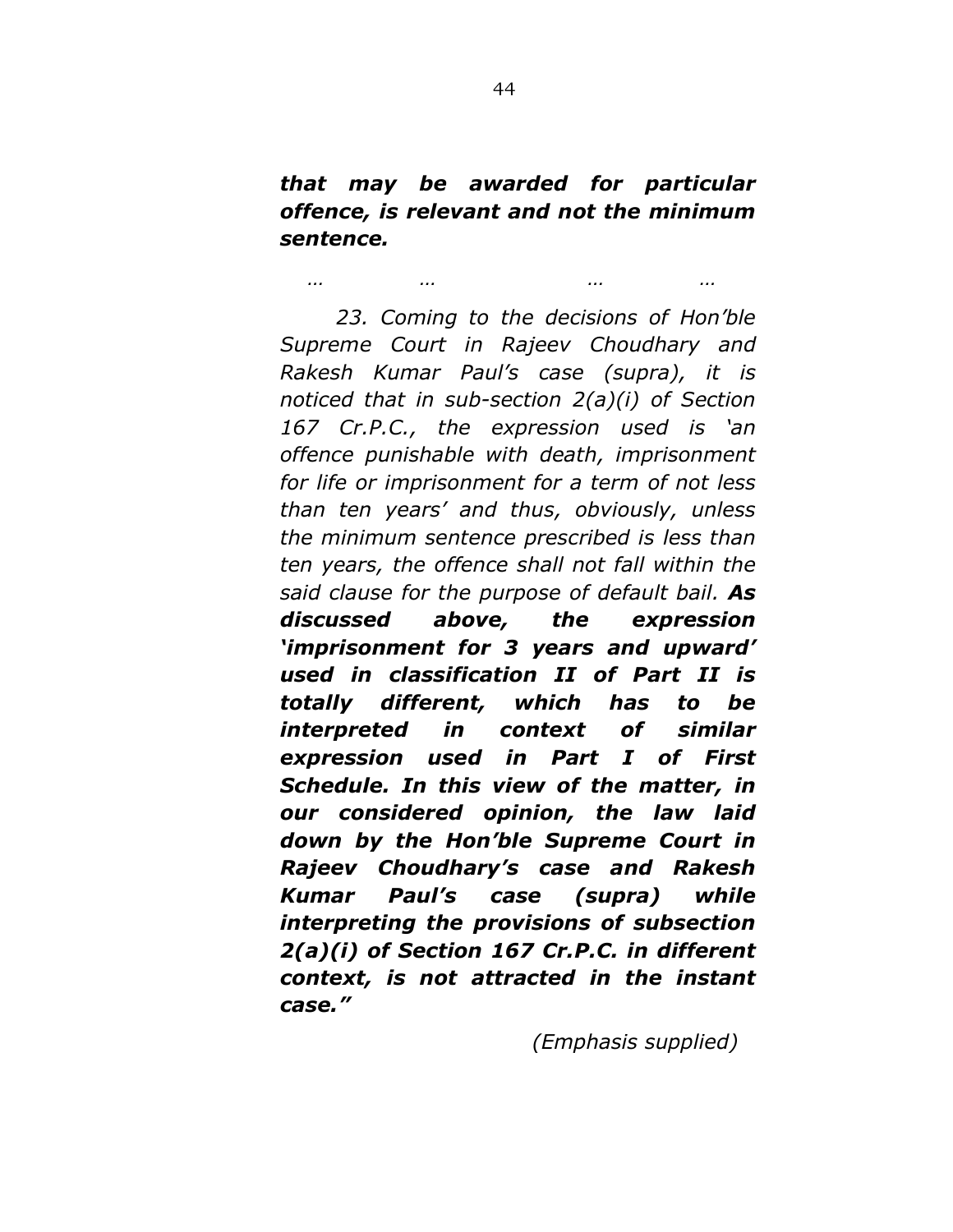The High Court of Rajasthan holds that it is not the minimum sentence that would determine whether the offence is cognizable or non-cognizable, it is the maximum punishment that can be awarded is what determines whether cognizable or non-cognizable interpreting Section 91(6) of the Rajasthan Land Revenue Act.

 16. On a cumulative analysis of the Act and the judgments rendered by various constitutional Courts what would unmistakably emerge is, Section 63 of the Act as it existed earlier, the maximum punishment that could be imposed was imprisonment for a period of one year. It is the amendment in the year 1984, that enhanced the period of imprisonment to three years. The objects and reasons are very clear as to why such an enhancement is done. Even otherwise in the light of afore-quoted judgments of the constitutional Courts it cannot but be held that the offences punishable under Section 63 of the Act are cognizable.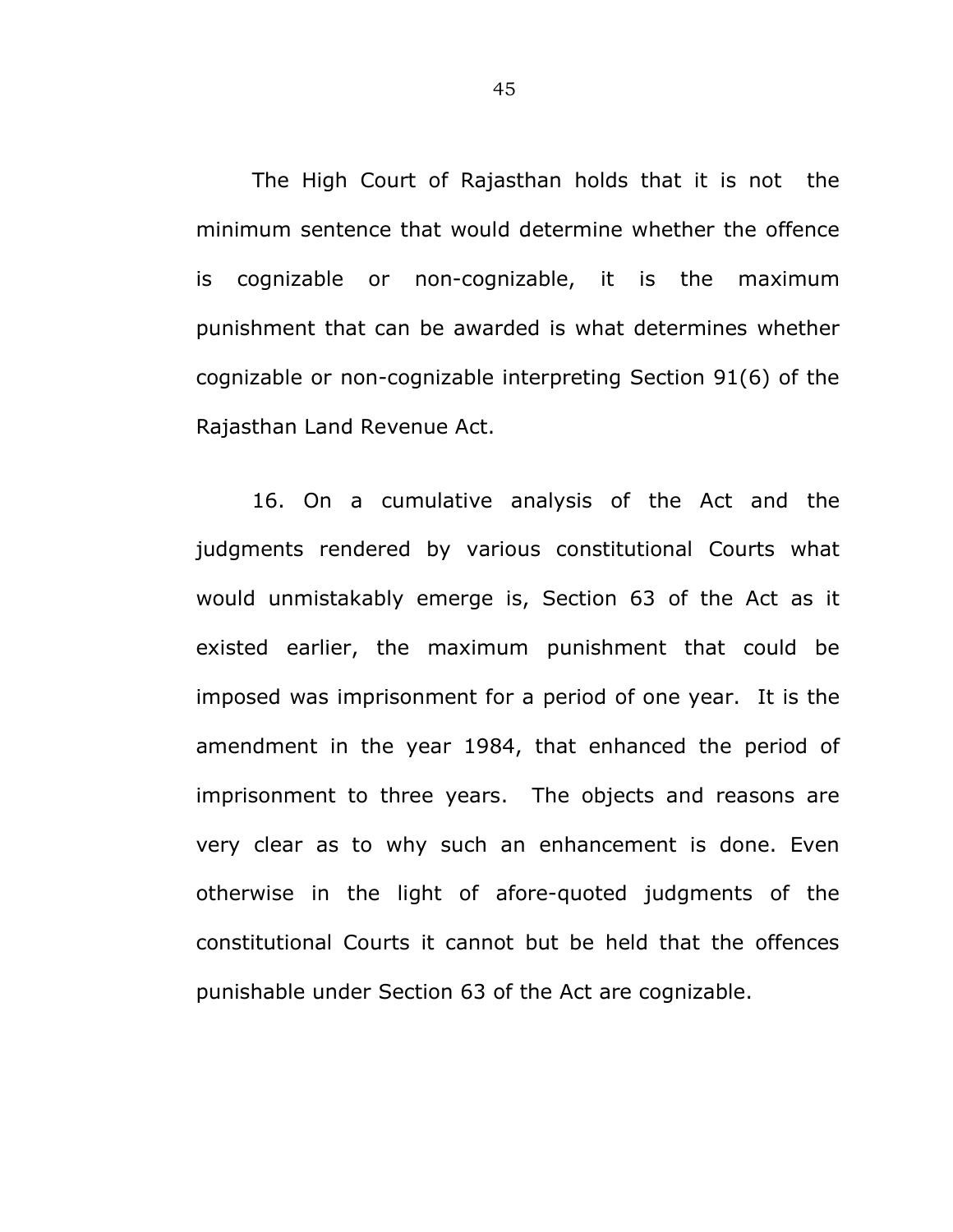17. If the offences punishable under Section 63 of the Act are cognizable, the registration of FIR by the Police on the complaint cannot be found fault with. Merely because a separate provision under Section 64 of the Act which depicts power of search and seizure by the Police is also found in the statute, it does not take away cognizability of the offence punishable under Section 63 of the Act. As observed hereinabove, what is to be seen is the maximum punishment. In a given case, the competent criminal Court can sentence an offender under Section 63 of the Act to three years imprisonment. Exact three years is a possibility in a given circumstance. Therefore, it would fall under Item No.2 of Schedule II of the Cr.P.C. Therefore, the argument of the learned senior counsel that it is a non-cognizable offence and the procedure adopted by the Police in registering the FIR of a non-cognizable offence without approval of the Magistrate is unacceptable.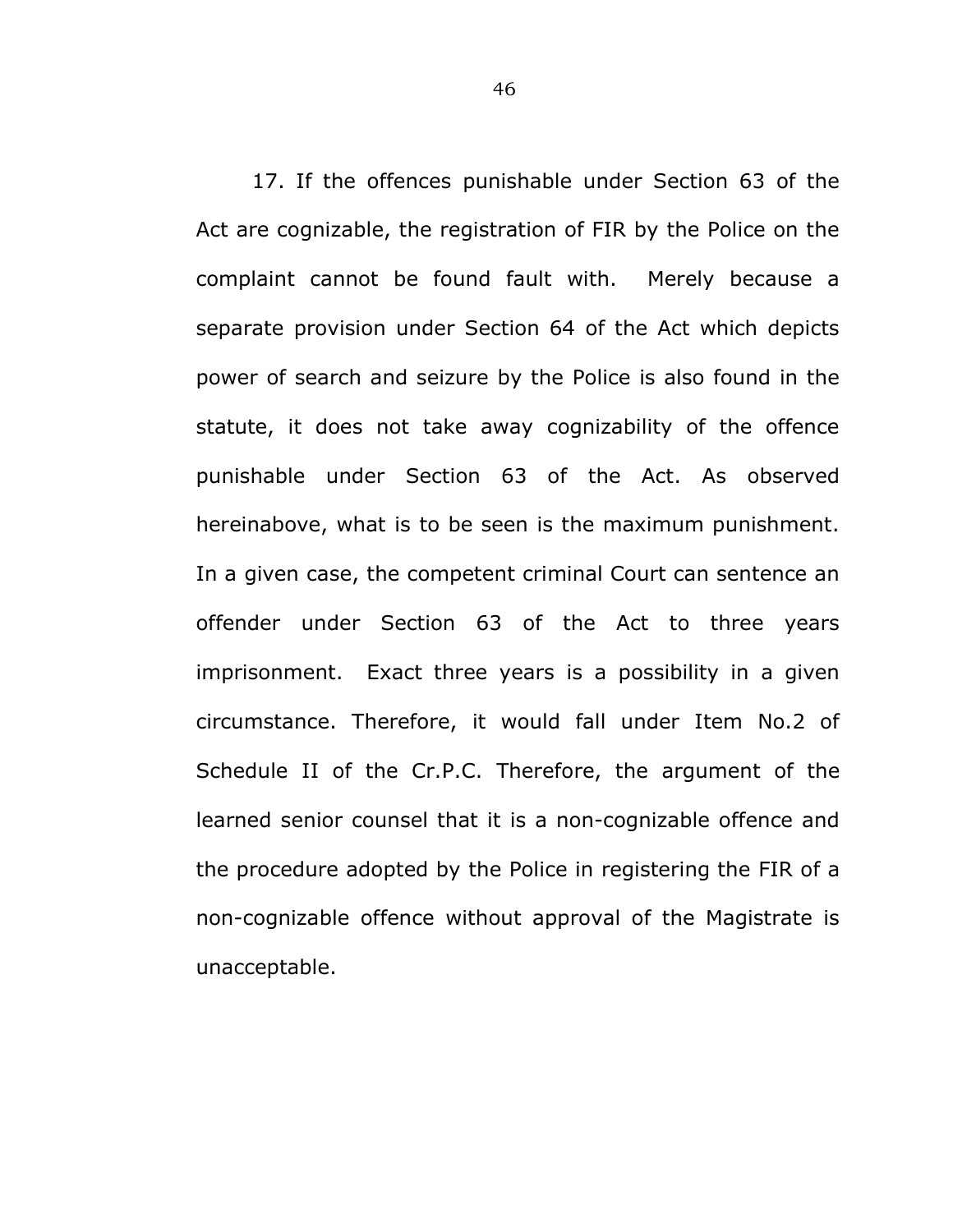18. The other submission made by the learned senior counsel is that, there cannot be vicarious liability in criminal law and the offence committed by the Company cannot be saddled upon its Directors as the complaint is against the Directors of the Company. This submission again is unacceptable in the light of a specific provision in terms of Section 69 of the Act. Section 69 of the Act deals with the offence by the Company and makes the Directors of the Company also liable for such offence. Section 69 of the Act reads as follows:

*"69. Offences by companies.— (1) Where any offence under this Act has been committed by a company, every person who at the time the offence was committed was in charge of, and was responsible to the company for, the conduct of the business of the company, as well as the company shall be deemed to be guilty of such offence and shall be liable to be proceeded against and punished accordingly:* 

*Provided that nothing contained in this subsection shall render any person liable to any punishment, if he proves that the offence was committed without his knowledge or that he*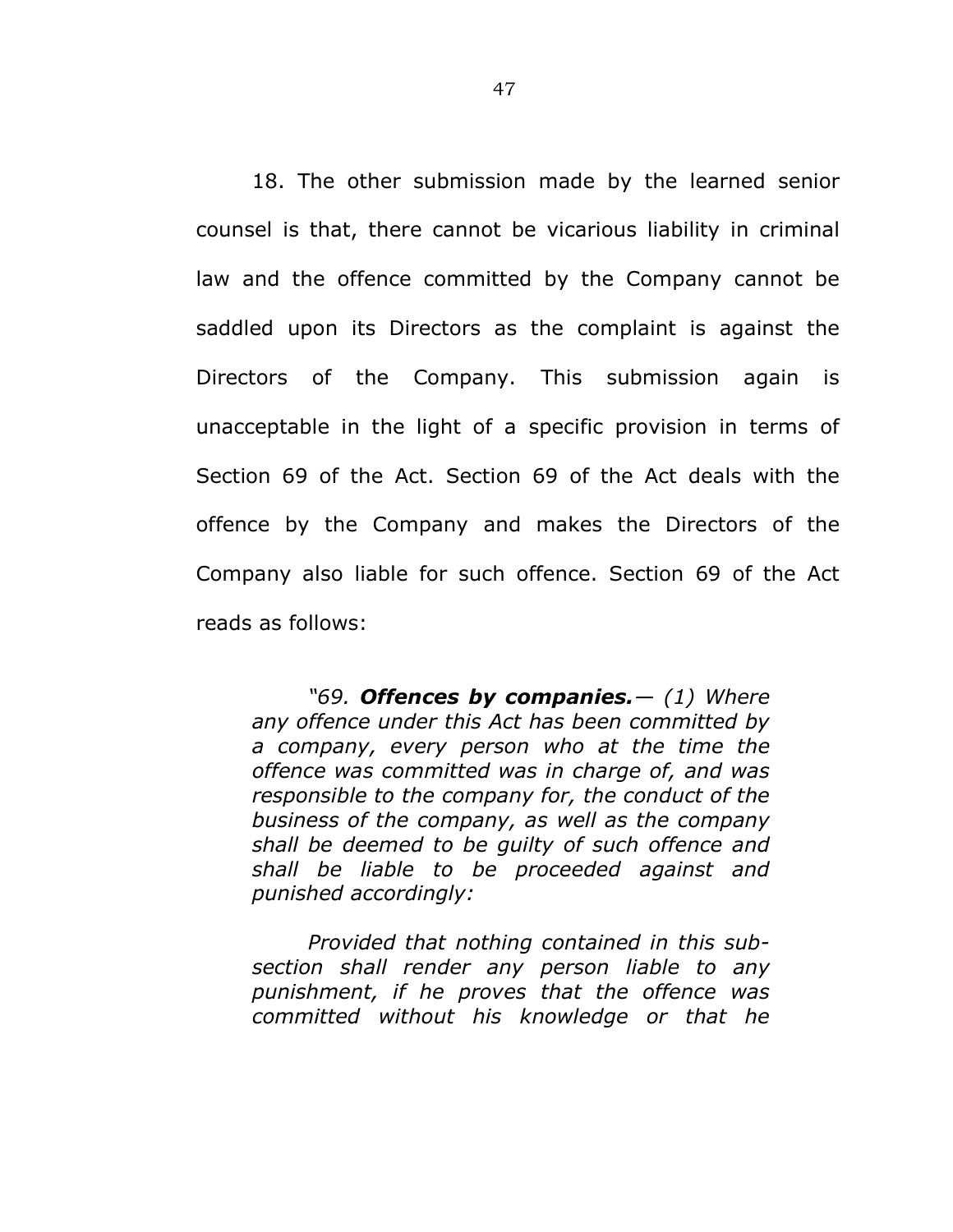*exercised all due diligence to prevent the commission of such offence.* 

*(2) Notwithstanding anything contained in sub-section (1), where an offence under this Act has been committed by a company, and it is proved that the offence was committed with the consent or connivance of, or is attributable to any negligence on the part of, any director, manager, secretary or other officer of the company, such director, manager, secretary or other officer shall also be deemed to be guilty of that offence and shall be liable to be proceeded against and punished accordingly.* 

*Explanation.—For the purposes of this section—* 

- *(a) "company" means anybody corporate and includes a firm or other association of persons; and*
- *(b) "director", in relation to a firm means a partner in the firm."*

In the light of Section 69, the stage for consideration of the submission of the learned senior counsel has not come about as the petitioners have knocked the doors of this Court on the registration of the FIR itself. The complaint is against the Company and the Directors. The allegation in the complaint is against one Maruthi Infotech Centre registered under the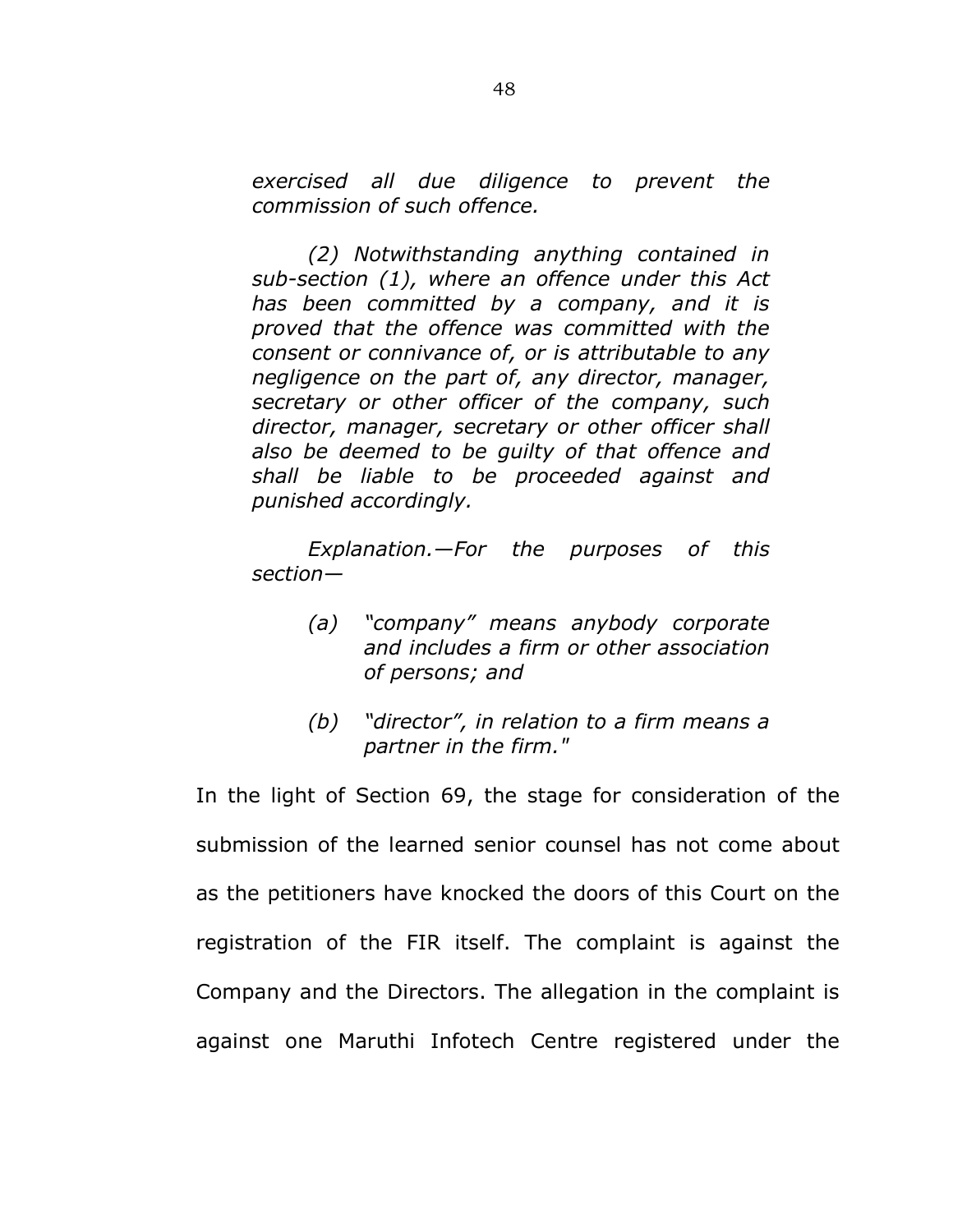Companies Act and two other accused are offenders and office bearers of ANI Technologies Private Limited and ANI Technologies Private Limited is also the petitioner before this Court. It is also germane to notice that the petitioners themselves have entered into agreements with other entities details of which are appended to the writ petition i.e., Radio Valla Network Private Limited wherein the petitioner Company clearly narrates that the memorandum of understanding with Radio Valla Private Limited requires playlists curated and uploaded are subject to license procured by them. Therefore, it is not a case where the Company is not aware of the ramification of Sections 63 and 64 of the Act. In the considered view of this Court, the stage of consideration of contents of the complaint is not yet arrived in exercise of jurisdiction under Section 482 of the Cr.P.C.

19. Therefore, finding no ground to interfere and reserving liberty to the petitioners to avail of such remedy as